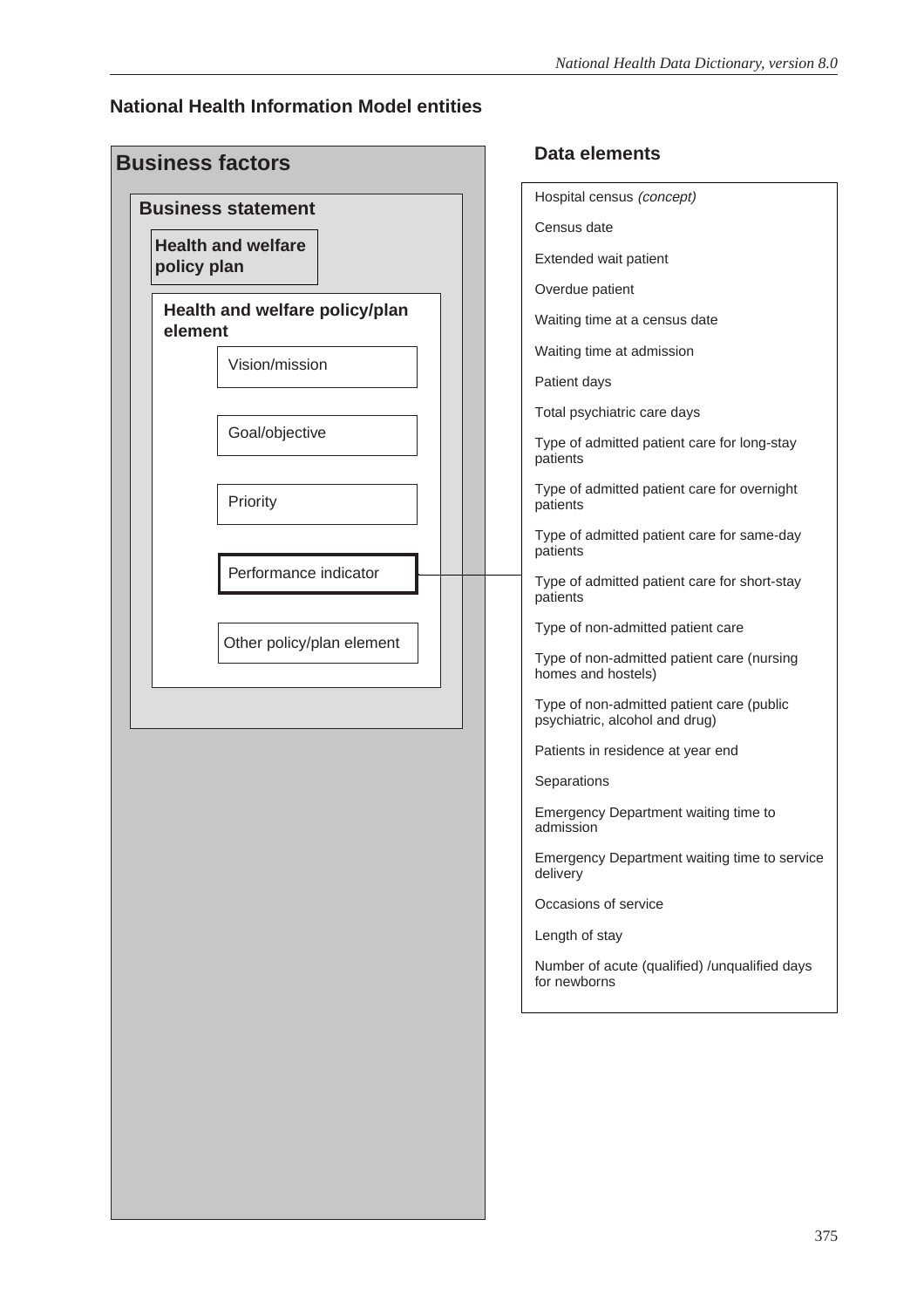# **Hospital census**

| Admin. status:                                    | <b>CURRENT</b> |                              | 1/01/95                                                                          |                                 |
|---------------------------------------------------|----------------|------------------------------|----------------------------------------------------------------------------------|---------------------------------|
| Identifying and definitional attributes           |                |                              |                                                                                  |                                 |
| Knowledgebase ID:                                 | 000066         |                              |                                                                                  | Version number:<br>$\mathbf{1}$ |
| Data element type:                                |                | DATA ELEMENT CONCEPT         |                                                                                  |                                 |
| Definition:                                       |                | currently on a waiting list. | A point in time count by a hospital of all its admitted patients and/or patients |                                 |
| Context:                                          |                | Institutional health care    |                                                                                  |                                 |
| <b>Relational and representational attributes</b> |                |                              |                                                                                  |                                 |
| Datatype:                                         |                |                              | Representational form:                                                           |                                 |
| Field size:                                       | Min.           | Max.                         | Representational layout:                                                         |                                 |
| Data domain:                                      |                |                              |                                                                                  |                                 |
| Guide for use:                                    |                |                              |                                                                                  |                                 |
| Verification rules:                               |                |                              |                                                                                  |                                 |
| Collection methods:                               |                |                              |                                                                                  |                                 |
| Related data:                                     |                |                              | relates to the data element Census date, version 2                               |                                 |
|                                                   |                |                              | relates to the data element Waiting time at a census date, version 1             |                                 |
| <b>Administrative attributes</b>                  |                |                              |                                                                                  |                                 |
| Source document:                                  |                |                              |                                                                                  |                                 |
| Source organisation:                              |                |                              |                                                                                  |                                 |
| National minimum data sets:                       |                |                              |                                                                                  |                                 |
| Elective surgery waiting times                    |                |                              | from $1/07/94$ to                                                                |                                 |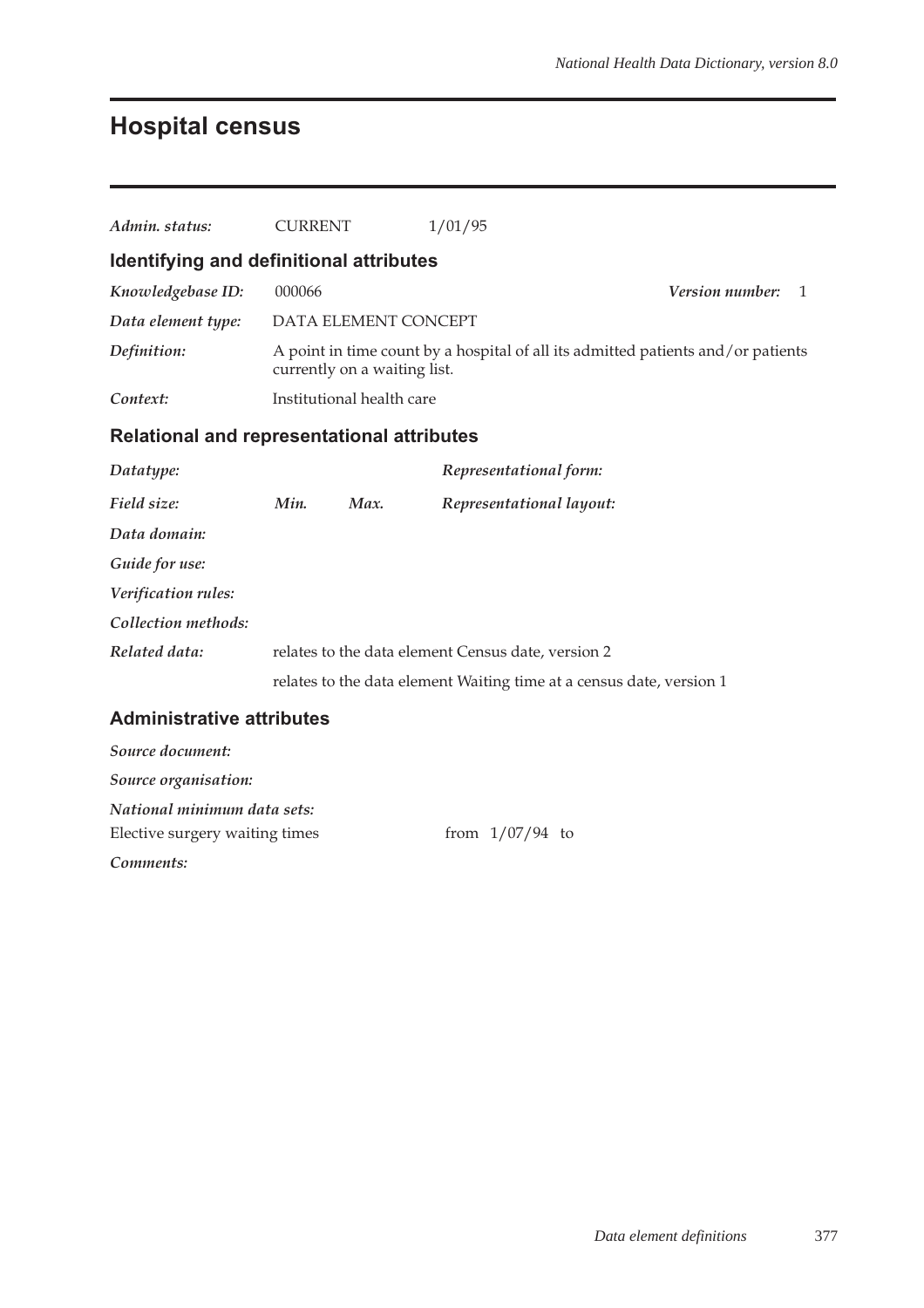## **Census date**

| Admin. status:                                    | <b>CURRENT</b>       | 1/07/97                                                                                                                     |                                                                                     |
|---------------------------------------------------|----------------------|-----------------------------------------------------------------------------------------------------------------------------|-------------------------------------------------------------------------------------|
| Identifying and definitional attributes           |                      |                                                                                                                             |                                                                                     |
| Knowledgebase ID:                                 | 000174               |                                                                                                                             | Version number:<br>$\overline{2}$                                                   |
| Data element type:                                | <b>DATA ELEMENT</b>  |                                                                                                                             |                                                                                     |
| Definition:                                       |                      | Date on which the hospital takes a point in time (census) count of and<br>characterisation of patients on the waiting list. |                                                                                     |
| Context:                                          | time until a census. |                                                                                                                             | Elective surgery: this data element is necessary for the calculation of the waiting |
| <b>Relational and representational attributes</b> |                      |                                                                                                                             |                                                                                     |
| Datatype:                                         | Numeric              | Representational form:                                                                                                      | <b>DATE</b>                                                                         |
| Field size:                                       | Min. 8<br>Max.8      | Representational layout:                                                                                                    | DDMMYYYY                                                                            |
| Data domain:                                      |                      |                                                                                                                             |                                                                                     |
| Guide for use:                                    |                      | This date is recorded when a census is done of the patients on a waiting list.                                              |                                                                                     |
| Verification rules:                               |                      |                                                                                                                             |                                                                                     |
| Collection methods:                               |                      |                                                                                                                             |                                                                                     |
| Related data:                                     |                      | supersedes previous data element Census date, version 1                                                                     |                                                                                     |
|                                                   |                      | is used in the calculation of Waiting time at a census date, version 1                                                      |                                                                                     |
| <b>Administrative attributes</b>                  |                      |                                                                                                                             |                                                                                     |
| Source document:                                  |                      |                                                                                                                             |                                                                                     |

| <u>oo hij oo heo chiifeinhi</u> |                                                            |  |                   |  |
|---------------------------------|------------------------------------------------------------|--|-------------------|--|
|                                 | <b>Source organisation:</b> National Health Data Committee |  |                   |  |
| National minimum data sets:     |                                                            |  |                   |  |
| Elective surgery waiting times  |                                                            |  | from $1/07/94$ to |  |
|                                 |                                                            |  |                   |  |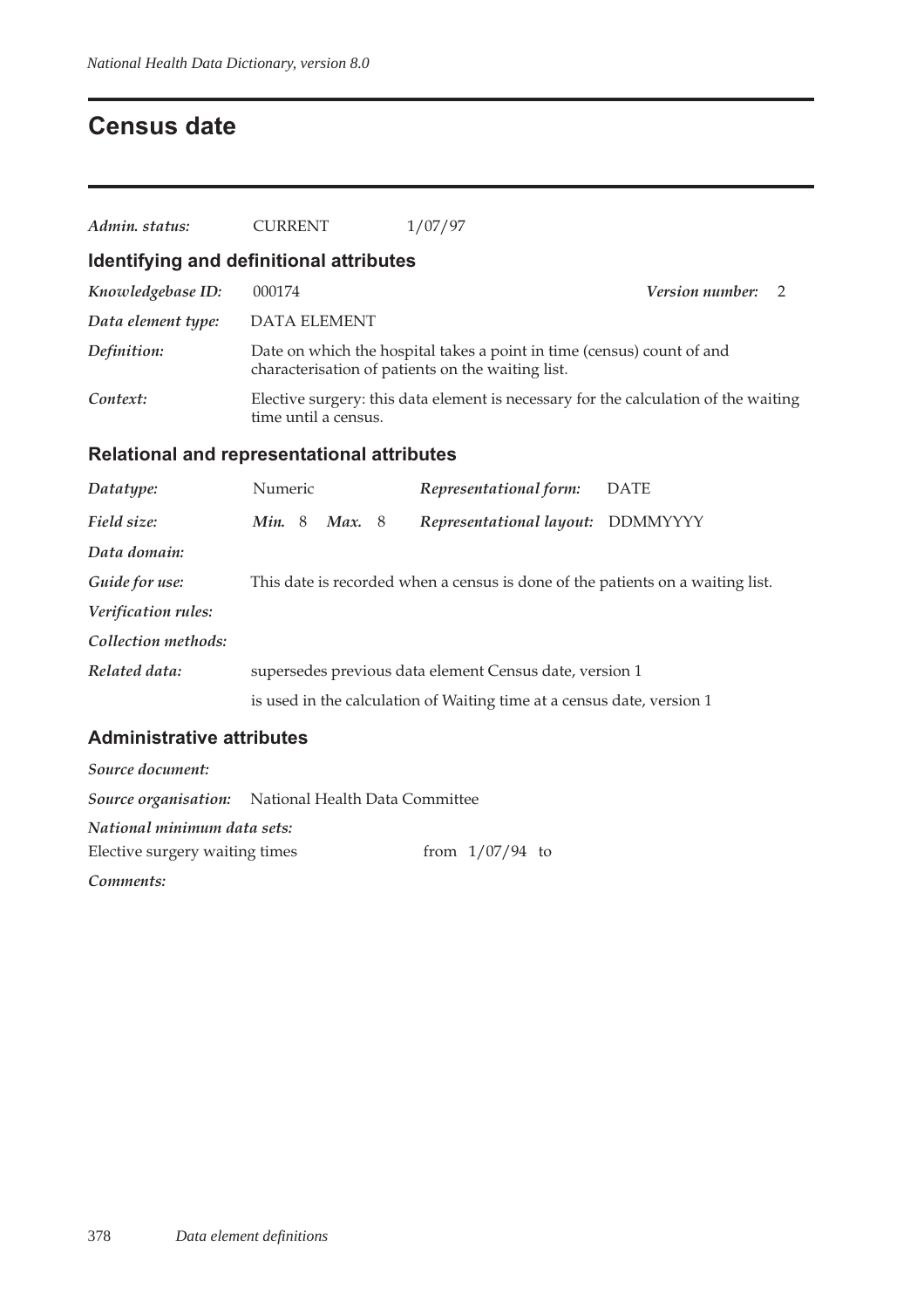### **Extended wait patient**

| Admin. status:                          | 1/07/99<br><b>CURRENT</b>                                                                                                                                                                                                     |  |  |  |  |  |  |
|-----------------------------------------|-------------------------------------------------------------------------------------------------------------------------------------------------------------------------------------------------------------------------------|--|--|--|--|--|--|
| Identifying and definitional attributes |                                                                                                                                                                                                                               |  |  |  |  |  |  |
| Knowledgebase ID:                       | Version number:<br>000400<br>-1                                                                                                                                                                                               |  |  |  |  |  |  |
| Data element type:                      | DERIVED DATA ELEMENT                                                                                                                                                                                                          |  |  |  |  |  |  |
| Definition:                             | A patient with the lowest level of clinical urgency for an awaited procedure who<br>has been on the waiting list for elective surgery for more than one year.                                                                 |  |  |  |  |  |  |
| Context:                                | Elective surgery: the numbers and proportions of patients with extended waits<br>are measures of hospital performance in relation to patient access to elective<br>hospital care.                                             |  |  |  |  |  |  |
|                                         | <b>Relational and representational attributes</b>                                                                                                                                                                             |  |  |  |  |  |  |
| Datatype:                               | Numeric<br>Representational form:<br><b>CODE</b>                                                                                                                                                                              |  |  |  |  |  |  |
| Field size:                             | Min. 1<br>Representational layout:<br>Max. 1<br>- N                                                                                                                                                                           |  |  |  |  |  |  |
| Data domain:                            | 1<br>Extended wait patient                                                                                                                                                                                                    |  |  |  |  |  |  |
|                                         | 2<br>Other patient                                                                                                                                                                                                            |  |  |  |  |  |  |
| Guide for use:                          | A patient is classified as an extended wait patient if the patient is in clinical<br>urgency category 3 at the time of admission or at a census time and has been<br>waiting for the elective surgery for more than one year. |  |  |  |  |  |  |
| Verification rules:                     |                                                                                                                                                                                                                               |  |  |  |  |  |  |
| Collection methods:                     |                                                                                                                                                                                                                               |  |  |  |  |  |  |
| Related data:                           | is qualified by Clinical urgency, version 2                                                                                                                                                                                   |  |  |  |  |  |  |
|                                         | is derived from Waiting time at a census date, version 1                                                                                                                                                                      |  |  |  |  |  |  |
|                                         | is derived from Waiting time at admission, version 1                                                                                                                                                                          |  |  |  |  |  |  |
| <b>Administrative attributes</b>        |                                                                                                                                                                                                                               |  |  |  |  |  |  |

*Source document:*

*Source organisation:* Australian Institute of Health and Welfare, National Health Data Committee

*National minimum data sets:*

Elective surgery waiting times from  $1/07/99$  to

*Comments:* This data item is used to identify clinical urgency category 3 patients who had waited longer than one year at admission or have waited longer than one year at the time of a census. An extended wait patient is not an 'Overdue patient' as there is no maximum desirable waiting time specified for patients in clinical urgency category 3 as they have been assessed as not having a clinically urgent need for the awaited procedure.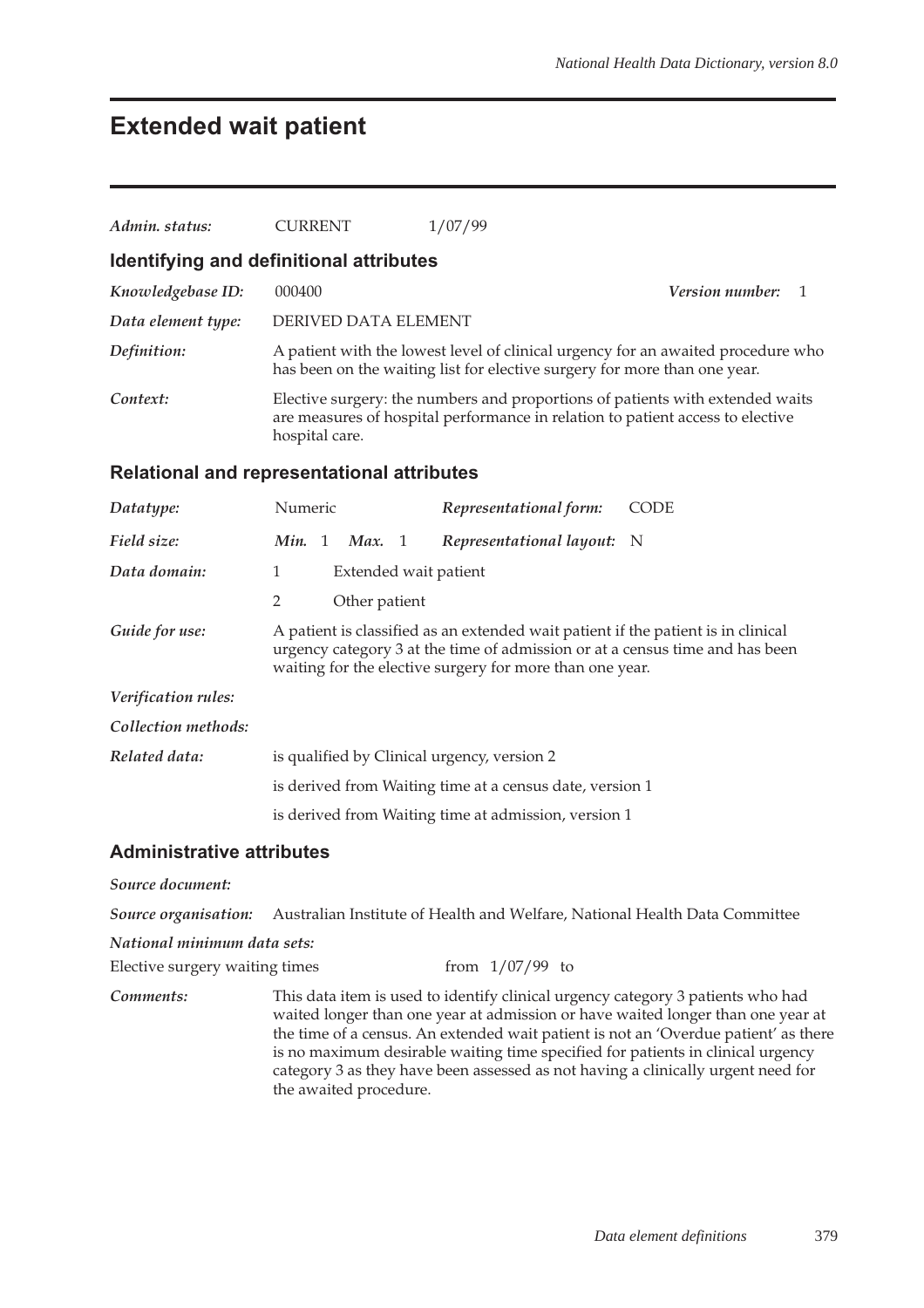# **Overdue patient**

| Admin. status:                             | <b>CURRENT</b> |                          | 1/07/97                                                                                                                                                                                                                                                                                                                                                                                                       |                                                                                                                                                                                                                                                                                                                                                  |
|--------------------------------------------|----------------|--------------------------|---------------------------------------------------------------------------------------------------------------------------------------------------------------------------------------------------------------------------------------------------------------------------------------------------------------------------------------------------------------------------------------------------------------|--------------------------------------------------------------------------------------------------------------------------------------------------------------------------------------------------------------------------------------------------------------------------------------------------------------------------------------------------|
| Identifying and definitional attributes    |                |                          |                                                                                                                                                                                                                                                                                                                                                                                                               |                                                                                                                                                                                                                                                                                                                                                  |
| Knowledgebase ID:                          | 000085         |                          |                                                                                                                                                                                                                                                                                                                                                                                                               | <i>Version number:</i><br>3                                                                                                                                                                                                                                                                                                                      |
| Data element type:                         |                | DERIVED DATA ELEMENT     |                                                                                                                                                                                                                                                                                                                                                                                                               |                                                                                                                                                                                                                                                                                                                                                  |
| Definition:                                |                | they have been assigned. | An overdue patient is one whose wait has exceeded the time that has been<br>determined as clinically desirable in relation to the urgency category to which                                                                                                                                                                                                                                                   |                                                                                                                                                                                                                                                                                                                                                  |
| Context:                                   |                |                          | Elective surgery: the numbers and proportions of overdue patients represent a<br>measure of the hospital's performance in provision of elective hospital care.                                                                                                                                                                                                                                                |                                                                                                                                                                                                                                                                                                                                                  |
| Relational and representational attributes |                |                          |                                                                                                                                                                                                                                                                                                                                                                                                               |                                                                                                                                                                                                                                                                                                                                                  |
| Datatype:                                  | Numeric        |                          | Representational form:                                                                                                                                                                                                                                                                                                                                                                                        | CODE                                                                                                                                                                                                                                                                                                                                             |
| Field size:                                | Min. 1         | Max. 1                   | Representational layout:                                                                                                                                                                                                                                                                                                                                                                                      | N                                                                                                                                                                                                                                                                                                                                                |
| Data domain:                               | 1              | Overdue patient          |                                                                                                                                                                                                                                                                                                                                                                                                               |                                                                                                                                                                                                                                                                                                                                                  |
|                                            | 2              | Other                    |                                                                                                                                                                                                                                                                                                                                                                                                               |                                                                                                                                                                                                                                                                                                                                                  |
| Guide for use:                             |                |                          | specified maximum desirable waiting times. Overdue patients are those for<br>have an adverse effect on the outcome of their care. They are identified by a<br>the maximum desirable time limit for the 'Clinical urgency' classification.<br>or 'Waiting time at a census date' is longer than 30 days for patients in Clinical<br>urgency category 1 or 90 days for patients in Clinical urgency category 2. | This data element is only required for patients in clinical urgency categories with<br>whom the hospital system has failed to provide timely care and whose wait may<br>comparison of 'Waiting time at admission' or 'Waiting time at a census date' and<br>A patient is classified as overdue if ready for care and 'Waiting time at admission' |
| Verification rules:                        |                |                          |                                                                                                                                                                                                                                                                                                                                                                                                               |                                                                                                                                                                                                                                                                                                                                                  |
| Collection methods:                        |                |                          |                                                                                                                                                                                                                                                                                                                                                                                                               |                                                                                                                                                                                                                                                                                                                                                  |
| Related data:                              |                |                          | supersedes previous data element Overdue patient, version 2                                                                                                                                                                                                                                                                                                                                                   |                                                                                                                                                                                                                                                                                                                                                  |
|                                            |                |                          | is qualified by Clinical urgency, version 2                                                                                                                                                                                                                                                                                                                                                                   |                                                                                                                                                                                                                                                                                                                                                  |
|                                            |                |                          | is derived from Waiting time at a census date, version 1                                                                                                                                                                                                                                                                                                                                                      |                                                                                                                                                                                                                                                                                                                                                  |
|                                            |                |                          | is derived from Waiting time at admission, version 1                                                                                                                                                                                                                                                                                                                                                          |                                                                                                                                                                                                                                                                                                                                                  |

#### **Administrative attributes**

| Source document:                                           |  |  |                   |  |  |
|------------------------------------------------------------|--|--|-------------------|--|--|
| <b>Source organisation:</b> National Health Data Committee |  |  |                   |  |  |
| National minimum data sets:                                |  |  |                   |  |  |
| Elective surgery waiting times                             |  |  | from $1/07/94$ to |  |  |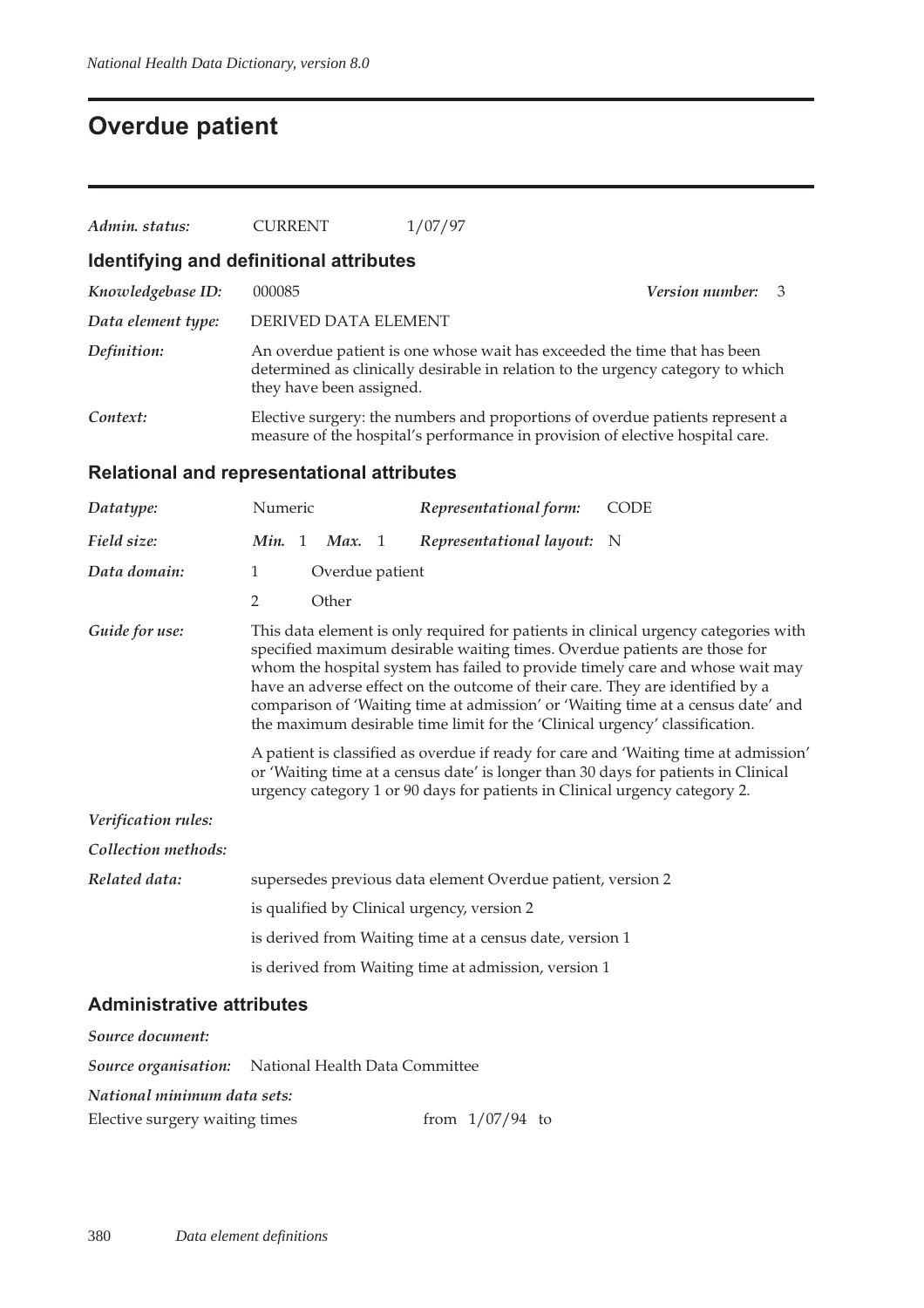### **Overdue patient** *(continued)*

*Comments:* This data item is not used for patients in Clinical urgency category 3 as there is no specified timeframe within which it is desirable that they are admitted.The data element Extended wait patient identifies patients in Clinical urgency category 3 who have waited longer than one year at admission or at the time of a census.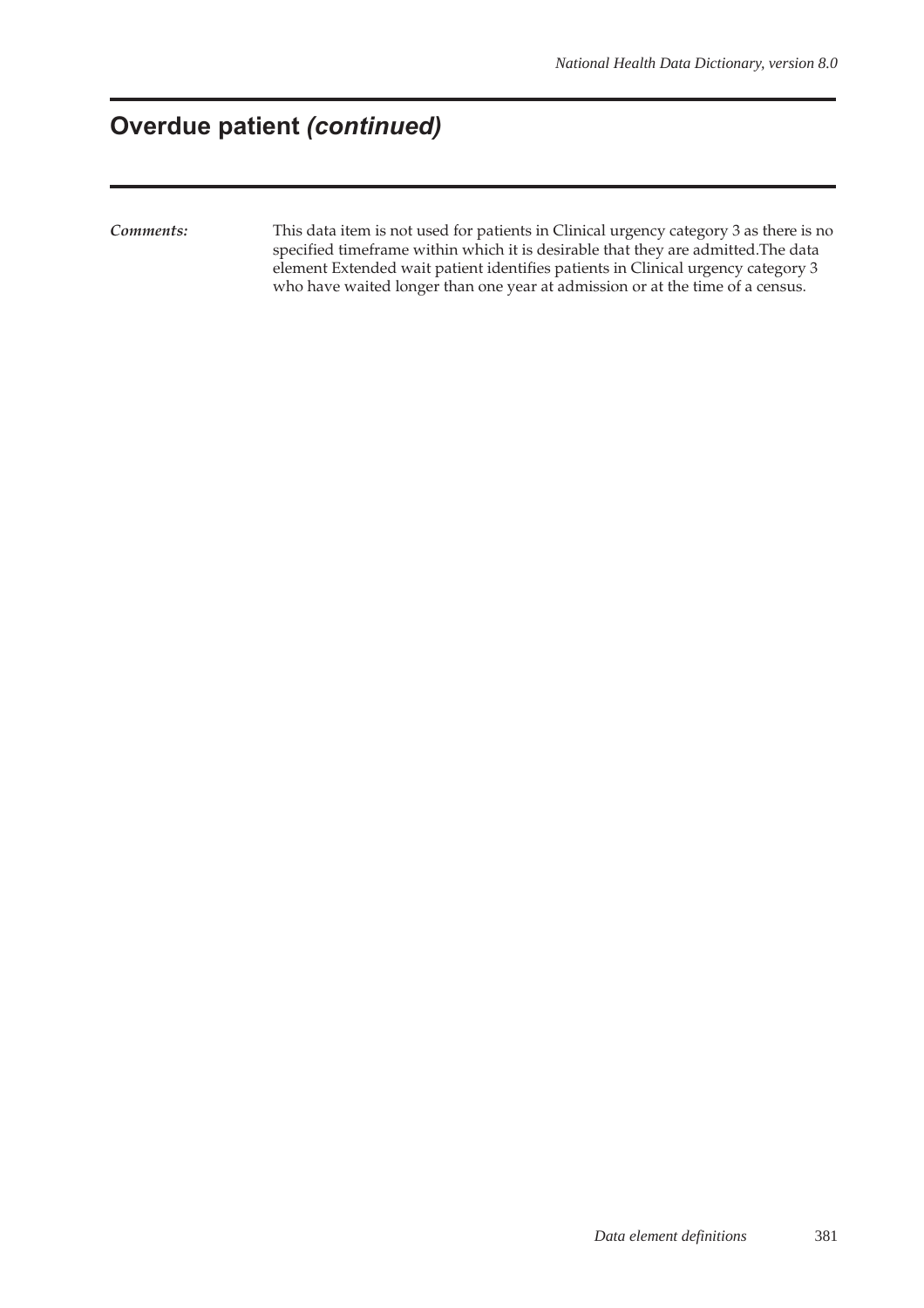### **Waiting time at a census date**

| Admin. status:                          | <b>CURRENT</b>                | 1/07/99                                                                                                                                                                                                                                                                                                                                      |  |
|-----------------------------------------|-------------------------------|----------------------------------------------------------------------------------------------------------------------------------------------------------------------------------------------------------------------------------------------------------------------------------------------------------------------------------------------|--|
| Identifying and definitional attributes |                               |                                                                                                                                                                                                                                                                                                                                              |  |
| Knowledgebase ID:                       | 000412                        | <i>Version number:</i>                                                                                                                                                                                                                                                                                                                       |  |
| Data element type:                      | DERIVED DATA ELEMENT          |                                                                                                                                                                                                                                                                                                                                              |  |
| Definition:                             |                               | The time elapsed for a patient on the elective surgery waiting list from the date<br>they were added to the waiting list for the procedure to a designated census date.                                                                                                                                                                      |  |
| Context:                                | health care related research. | Elective surgery: this is a critical elective surgery waiting times data element. It is<br>used to determine whether patients are overdue, or had extended waits at a<br>census date. It is used to assist doctors and patients in making decisions about<br>hospital referral, to assist in the planning and management of hospitals and in |  |

#### **Relational and representational attributes**

| Datatype:           | Numeric                                                                                                                                                                                                                                                                                                                          |                                                                                                                                                                                                                                                                                                                                                                                                                                                                                                                                                                                                                       |  | Representational form:                                | <b>QUANTITATIVE VALUE</b>                                                                                                                                                                                                                                |  |
|---------------------|----------------------------------------------------------------------------------------------------------------------------------------------------------------------------------------------------------------------------------------------------------------------------------------------------------------------------------|-----------------------------------------------------------------------------------------------------------------------------------------------------------------------------------------------------------------------------------------------------------------------------------------------------------------------------------------------------------------------------------------------------------------------------------------------------------------------------------------------------------------------------------------------------------------------------------------------------------------------|--|-------------------------------------------------------|----------------------------------------------------------------------------------------------------------------------------------------------------------------------------------------------------------------------------------------------------------|--|
| Field size:         | Min. 1                                                                                                                                                                                                                                                                                                                           | Max. 4                                                                                                                                                                                                                                                                                                                                                                                                                                                                                                                                                                                                                |  | Representational layout: NNNN                         |                                                                                                                                                                                                                                                          |  |
| Data domain:        | Count in number of days                                                                                                                                                                                                                                                                                                          |                                                                                                                                                                                                                                                                                                                                                                                                                                                                                                                                                                                                                       |  |                                                       |                                                                                                                                                                                                                                                          |  |
| Guide for use:      |                                                                                                                                                                                                                                                                                                                                  |                                                                                                                                                                                                                                                                                                                                                                                                                                                                                                                                                                                                                       |  | clinical urgency category at the Census date.         | The number of days is calculated by subtracting the Listing Date from the Census<br>date, minus any days when the patient was 'not ready for care', and also minus<br>any days the patient was waiting with a lower clinical urgency category than their |  |
|                     | Days when the patient was not ready for care is calculated by subtracting the<br>date(s) the person was recorded as 'not ready for care' from the date(s) the person<br>was subsequently recorded as again being 'ready for care'                                                                                                |                                                                                                                                                                                                                                                                                                                                                                                                                                                                                                                                                                                                                       |  |                                                       |                                                                                                                                                                                                                                                          |  |
|                     | If, at any time since being added to the waiting list for the elective surgical<br>procedure, the patient has had a lower clinical urgency category than the category<br>at the Census date, then the number of days waited at the lower clinical urgency<br>category should be subtracted from the total number of days waited. |                                                                                                                                                                                                                                                                                                                                                                                                                                                                                                                                                                                                                       |  |                                                       |                                                                                                                                                                                                                                                          |  |
|                     |                                                                                                                                                                                                                                                                                                                                  | In cases where there has been only one category reassignment (ie. to the higher<br>category attached to the patient at Census date) the number of days at the lower<br>clinical urgency category should be calculated by subtracting the Listing date<br>from the Category reassignment date. If the patient's clinical urgency was<br>reclassified more than once, days spent in each period of lower clinical urgency<br>than the one applying at the Census date should be calculated by subtracting one<br>Category reassignment date from the subsequent Category reassignment date,<br>and then added together. |  |                                                       |                                                                                                                                                                                                                                                          |  |
| Verification rules: |                                                                                                                                                                                                                                                                                                                                  |                                                                                                                                                                                                                                                                                                                                                                                                                                                                                                                                                                                                                       |  |                                                       |                                                                                                                                                                                                                                                          |  |
| Collection methods: |                                                                                                                                                                                                                                                                                                                                  |                                                                                                                                                                                                                                                                                                                                                                                                                                                                                                                                                                                                                       |  |                                                       |                                                                                                                                                                                                                                                          |  |
| Related data:       |                                                                                                                                                                                                                                                                                                                                  |                                                                                                                                                                                                                                                                                                                                                                                                                                                                                                                                                                                                                       |  | is calculated using Listing date, version 2           |                                                                                                                                                                                                                                                          |  |
|                     |                                                                                                                                                                                                                                                                                                                                  |                                                                                                                                                                                                                                                                                                                                                                                                                                                                                                                                                                                                                       |  | is calculated using Census date, version 2            |                                                                                                                                                                                                                                                          |  |
|                     |                                                                                                                                                                                                                                                                                                                                  |                                                                                                                                                                                                                                                                                                                                                                                                                                                                                                                                                                                                                       |  | is calculated using Patient listing status, version 3 |                                                                                                                                                                                                                                                          |  |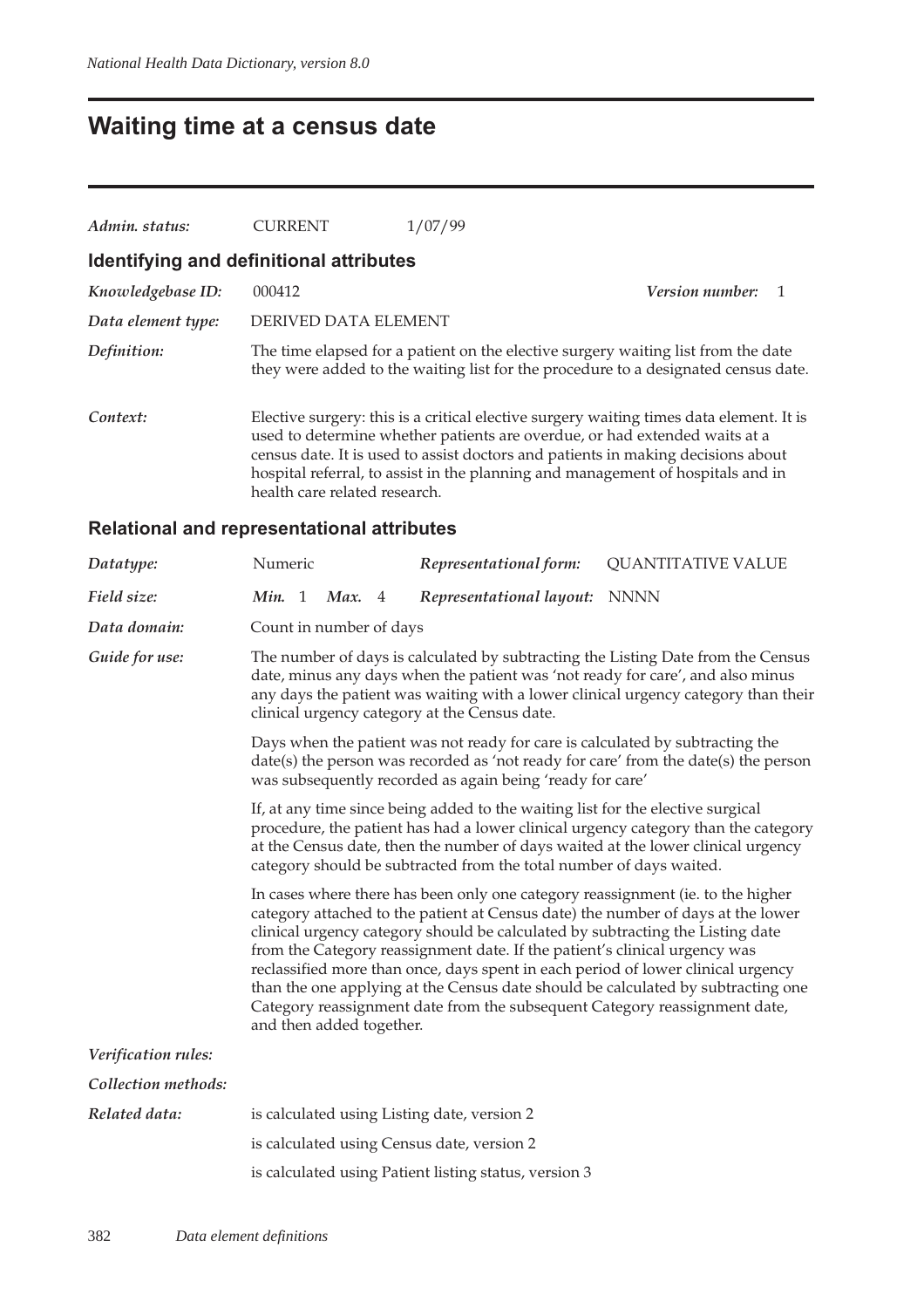# **Waiting time at a census date** *(continued)*

|                                  | <i>Related data (cont'd)</i> : is qualified by Clinical urgency, version 2                                                                                                                                                                                                                                     |  |  |  |  |  |
|----------------------------------|----------------------------------------------------------------------------------------------------------------------------------------------------------------------------------------------------------------------------------------------------------------------------------------------------------------|--|--|--|--|--|
|                                  | is calculated using Category reassignment date, version 2                                                                                                                                                                                                                                                      |  |  |  |  |  |
|                                  | is used in the derivation of Overdue patient, version 3                                                                                                                                                                                                                                                        |  |  |  |  |  |
|                                  | is used in the derivation of Extended wait patient, version 1                                                                                                                                                                                                                                                  |  |  |  |  |  |
| <b>Administrative attributes</b> |                                                                                                                                                                                                                                                                                                                |  |  |  |  |  |
| Source document:                 |                                                                                                                                                                                                                                                                                                                |  |  |  |  |  |
|                                  | Source organisation: Australian Institute of Health and Welfare, National Health Data Committee                                                                                                                                                                                                                |  |  |  |  |  |
| National minimum data sets:      |                                                                                                                                                                                                                                                                                                                |  |  |  |  |  |
| Elective surgery waiting times   | from $1/07/99$ to                                                                                                                                                                                                                                                                                              |  |  |  |  |  |
| Comments:                        | Elective surgery waiting times data collections include measures of waiting times<br>at admission and at designated census dates. This data element is used to<br>measure waiting times at a designated census date whereas the data element<br>Waiting time at admission measures waiting times at admission. |  |  |  |  |  |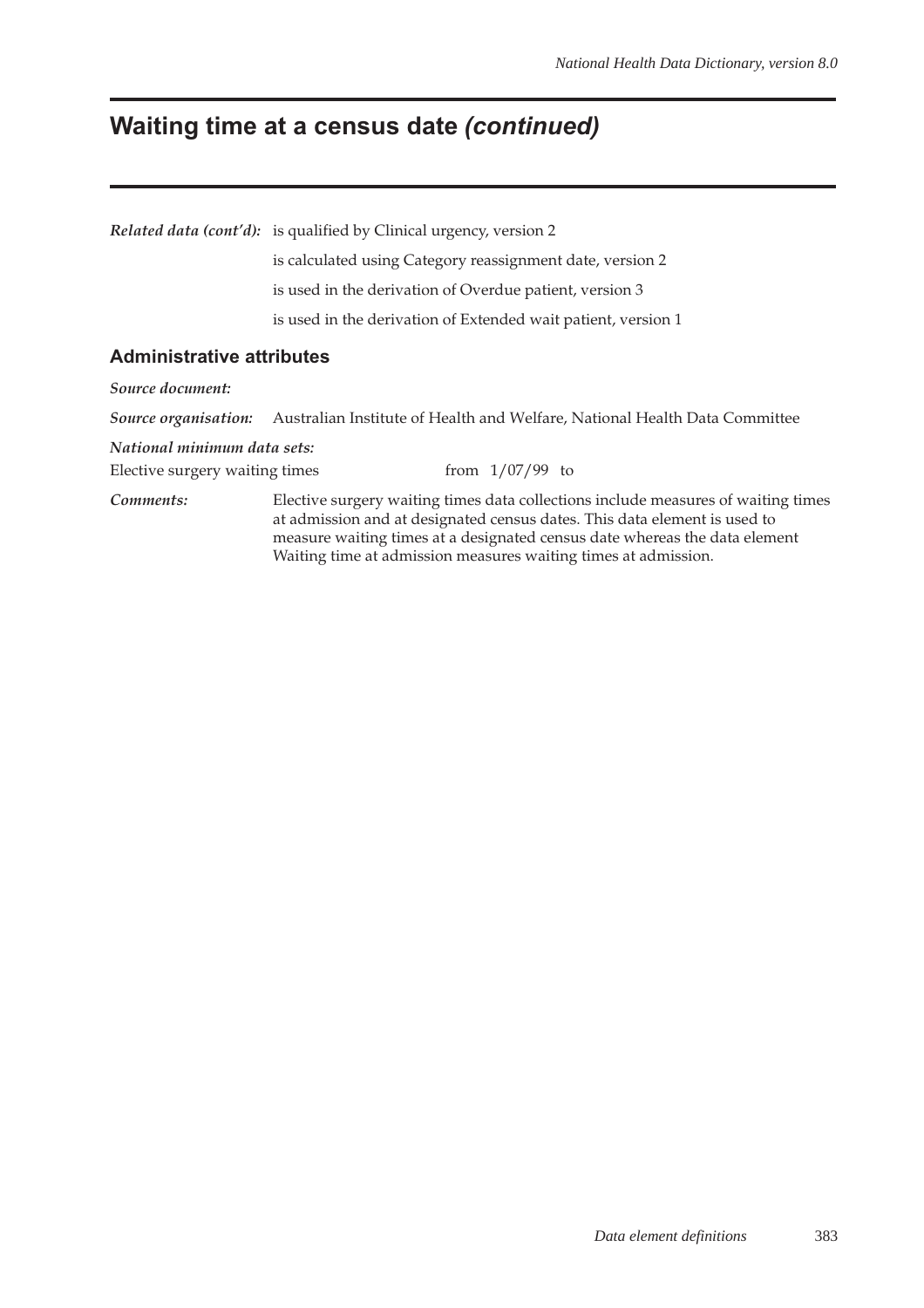### **Waiting time at admission**

| Admin. status:                          | <b>CURRENT</b>                          | 1/07/99                                                                                                                                                                                                                                                                                                                                  |                          |  |
|-----------------------------------------|-----------------------------------------|------------------------------------------------------------------------------------------------------------------------------------------------------------------------------------------------------------------------------------------------------------------------------------------------------------------------------------------|--------------------------|--|
| Identifying and definitional attributes |                                         |                                                                                                                                                                                                                                                                                                                                          |                          |  |
| Knowledgebase ID:                       | 000413                                  |                                                                                                                                                                                                                                                                                                                                          | <b>Version number:</b> 1 |  |
| Data element type:                      | DERIVED DATA ELEMENT                    |                                                                                                                                                                                                                                                                                                                                          |                          |  |
| Definition:                             | admitted to hospital for the procedure. | The time elapsed for a patient on the elective surgery waiting list from the date<br>they were added to the waiting list for the procedure to the date they were                                                                                                                                                                         |                          |  |
| Context:                                | health care related research.           | Elective surgery: this is a critical elective surgery waiting times data element. It is<br>used to determine whether patients are overdue, or had extended waits at<br>admission. It is used to assist doctors and patients in making decisions about<br>hospital referral, to assist in the planning and management of hospitals and in |                          |  |

#### **Relational and representational attributes**

| Datatype:           | Numeric                                                                                                                                                                                                                                                                                                                                                                                                                                                                                                                                      |                                                                                                                                                                                                                                                                                                                                                                                                                                                                                                                                                                                                                |  | Representational form:                                | <b>QUANTITATIVE VALUE</b> |  |  |
|---------------------|----------------------------------------------------------------------------------------------------------------------------------------------------------------------------------------------------------------------------------------------------------------------------------------------------------------------------------------------------------------------------------------------------------------------------------------------------------------------------------------------------------------------------------------------|----------------------------------------------------------------------------------------------------------------------------------------------------------------------------------------------------------------------------------------------------------------------------------------------------------------------------------------------------------------------------------------------------------------------------------------------------------------------------------------------------------------------------------------------------------------------------------------------------------------|--|-------------------------------------------------------|---------------------------|--|--|
| Field size:         | Min. 1                                                                                                                                                                                                                                                                                                                                                                                                                                                                                                                                       | Max. 4                                                                                                                                                                                                                                                                                                                                                                                                                                                                                                                                                                                                         |  | Representational layout:                              | NNNN                      |  |  |
| Data domain:        | Count in number of days                                                                                                                                                                                                                                                                                                                                                                                                                                                                                                                      |                                                                                                                                                                                                                                                                                                                                                                                                                                                                                                                                                                                                                |  |                                                       |                           |  |  |
| Guide for use:      | The number of days is calculated by subtracting the Listing Date from the<br>Admission date, minus any days when the patient was 'not ready for care', and<br>also minus any days the patient was waiting with a lower clinical urgency<br>category than their clinical urgency category at admission.<br>Days when the patient was not ready for care is calculated by subtracting the<br>date(s) the person was recorded as 'not ready for care' from the date(s) the person<br>was subsequently recorded as again being 'ready for care'. |                                                                                                                                                                                                                                                                                                                                                                                                                                                                                                                                                                                                                |  |                                                       |                           |  |  |
|                     |                                                                                                                                                                                                                                                                                                                                                                                                                                                                                                                                              |                                                                                                                                                                                                                                                                                                                                                                                                                                                                                                                                                                                                                |  |                                                       |                           |  |  |
|                     | If, at any time since being added to the waiting list for the elective surgical<br>procedure, the patient has had a lower clinical urgency category than the category<br>at admission, then the number of days waited at the lower clinical urgency<br>category should be subtracted from the total number of days waited.                                                                                                                                                                                                                   |                                                                                                                                                                                                                                                                                                                                                                                                                                                                                                                                                                                                                |  |                                                       |                           |  |  |
|                     |                                                                                                                                                                                                                                                                                                                                                                                                                                                                                                                                              | In cases where there has been only one category reassignment (i.e. to the higher<br>category attached to the patient at admission) the number of days at the lower<br>clinical urgency category should be calculated by subtracting the Listing date<br>from the Category reassignment date. If the patient's clinical urgency was<br>reclassified more than once, days spent in each period of lower clinical urgency<br>than the one applying at admission should be calculated by subtracting one<br>Category reassignment date from the subsequent Category reassignment date,<br>and then added together. |  |                                                       |                           |  |  |
| Verification rules: |                                                                                                                                                                                                                                                                                                                                                                                                                                                                                                                                              |                                                                                                                                                                                                                                                                                                                                                                                                                                                                                                                                                                                                                |  |                                                       |                           |  |  |
| Collection methods: |                                                                                                                                                                                                                                                                                                                                                                                                                                                                                                                                              |                                                                                                                                                                                                                                                                                                                                                                                                                                                                                                                                                                                                                |  |                                                       |                           |  |  |
| Related data:       |                                                                                                                                                                                                                                                                                                                                                                                                                                                                                                                                              |                                                                                                                                                                                                                                                                                                                                                                                                                                                                                                                                                                                                                |  | is calculated using Listing date, version 2           |                           |  |  |
|                     |                                                                                                                                                                                                                                                                                                                                                                                                                                                                                                                                              |                                                                                                                                                                                                                                                                                                                                                                                                                                                                                                                                                                                                                |  | is calculated using Patient listing status, version 3 |                           |  |  |
|                     |                                                                                                                                                                                                                                                                                                                                                                                                                                                                                                                                              |                                                                                                                                                                                                                                                                                                                                                                                                                                                                                                                                                                                                                |  | is qualified by Clinical urgency, version 2           |                           |  |  |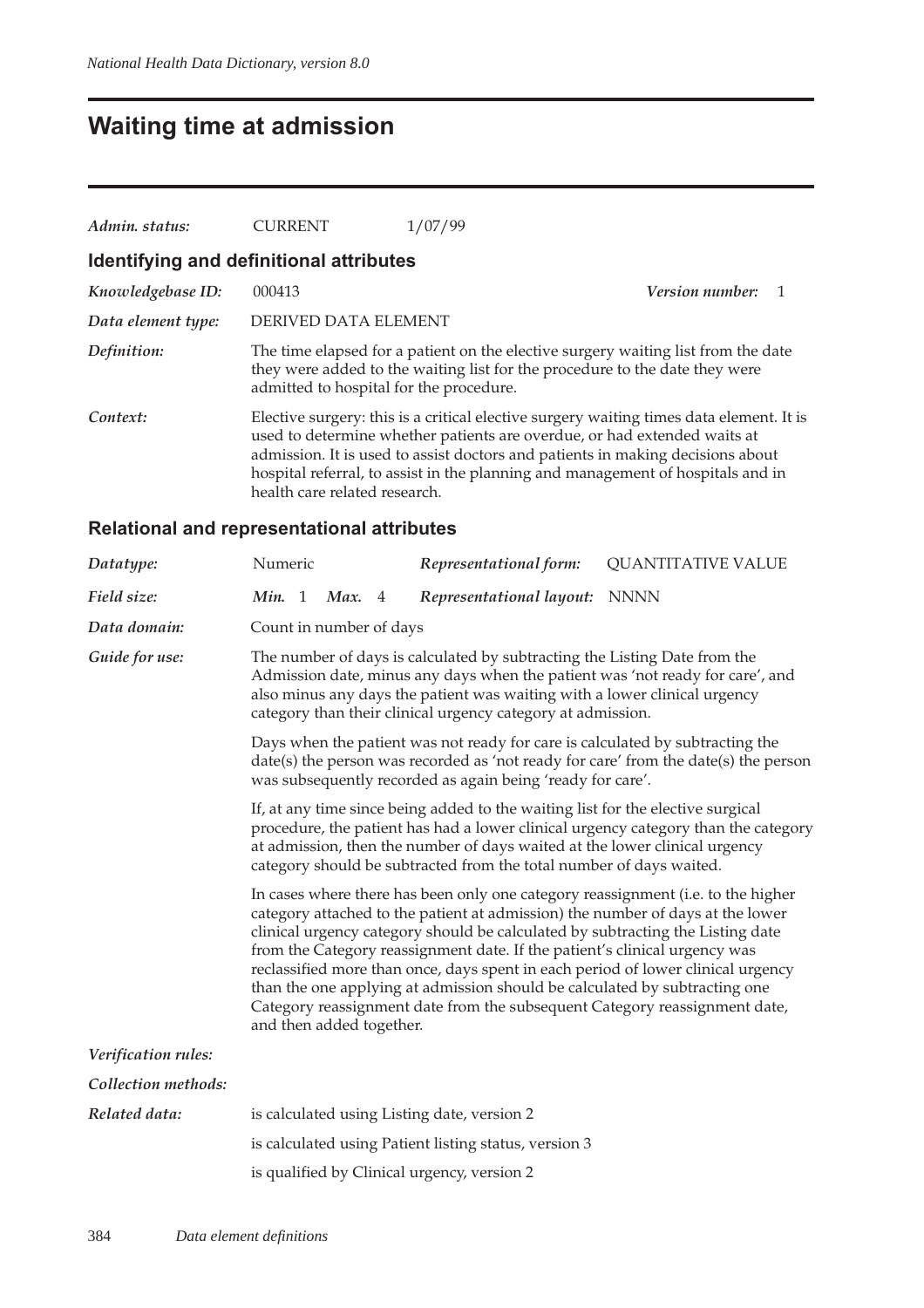# **Waiting time at admission** *(continued)*

|                                  | <i>Related data (cont'd):</i> is calculated using Category reassignment date, version 2                                                                                                                                                                                                                          |  |  |  |  |  |  |  |
|----------------------------------|------------------------------------------------------------------------------------------------------------------------------------------------------------------------------------------------------------------------------------------------------------------------------------------------------------------|--|--|--|--|--|--|--|
|                                  | is used in the derivation of Overdue patient, version 3                                                                                                                                                                                                                                                          |  |  |  |  |  |  |  |
|                                  | is used in the derivation of Extended wait patient, version 1                                                                                                                                                                                                                                                    |  |  |  |  |  |  |  |
|                                  | is calculated using Admission date, version 4                                                                                                                                                                                                                                                                    |  |  |  |  |  |  |  |
| <b>Administrative attributes</b> |                                                                                                                                                                                                                                                                                                                  |  |  |  |  |  |  |  |
| Source document:                 |                                                                                                                                                                                                                                                                                                                  |  |  |  |  |  |  |  |
|                                  | Source organisation: Australian Institute of Health and Welfare, National Health Data Committee                                                                                                                                                                                                                  |  |  |  |  |  |  |  |
| National minimum data sets:      |                                                                                                                                                                                                                                                                                                                  |  |  |  |  |  |  |  |
| Elective surgery waiting times   | from $1/07/99$ to                                                                                                                                                                                                                                                                                                |  |  |  |  |  |  |  |
| Comments:                        | Elective surgery waiting times data collections include measures of waiting times<br>at admission and at designated census dates. This data element is used to<br>measure waiting times at admission whereas the data element Waiting time at<br>census date measures waiting times at a designated census date. |  |  |  |  |  |  |  |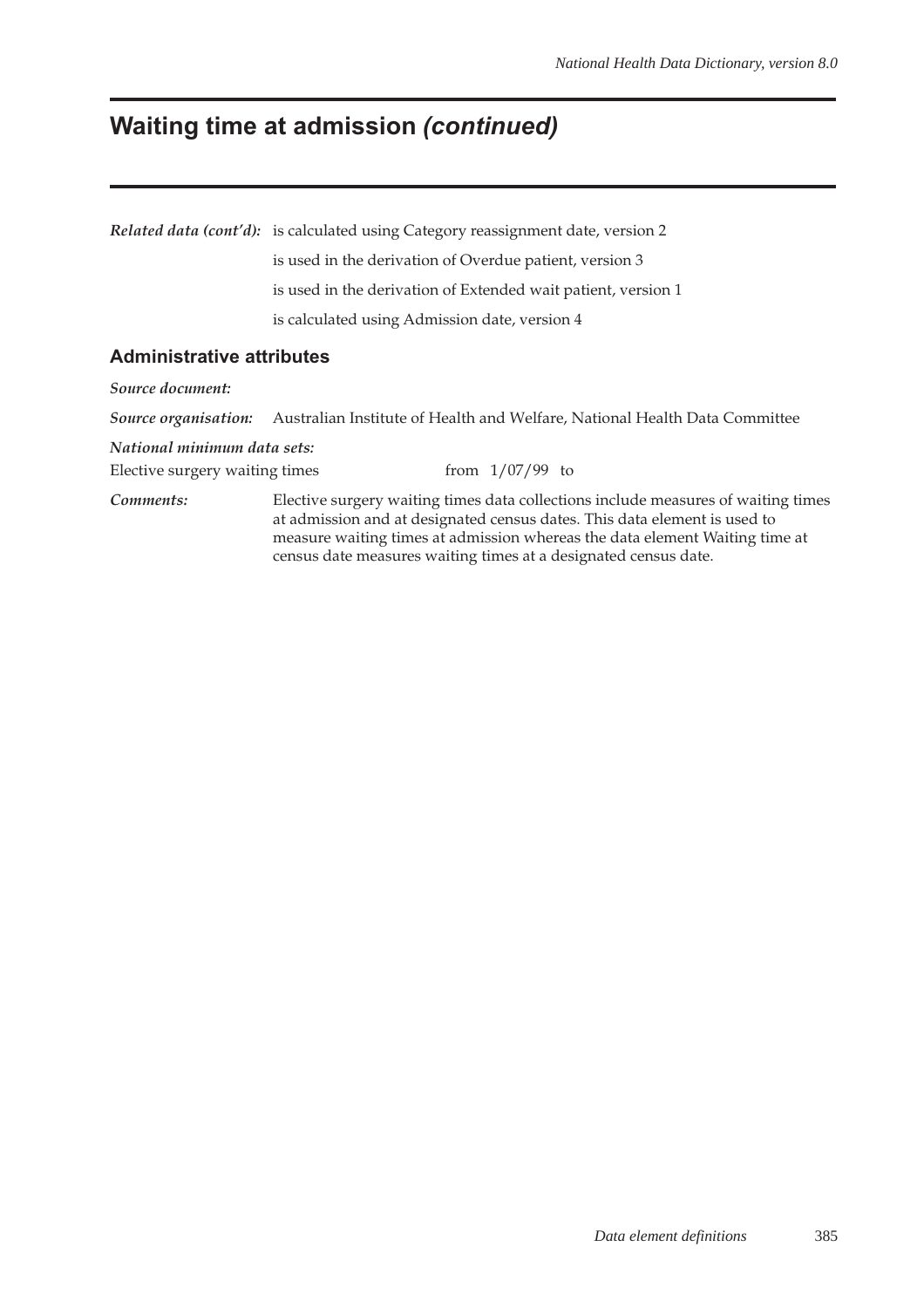# **Patient days**

| Admin. status:                                    | <b>CURRENT</b>                                                                                                                                                                                                                                            | 1/07/95                                                                                                                                                                                                       |                             |  |  |  |  |
|---------------------------------------------------|-----------------------------------------------------------------------------------------------------------------------------------------------------------------------------------------------------------------------------------------------------------|---------------------------------------------------------------------------------------------------------------------------------------------------------------------------------------------------------------|-----------------------------|--|--|--|--|
| Identifying and definitional attributes           |                                                                                                                                                                                                                                                           |                                                                                                                                                                                                               |                             |  |  |  |  |
| Knowledgebase ID:                                 | 000206                                                                                                                                                                                                                                                    |                                                                                                                                                                                                               | <i>Version number:</i><br>2 |  |  |  |  |
| Data element type:                                | DERIVED DATA ELEMENT                                                                                                                                                                                                                                      |                                                                                                                                                                                                               |                             |  |  |  |  |
| Definition:                                       |                                                                                                                                                                                                                                                           | The number of patient days is the total number of days or part days of stay for all<br>patients who were admitted for an episode of care and who underwent<br>separation during a specified reference period. |                             |  |  |  |  |
| Context:                                          | provided by an establishment.                                                                                                                                                                                                                             | Admitted patient care: needed as the basic count of the number of services                                                                                                                                    |                             |  |  |  |  |
| <b>Relational and representational attributes</b> |                                                                                                                                                                                                                                                           |                                                                                                                                                                                                               |                             |  |  |  |  |
| Datatype:                                         | Numeric                                                                                                                                                                                                                                                   | Representational form:                                                                                                                                                                                        | <b>QUANTITATIVE VALUE</b>   |  |  |  |  |
| Field size:                                       | Min. 1<br>Max. 8                                                                                                                                                                                                                                          | Representational layout:                                                                                                                                                                                      | <b>NNNNNNNN</b>             |  |  |  |  |
| Data domain:                                      | Total patient days for the period                                                                                                                                                                                                                         |                                                                                                                                                                                                               |                             |  |  |  |  |
| Guide for use:                                    | A day is measured from midnight to midnight.                                                                                                                                                                                                              |                                                                                                                                                                                                               |                             |  |  |  |  |
|                                                   |                                                                                                                                                                                                                                                           | The following rules are used to calculate the number of patient days for both<br>overnight and same-day patients:                                                                                             |                             |  |  |  |  |
|                                                   | - The day the patient is admitted is a patient day.                                                                                                                                                                                                       |                                                                                                                                                                                                               |                             |  |  |  |  |
|                                                   | - The day the patient is discharged is not counted as a patient day (unless the<br>patient was admitted and separated on the same date).<br>- Patients admitted and separated on the same date (same-day patients) are to be<br>given a count of one day. |                                                                                                                                                                                                               |                             |  |  |  |  |
|                                                   |                                                                                                                                                                                                                                                           |                                                                                                                                                                                                               |                             |  |  |  |  |
|                                                   | - The day a patient goes on leave is counted as a leave day.                                                                                                                                                                                              |                                                                                                                                                                                                               |                             |  |  |  |  |
|                                                   | - The day the patient returns from leave is counted as a patient day.                                                                                                                                                                                     |                                                                                                                                                                                                               |                             |  |  |  |  |
|                                                   | - If the patient is admitted and goes on leave on the same day, count as a patient<br>day, not a leave day.                                                                                                                                               |                                                                                                                                                                                                               |                             |  |  |  |  |
|                                                   | - If the patient returns from leave and is separated, it is not counted as either a<br>patient day or a leave day.                                                                                                                                        |                                                                                                                                                                                                               |                             |  |  |  |  |
|                                                   | All leave days are excluded from the patient days count except for the day the<br>patient returns from leave.                                                                                                                                             |                                                                                                                                                                                                               |                             |  |  |  |  |
|                                                   |                                                                                                                                                                                                                                                           | Exclude patient days for those patients admitted during the specified reference<br>period who did not undergo separation until the following reference period.                                                |                             |  |  |  |  |
| Verification rules:                               |                                                                                                                                                                                                                                                           |                                                                                                                                                                                                               |                             |  |  |  |  |
| Collection methods:                               |                                                                                                                                                                                                                                                           | For the national minimum data set – institutional health care the reference period<br>for data collection is a financial year ie. 1 July to 30 June inclusive.                                                |                             |  |  |  |  |
| Related data:                                     |                                                                                                                                                                                                                                                           | is derived from Admission date, version 4                                                                                                                                                                     |                             |  |  |  |  |
|                                                   |                                                                                                                                                                                                                                                           | is derived from Total leave days, version 3                                                                                                                                                                   |                             |  |  |  |  |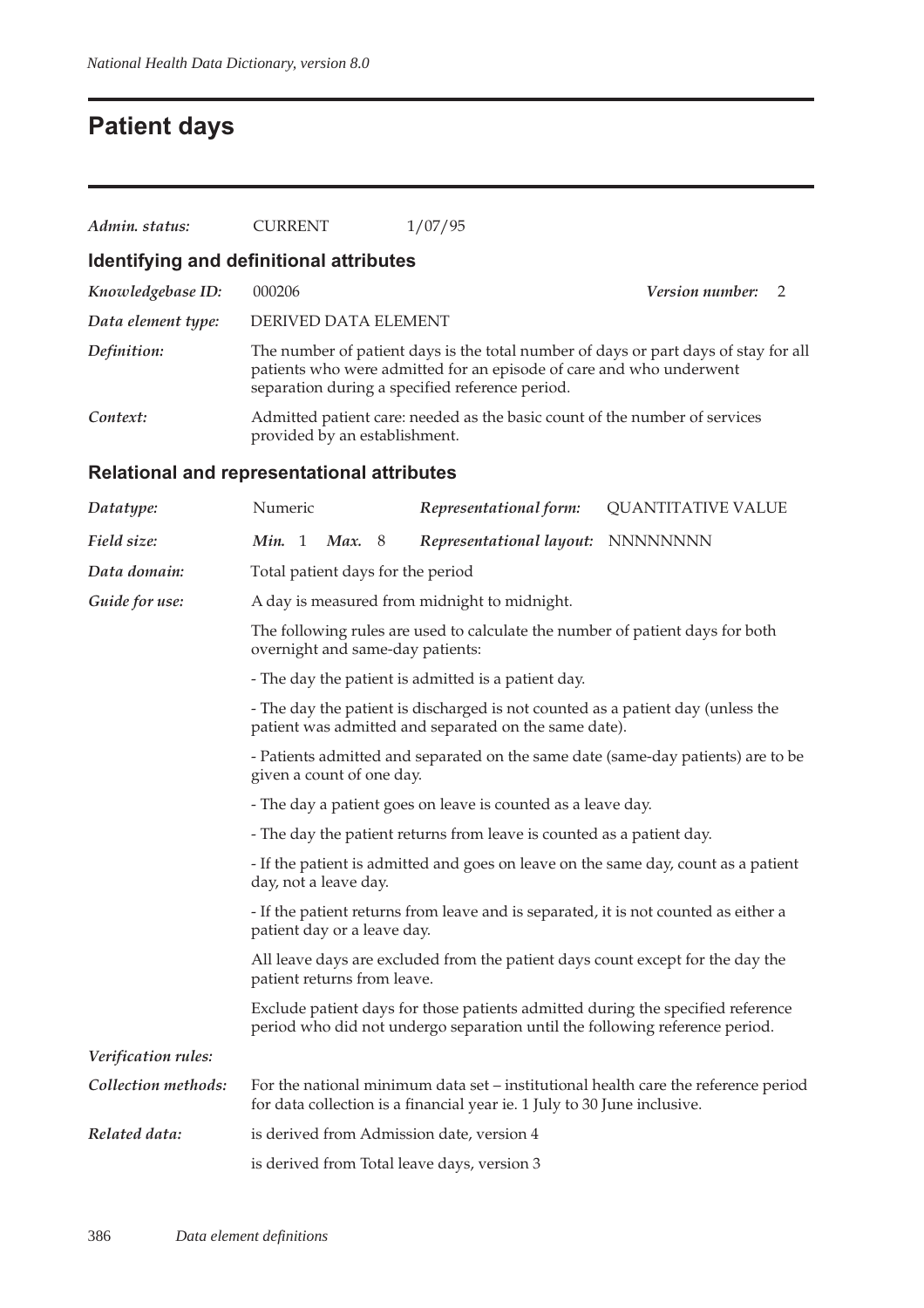### **Patient days** *(continued)*

*Related data (cont'd):* supersedes previous data element Occupied bed days, version 1 is derived from Type of episode of care, version 3 is derived from Separation date, version 5

#### **Administrative attributes**

*Source document:*

*Source organisation:* National Health Data Committee

*National minimum data sets:*

Institutional health care from 1/07/89 to

*Comments:* It should be noted that for private patients in public and private hospitals, s.3(12) of the Health Insurance Act 1973 (Cwlth) currently applies a different leave day count (Commonwealth Department Human Services and Health HBF Circular 354 (31 March 1994)).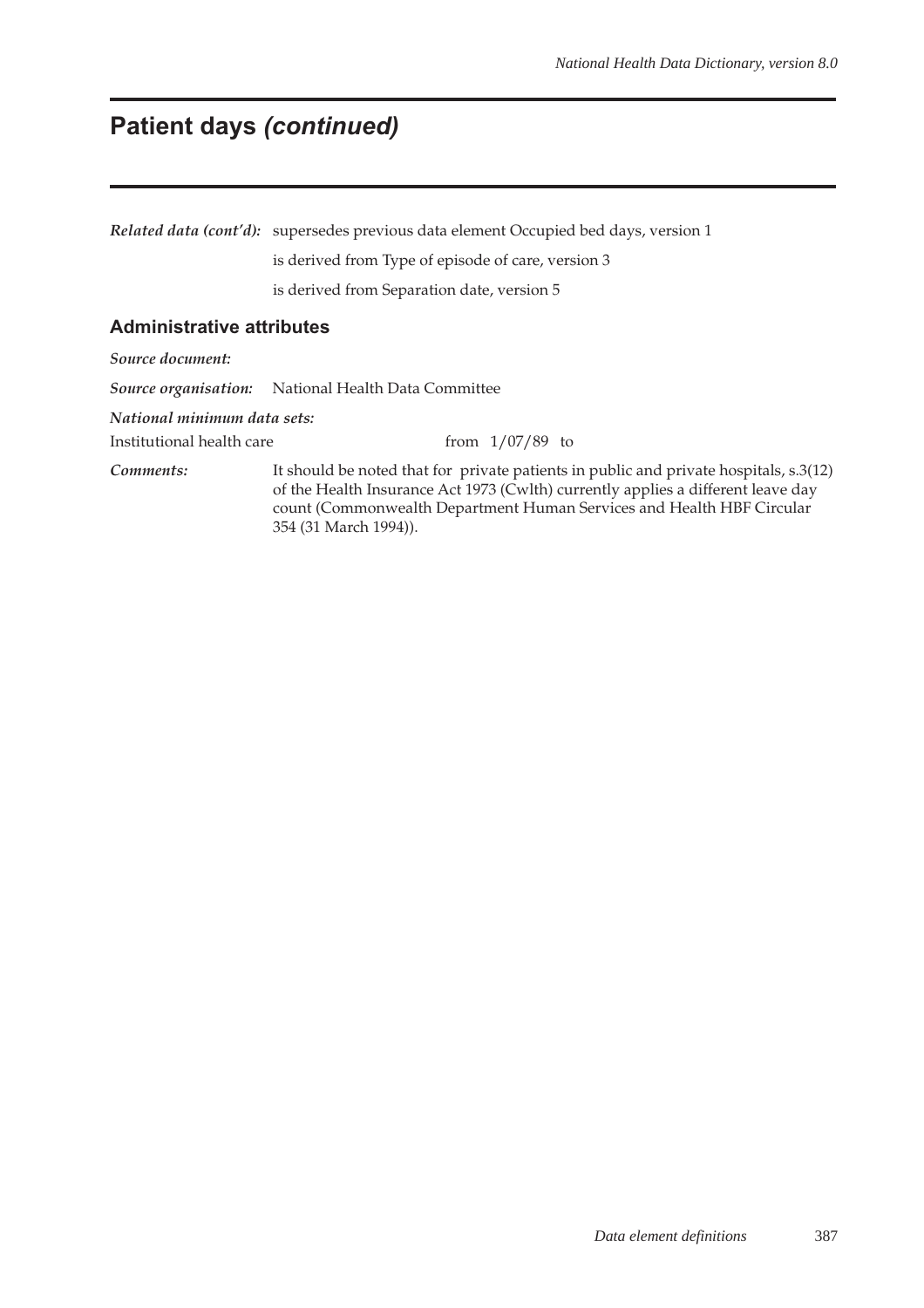# **Total psychiatric care days**

| Admin. status:                          | <b>CURRENT</b>                           | 1/07/98                                                                                                                                                                                                                                                                                                                                                                                                                                                                                                                                                                                                                                                                |                        |               |
|-----------------------------------------|------------------------------------------|------------------------------------------------------------------------------------------------------------------------------------------------------------------------------------------------------------------------------------------------------------------------------------------------------------------------------------------------------------------------------------------------------------------------------------------------------------------------------------------------------------------------------------------------------------------------------------------------------------------------------------------------------------------------|------------------------|---------------|
| Identifying and definitional attributes |                                          |                                                                                                                                                                                                                                                                                                                                                                                                                                                                                                                                                                                                                                                                        |                        |               |
| Knowledgebase ID:                       | 000164                                   |                                                                                                                                                                                                                                                                                                                                                                                                                                                                                                                                                                                                                                                                        | <b>Version number:</b> | $\mathcal{P}$ |
| Data element type:                      | DERIVED DATA ELEMENT                     |                                                                                                                                                                                                                                                                                                                                                                                                                                                                                                                                                                                                                                                                        |                        |               |
| Definition:                             |                                          | The sum of the number of days or part days of stay that the person received care<br>as an admitted patient or resident within a designated psychiatric unit, minus the<br>sum of leave days occurring during the stay within the designated unit.                                                                                                                                                                                                                                                                                                                                                                                                                      |                        |               |
| Context:                                | mainstreaming of mental health services. | Admitted patient and residential mental health care: this data element is required<br>to identify the characteristics of patients treated in specialist psychiatric units<br>located within acute care hospitals or 24-hour staffed community-based<br>residential services and to analyse the activities of these units and services.<br>Community mental health care: this data element is required to identify the<br>characteristics of patients treated in specialist psychiatric 24-hour staffed<br>community-based residential services and to analyse the activities of these units.<br>The data element is necessary to describe and evaluate the progress of |                        |               |

#### **Relational and representational attributes**

| Datatype:      | Numeric                                                                                                                                                                                                                                                                                                                                                                                                                                                                                          |  |                         |  | Representational form:         | <b>QUANTITATIVE VALUE</b> |  |  |
|----------------|--------------------------------------------------------------------------------------------------------------------------------------------------------------------------------------------------------------------------------------------------------------------------------------------------------------------------------------------------------------------------------------------------------------------------------------------------------------------------------------------------|--|-------------------------|--|--------------------------------|---------------------------|--|--|
| Field size:    | Min. 1                                                                                                                                                                                                                                                                                                                                                                                                                                                                                           |  | <b>Max.</b> 5           |  | Representational layout: NNNNN |                           |  |  |
| Data domain:   |                                                                                                                                                                                                                                                                                                                                                                                                                                                                                                  |  | Count in number of days |  |                                |                           |  |  |
| Guide for use: | Designated psychiatric units are staffed by health professionals with specialist<br>mental health qualifications or training and have as their principal function the<br>treatment and care of patients affected by mental disorder. The unit may or may<br>not be recognised under relevant State and Territory legislation to treat patients<br>on an involuntary basis. Patients are admitted patients in the acute and<br>psychiatric hospitals and residents in community based residences. |  |                         |  |                                |                           |  |  |
|                | Public acute care hospitals                                                                                                                                                                                                                                                                                                                                                                                                                                                                      |  |                         |  |                                |                           |  |  |
|                | Designated psychiatric units in public acute care hospitals are normally<br>recognised by the State/Territory health authority in the funding arrangements<br>applying to those hospitals.                                                                                                                                                                                                                                                                                                       |  |                         |  |                                |                           |  |  |
|                | Private acute care hospitals                                                                                                                                                                                                                                                                                                                                                                                                                                                                     |  |                         |  |                                |                           |  |  |
|                | Designated psychiatric units in private acute care hospitals normally require<br>license or approval by the State/Territory health authority in order to receive<br>benefits from health funds for the provision of psychiatric care.                                                                                                                                                                                                                                                            |  |                         |  |                                |                           |  |  |
|                | Psychiatric hospitals                                                                                                                                                                                                                                                                                                                                                                                                                                                                            |  |                         |  |                                |                           |  |  |
|                | Total psychiatric care days in stand-alone psychiatric hospitals are calculated by<br>counting those days the patient received specialist psychiatric care. Leave days<br>and days on which the patient was receiving other care (eg specialised intellectual<br>ability or drug and alcohol care) should be excluded.                                                                                                                                                                           |  |                         |  |                                |                           |  |  |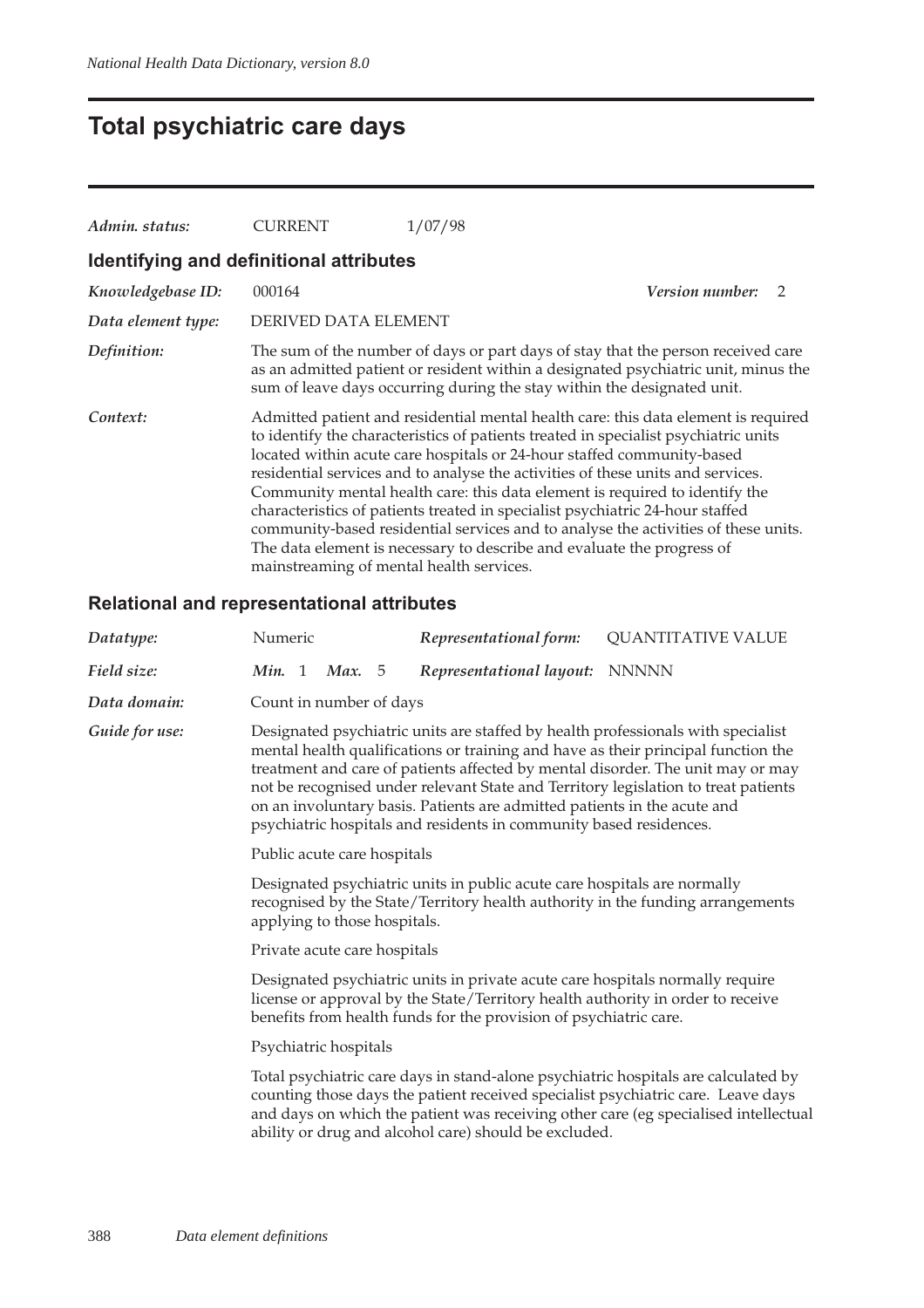#### **Total psychiatric care days** *(continued)*

implemented.

*Guide for use (cont'd)*: Psychiatric hospitals are establishments devoted primarily to the treatment and care of admitted patients with psychiatric, mental or behavioural disorders. Private hospitals formerly approved by the Commonwealth Department of Health under the Health Insurance Act 1973 (Cwlth) (now licensed/approved by each State/Territory health authority), catering primarily for patients with psychiatric or behavioural disorders are included in this category. Community-based residential services Designated psychiatric units refers to 24-hour staffed community-based residential units established in community settings that provide specialised treatment, rehabilitation or care for people affected by a mental illness or psychiatric disability. Special psychiatric units for the elderly are covered by this category, including psychogeriatric hostels or psychogeriatric nursing homes. Note that residences occupied by admitted patients located on hospital grounds, whether on the campus of a general or stand-alone psychiatric hospital, should be counted in the category of admitted patient services and not as community-based residential services. Counting of patient days and leave days in designated psychiatric units should follow the standard definitions applying to these items. - For each period of care in a designated psychiatric unit, total days is calculated by subtracting the date on which care commenced within the unit from the date on which the specialist unit care was completed, less any leave days that occurred during the period. Total psychiatric care days in 24-hour community-based residential care are calculated by counting those days the patient received specialist psychiatric care. Leave days and days on which the patient was receiving other care (eg specialised intellectual ability or drug and alcohol care) should be excluded. Admitted patients in acute care: Commencement of care within a designated psychiatric unit may be the same as the date the patient was admitted to the hospital, or occur subsequently, following transfer of the patient from another hospital ward. Where commencement of psychiatric care occurs by transfer from another ward, a new episode of care may be recorded, depending on whether the care type has changed (see data element 'Type of episode of care'). Completion of care within a designated psychiatric unit may be the same as the date the patient was discharged from the hospital, or occur prior to this on transfer of the patient to another hospital ward. Where completion of psychiatric care is followed by transfer to another hospital ward, a new episode of care may be recorded, depending on whether the care type has changed (see data element 'Type of episode of care'). Total psychiatric care days may cover one or more periods in a designated psychiatric unit within the overall hospital stay. Accurate counting of total days in psychiatric care requires periods in designated psychiatric units to be identified in the person-level data collected by State or Territory health authorities. Several mechanisms exist for this data field to be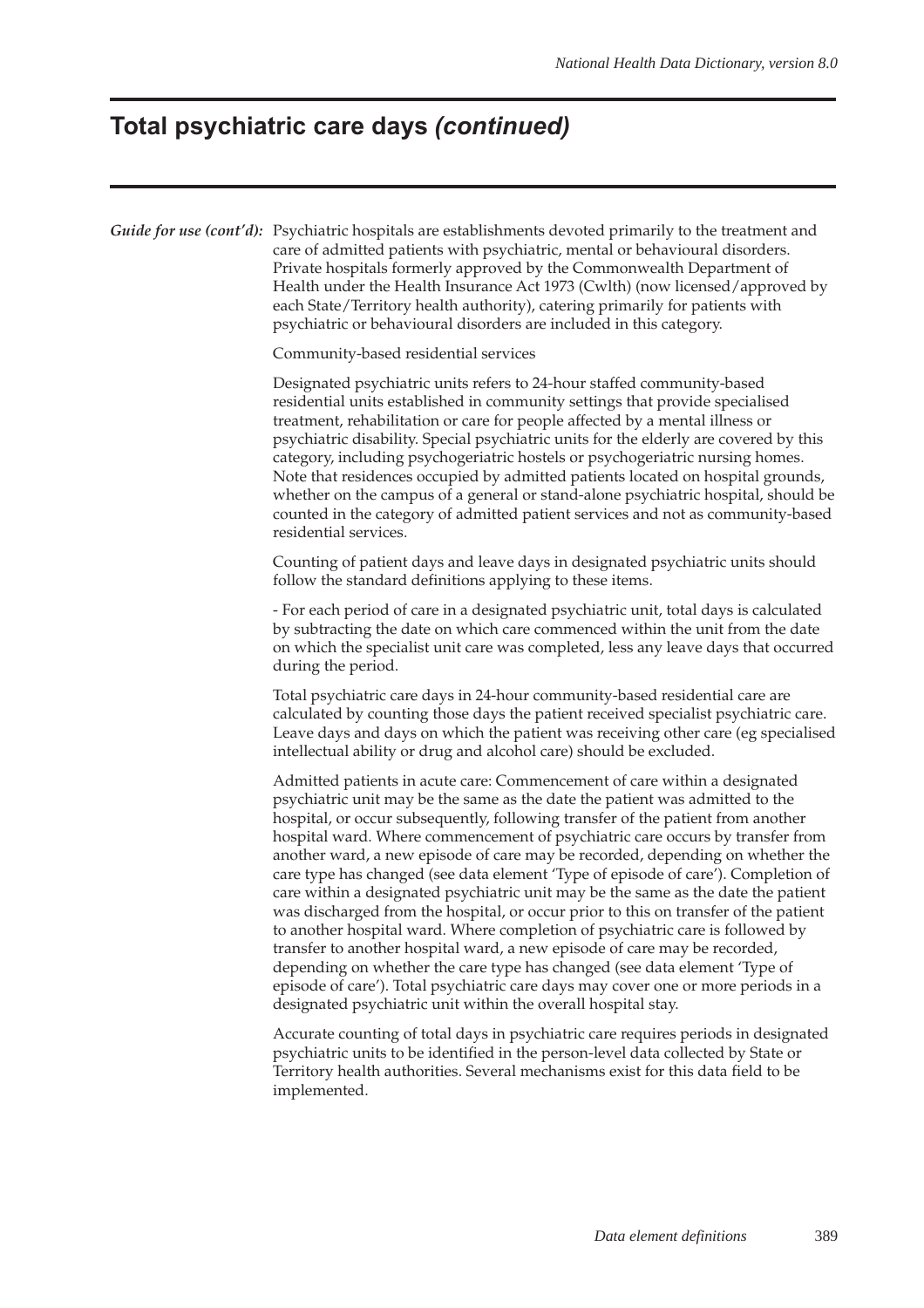### **Total psychiatric care days** *(continued)*

|                     | Guide for use (cont'd): - Ideally, the new data field should be collected locally by hospitals and added to<br>the unit record data provided to the relevant State/Territory health authority.                                                                                                                                                                                            |  |  |  |  |  |  |
|---------------------|-------------------------------------------------------------------------------------------------------------------------------------------------------------------------------------------------------------------------------------------------------------------------------------------------------------------------------------------------------------------------------------------|--|--|--|--|--|--|
|                     | - Acute care hospitals in most States and Territories include details of the wards in<br>which the patient was accommodated in the unit record data provided to the<br>health authority. Local knowledge should be used to identify designated<br>psychiatric units within each hospital's ward codes, to allow total psychiatric care<br>days to be calculated for each episode of care. |  |  |  |  |  |  |
|                     | - Acute care hospitals and 24-hour staffed community-based residential services<br>should be identified separately at the level of the establishment.                                                                                                                                                                                                                                     |  |  |  |  |  |  |
| Verification rules: | Total days in psychiatric care must be:                                                                                                                                                                                                                                                                                                                                                   |  |  |  |  |  |  |
|                     | $\Rightarrow$ zero;                                                                                                                                                                                                                                                                                                                                                                       |  |  |  |  |  |  |
|                     | and— $\le$ = length of stay                                                                                                                                                                                                                                                                                                                                                               |  |  |  |  |  |  |
| Collection methods: |                                                                                                                                                                                                                                                                                                                                                                                           |  |  |  |  |  |  |
| Related data:       | is derived from Admission date, version 4                                                                                                                                                                                                                                                                                                                                                 |  |  |  |  |  |  |
|                     | is derived from Total leave days, version 3                                                                                                                                                                                                                                                                                                                                               |  |  |  |  |  |  |
|                     | supersedes previous data element Total psychiatric care days, version 1                                                                                                                                                                                                                                                                                                                   |  |  |  |  |  |  |
|                     | is derived from Establishment type, version 1                                                                                                                                                                                                                                                                                                                                             |  |  |  |  |  |  |
|                     | is derived from Type of episode of care, version 3                                                                                                                                                                                                                                                                                                                                        |  |  |  |  |  |  |
|                     | is derived from Separation date, version 5                                                                                                                                                                                                                                                                                                                                                |  |  |  |  |  |  |
|                     |                                                                                                                                                                                                                                                                                                                                                                                           |  |  |  |  |  |  |

#### **Administrative attributes**

#### *Source document:*

*Source organisation:* National Mental Health Information Strategy Committee

| National minimum data sets: |  |
|-----------------------------|--|
|-----------------------------|--|

| Institutional health care        | from $1/07/89$ to   |  |
|----------------------------------|---------------------|--|
| Institutional mental health care | from $1/07/97$ to   |  |
| Community mental health care     | from $1/07/2000$ to |  |

*Comments:* This data element was originally designed to monitor trends in the delivery of psychiatric admitted patient care in acute care hospitals. It has been modified to enable collection of data in the community-based residential care sector. The data element is intended to improve understanding in this area and contribute to the ongoing evaluation of changes occurring in mental health services.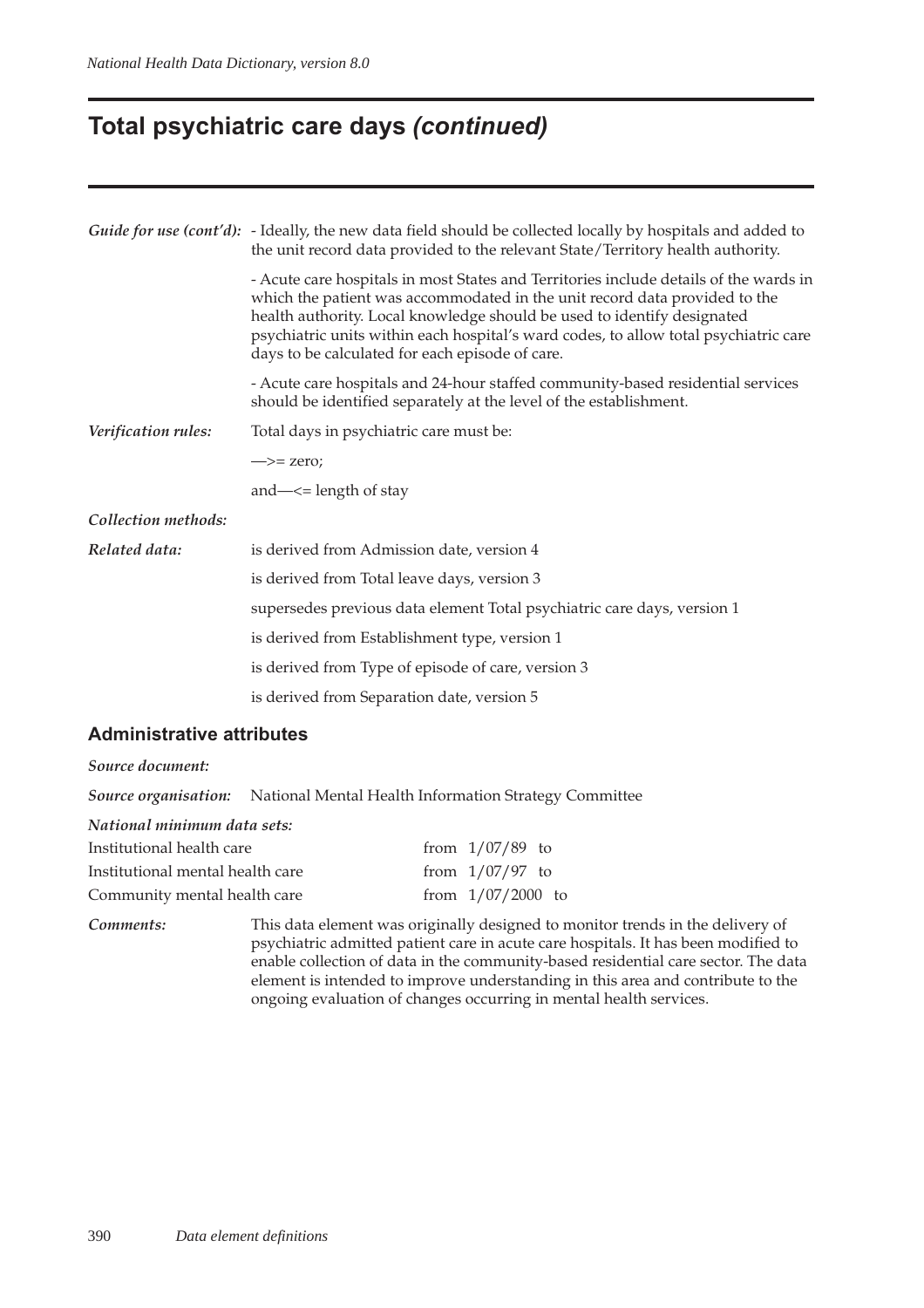# **Type of admitted patient care for long stay patients**

| Admin. status:                          | <b>CURRENT</b>          | 1/07/98                                                                                                                                                                                                                                                                                                                                                                                                                           |  |  |  |  |  |  |  |
|-----------------------------------------|-------------------------|-----------------------------------------------------------------------------------------------------------------------------------------------------------------------------------------------------------------------------------------------------------------------------------------------------------------------------------------------------------------------------------------------------------------------------------|--|--|--|--|--|--|--|
| Identifying and definitional attributes |                         |                                                                                                                                                                                                                                                                                                                                                                                                                                   |  |  |  |  |  |  |  |
| Knowledgebase ID:                       | 000388                  | <b>Version number:</b> 3                                                                                                                                                                                                                                                                                                                                                                                                          |  |  |  |  |  |  |  |
| Data element type:                      | DERIVED DATA ELEMENT    |                                                                                                                                                                                                                                                                                                                                                                                                                                   |  |  |  |  |  |  |  |
| Definition:                             |                         | The number of admitted patients separated following a length of stay greater<br>than 35 days totalled for specified programs within an institution.                                                                                                                                                                                                                                                                               |  |  |  |  |  |  |  |
| Context:                                | for each establishment. | Institutional health care: this variable is required to describe adequately which<br>broad programs of health care are provided in the establishment. Although this<br>classificatory variable can be derived from the person-level data, a detailed<br>description of the desired categories has been included in the National Health<br>Data Dictionary to facilitate the routine production of a set of descriptive statistics |  |  |  |  |  |  |  |

#### **Relational and representational attributes**

| Datatype:           | Numeric                                                                                                |  |               | Representational form: | <b>QUANTITATIVE VALUE</b>                                                                                                                                                                |  |  |
|---------------------|--------------------------------------------------------------------------------------------------------|--|---------------|------------------------|------------------------------------------------------------------------------------------------------------------------------------------------------------------------------------------|--|--|
| Field size:         | Min. 1                                                                                                 |  | <b>Max.</b> 7 |                        | Representational layout: NNNNNNN                                                                                                                                                         |  |  |
| Data domain:        |                                                                                                        |  |               |                        | Count the number of separations for each of the following categories:                                                                                                                    |  |  |
| Guide for use:      | A8.1 Mental health: all episodes with principal diagnosis of F00-F09, F20-F54,<br>F56-F69 and F80-F99. |  |               |                        |                                                                                                                                                                                          |  |  |
|                     | A8.2 Alcohol and drug: all episodes with a principal diagnosis F10-F19 and F55.                        |  |               |                        |                                                                                                                                                                                          |  |  |
|                     | A8.11 Medical/surgical/obstetrics: balance of episodes.                                                |  |               |                        |                                                                                                                                                                                          |  |  |
|                     |                                                                                                        |  |               |                        | New South Wales, Australian Capital Territory, Victoria and the Northern<br>Territory implemented ICD-10-AM from 1 July 1998. Other States will implement<br>ICD-10-AM from 1 July 1999. |  |  |
| Verification rules: |                                                                                                        |  |               |                        |                                                                                                                                                                                          |  |  |
| Collection methods: | hospitals only.                                                                                        |  |               |                        | This data element is collected for public psychiatric and alcohol and drug                                                                                                               |  |  |
| Related data:       |                                                                                                        |  |               |                        | supersedes previous data element Type of admitted patient care for long stay<br>patients - ICD-9-CM code, version 2                                                                      |  |  |

#### **Administrative attributes**

*Source document:* International Statistical Classification of Diseases and Related health Problems – 10th Revision, Australian Modification (1998) National Centre for Classification in Health, Sydney.

*Source organisation:*

*National minimum data sets:*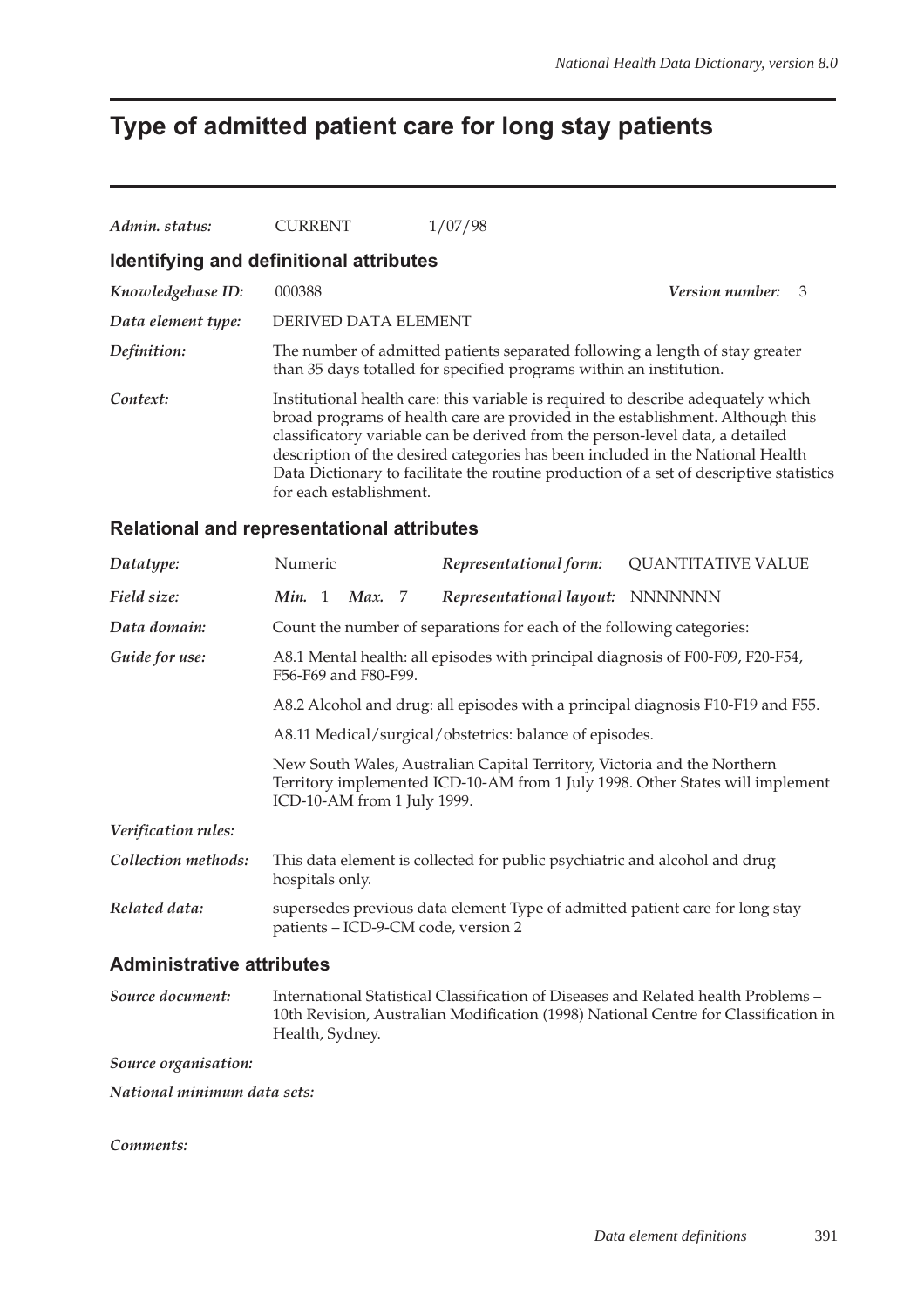# **Type of admitted patient care for overnight patients**

| Admin. status:     | <b>CURRENT</b>                          | 1/07/98                                                                                                                                                                                                                                                                                                                                                                                                                           |                             |
|--------------------|-----------------------------------------|-----------------------------------------------------------------------------------------------------------------------------------------------------------------------------------------------------------------------------------------------------------------------------------------------------------------------------------------------------------------------------------------------------------------------------------|-----------------------------|
|                    | Identifying and definitional attributes |                                                                                                                                                                                                                                                                                                                                                                                                                                   |                             |
| Knowledgebase ID:  | 000387                                  |                                                                                                                                                                                                                                                                                                                                                                                                                                   | <i>Version number:</i><br>3 |
| Data element type: | DERIVED DATA ELEMENT                    |                                                                                                                                                                                                                                                                                                                                                                                                                                   |                             |
| Definition:        |                                         | The number of admitted patients who are separated after more than one day's<br>stay totalled for specified programs within an institution.                                                                                                                                                                                                                                                                                        |                             |
| Context:           | for each establishment.                 | Institutional health care: this variable is required to describe adequately which<br>broad programs of health care are provided in the establishment. Although this<br>classificatory variable can be derived from the person-level data, a detailed<br>description of the desired categories has been included in the National Health<br>Data Dictionary to facilitate the routine production of a set of descriptive statistics |                             |

#### **Relational and representational attributes**

| Datatype:      | Numeric                                                                                                                                                                                         | Representational form:                                                        | <b>QUANTITATIVE VALUE</b>                                                          |  |  |  |  |  |
|----------------|-------------------------------------------------------------------------------------------------------------------------------------------------------------------------------------------------|-------------------------------------------------------------------------------|------------------------------------------------------------------------------------|--|--|--|--|--|
| Field size:    | Min. 1<br><b>Max.</b> 7                                                                                                                                                                         | Representational layout: NNNNNNN                                              |                                                                                    |  |  |  |  |  |
| Data domain:   |                                                                                                                                                                                                 | Count the number of separations for each of the following categories.         |                                                                                    |  |  |  |  |  |
| Guide for use: | and F80-F99.                                                                                                                                                                                    |                                                                               | A8.1 Mental health: all episodes with principal diagnosis of F00-F09, F20-F54, F69 |  |  |  |  |  |
|                | F55.                                                                                                                                                                                            | A8.2 Alcohol and drug: all episodes with a principal diagnosis of F10-F19 and |                                                                                    |  |  |  |  |  |
|                | A8.3 Nursing home type: all episodes for admitted patients staying 35 days or<br>more for whom an acute care certificate has not been provided at the time of<br>discharge.                     |                                                                               |                                                                                    |  |  |  |  |  |
|                | A8.4 Rehabilitation: all episodes for admitted patients being admitted to<br>designated rehabilitation units within an establishment.                                                           |                                                                               |                                                                                    |  |  |  |  |  |
|                | principal diagnosis of F70-F79.                                                                                                                                                                 | A8.5 Intellectual handicap and developmental disability: all episodes with a  |                                                                                    |  |  |  |  |  |
|                | A8.6 Dental: all episodes with a principal diagnosis of K00-K08.                                                                                                                                |                                                                               |                                                                                    |  |  |  |  |  |
|                | A8.7 Non-medical and social support: all episodes with a principal diagnosis of<br>Z55-Z65, Z73-Z76 and Z02.                                                                                    |                                                                               |                                                                                    |  |  |  |  |  |
|                | A8.8 Dialysis: all episodes with a principal diagnosis of Z49. Some variation may<br>be required due to differences in State coding practices, for example, Z49.2 or the<br>relevant procedure. |                                                                               |                                                                                    |  |  |  |  |  |
|                | A8.9 Endoscopy and related diagnostic procedures: all episodes, regardless of<br>principal diagnosis, with a ICD-10-AM principal procedure of:                                                  |                                                                               |                                                                                    |  |  |  |  |  |
|                | - cystoscopy (36812-00 36860-00 36860-01 36836-00 36821-0037215-00 36806-00<br>36821-02 36818-00 36818-01 36812-01),                                                                            |                                                                               |                                                                                    |  |  |  |  |  |
|                |                                                                                                                                                                                                 |                                                                               | - gastroscopy (30473-00 30473-01 30478-00 3047801 30478-02 30478-03 30478-04),     |  |  |  |  |  |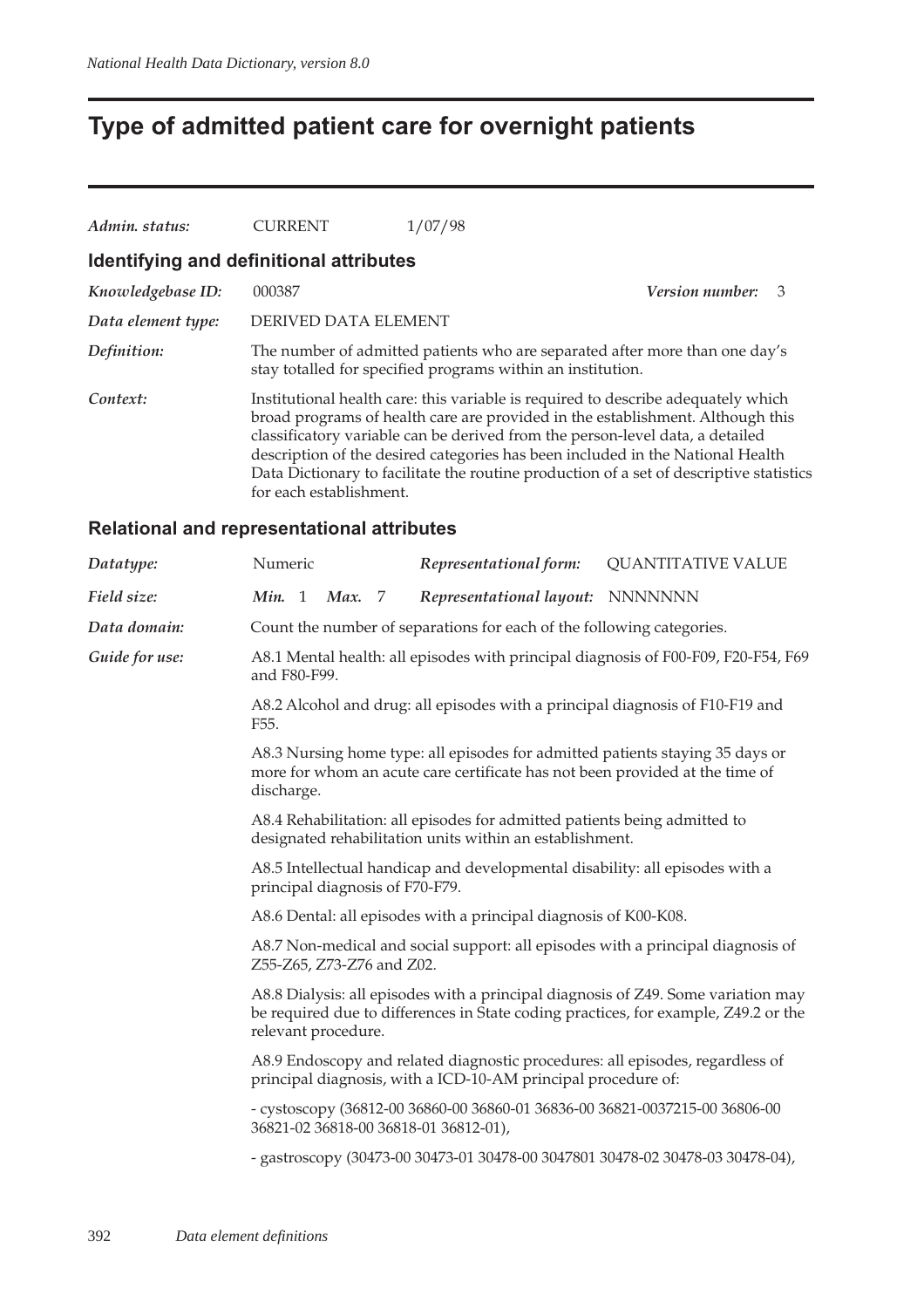### **Type of admitted patient care for overnight patients (continued)**

|                     | Guide for use (cont'd): - oesophagoscopy (30473-03 30473-04 41822-00 30478-11 41825-0030478-10<br>30478-13 41816-00 41822-00 41825-00 41816-00),                                         |
|---------------------|------------------------------------------------------------------------------------------------------------------------------------------------------------------------------------------|
|                     | - duodenoscopy (30473-00 30473-01 32095-00 30569-00 30478-0430478-00 30468-00),                                                                                                          |
|                     | - colonoscopy (32090-00 32090-01 90315-00 32093-00 32084-00 32084-01 32087-00<br>$30375 - 23$ ,                                                                                          |
|                     | - sigmoidoscopy (32084-00 32084-01 32087-00 32075-00 32075-01 32078-00<br>32081-00 32072-01 30375-23),                                                                                   |
|                     | - bronchoscopy (41889-00 41892-00 41892-01 41901-00 41895-00), and<br>laryngoscopy (41849-00 41855-00 41867-00 41864-00 41858-00 41861-00 41852-00<br>41846-00 41764-03).                |
|                     | A8.10 Perinatal: all episodes with a principal diagnosis of P00-P96 with age less<br>than 29 days. Multiple births are to be included.                                                   |
|                     | A8.11 Medical/surgical/obstetrics: balance of episodes.                                                                                                                                  |
|                     | Note: For Public Psychiatric and Drug and Alcohol hospitals there is no<br>requirement for the information by categories other than A8.1, A8.2 and A8.11.                                |
|                     | New South Wales, Australian Capital Territory, Victoria and the Northern<br>Territory implemented ICD-10-AM from 1 July 1998. Other States will implement<br>ICD-10-AM from 1 July 1999. |
| Verification rules: |                                                                                                                                                                                          |
| Collection methods: |                                                                                                                                                                                          |
| Related data:       | supersedes previous data element Type of admitted patient care for overnight<br>patients - ICD-9-CM code, version 2                                                                      |

#### **Administrative attributes**

*Source document:* International Statistical Classification of Diseases and Related health Problems – 10th Revision, Australian Modification (1998) National Centre for Classification in Health, Sydney.

*Source organisation:*

*National minimum data sets:*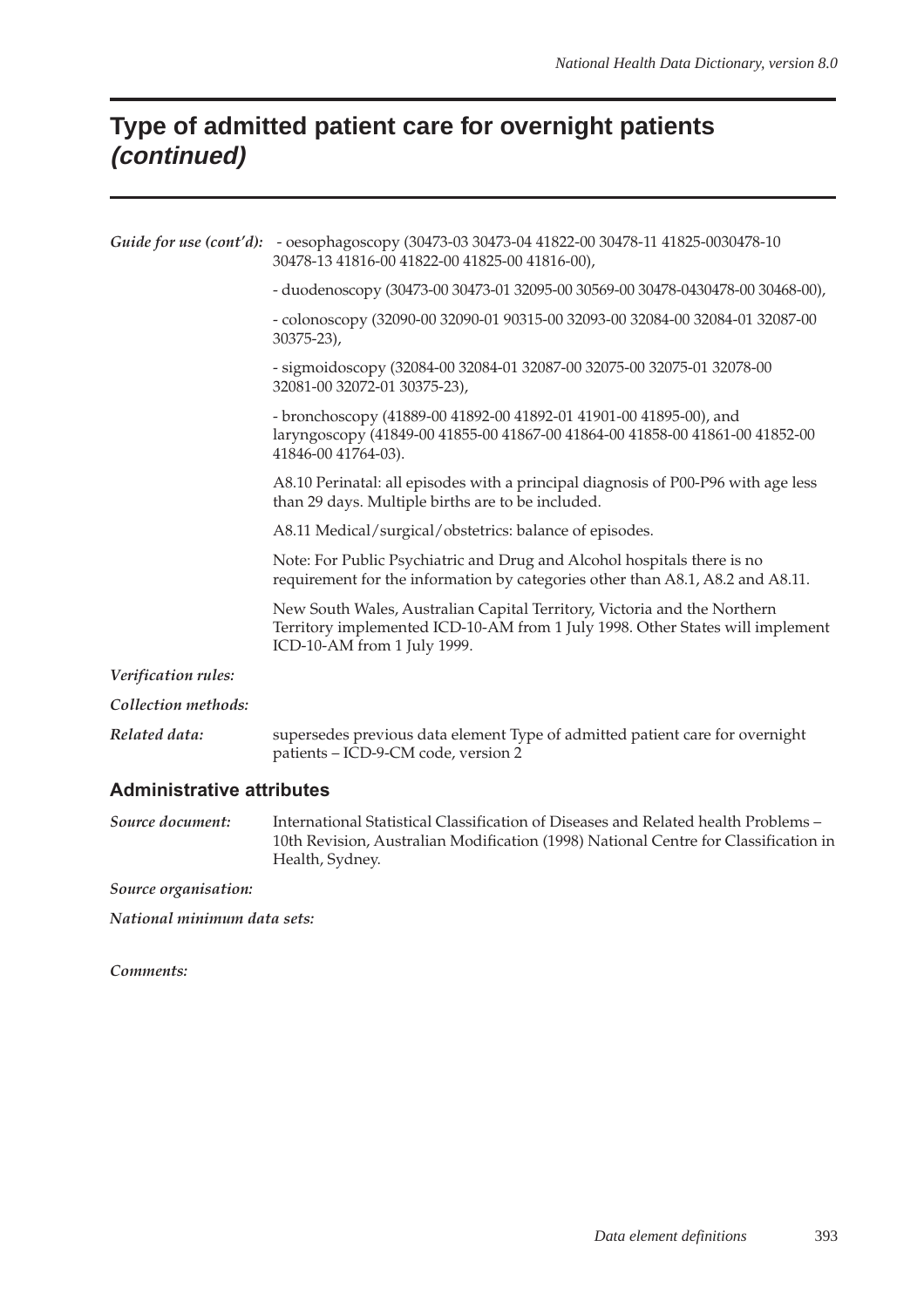# **Type of admitted patient care for same day patients**

| Admin. status:                          | <b>CURRENT</b>          | 1/07/98                                                                                                                                                                                                                                                                                                                                                                                                                           |                      |
|-----------------------------------------|-------------------------|-----------------------------------------------------------------------------------------------------------------------------------------------------------------------------------------------------------------------------------------------------------------------------------------------------------------------------------------------------------------------------------------------------------------------------------|----------------------|
| Identifying and definitional attributes |                         |                                                                                                                                                                                                                                                                                                                                                                                                                                   |                      |
| Knowledgebase ID:                       | 000232                  |                                                                                                                                                                                                                                                                                                                                                                                                                                   | Version number:<br>3 |
| Data element type:                      | DERIVED DATA ELEMENT    |                                                                                                                                                                                                                                                                                                                                                                                                                                   |                      |
| Definition:                             |                         | The number of admitted patients separated on the day of admission totalled for<br>specified programs within an institution.                                                                                                                                                                                                                                                                                                       |                      |
| Context:                                | for each establishment. | Institutional health care: this variable is required to describe adequately which<br>broad programs of health care are provided in the establishment. Although this<br>classificatory variable can be derived from the person-level data, a detailed<br>description of the desired categories has been included in the National Health<br>Data Dictionary to facilitate the routine production of a set of descriptive statistics |                      |

#### **Relational and representational attributes**

| Datatype:      | Numeric                                                                                                                                                                                         | Representational form:                                                        | <b>CODE</b>                                                                        |  |  |  |  |
|----------------|-------------------------------------------------------------------------------------------------------------------------------------------------------------------------------------------------|-------------------------------------------------------------------------------|------------------------------------------------------------------------------------|--|--|--|--|
| Field size:    | Min. 1<br>Max. 7                                                                                                                                                                                | Representational layout: NNNNNNN                                              |                                                                                    |  |  |  |  |
| Data domain:   |                                                                                                                                                                                                 | Count the number of separations for each of the following categories.         |                                                                                    |  |  |  |  |
| Guide for use: | and F80-F99.                                                                                                                                                                                    |                                                                               | A8.1 Mental health: all episodes with principal diagnosis of F00-F09, F20-F54, F69 |  |  |  |  |
|                | F55.                                                                                                                                                                                            | A8.2 Alcohol and drug: all episodes with a principal diagnosis of F10-F19 and |                                                                                    |  |  |  |  |
|                | A8.3 Nursing home type: all episodes for admitted patients staying 35 days or<br>more for whom an acute care certificate has not been provided at the time of<br>discharge.                     |                                                                               |                                                                                    |  |  |  |  |
|                | A8.4 Rehabilitation: all episodes for admitted patients being admitted to<br>designated rehabilitation units within an establishment.                                                           |                                                                               |                                                                                    |  |  |  |  |
|                | A8.5 Intellectual handicap and developmental disability: all episodes with a<br>principal diagnosis of F70-F79.                                                                                 |                                                                               |                                                                                    |  |  |  |  |
|                | A8.6 Dental: all episodes with a principal diagnosis of K00-K08.                                                                                                                                |                                                                               |                                                                                    |  |  |  |  |
|                | A8.7 Non-medical and social support: all episodes with a principal diagnosis of<br>Z55-Z65, Z73-Z76 and Z02.                                                                                    |                                                                               |                                                                                    |  |  |  |  |
|                | A8.8 Dialysis: all episodes with a principal diagnosis of Z49. Some variation may<br>be required due to differences in State coding practices, for example, Z49.2 or the<br>relevant procedure. |                                                                               |                                                                                    |  |  |  |  |
|                | A8.9 Endoscopy and related diagnostic procedures: all episodes, regardless of<br>principal diagnosis, with a ICD-10-AM principal procedure of:                                                  |                                                                               |                                                                                    |  |  |  |  |
|                | - cystoscopy (36812-00 36860-00 36860-01 36836-00 36821-0037215-00 36806-00<br>36821-02 36818-00 36818-01 36812-01),                                                                            |                                                                               |                                                                                    |  |  |  |  |
|                |                                                                                                                                                                                                 |                                                                               | - gastroscopy (30473-00 30473-01 30478-00 3047801 30478-02 30478-03 30478-04),     |  |  |  |  |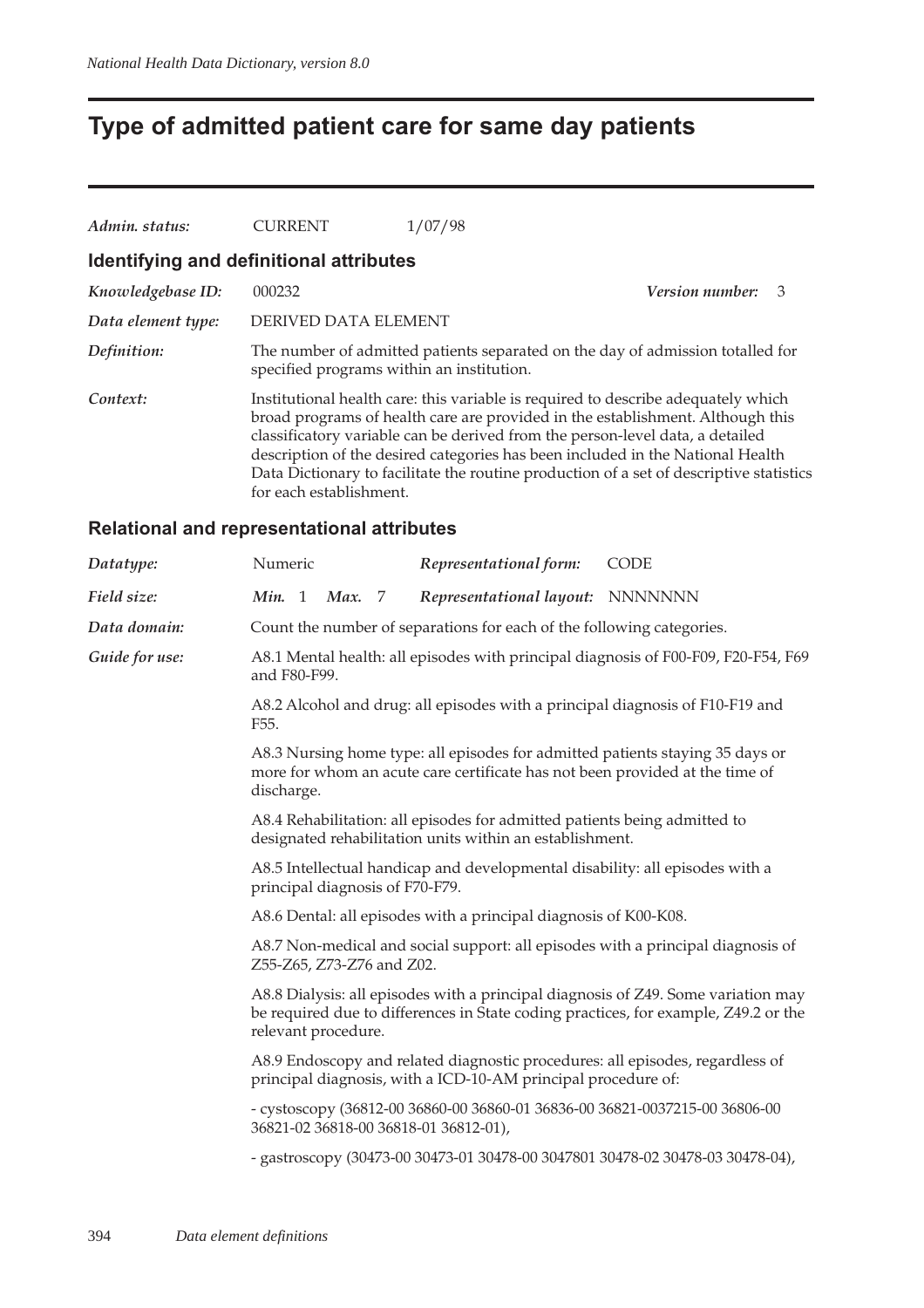# **Type of admitted patient care for same day patients (continued)**

|                     | Guide for use (cont'd): - oesophagoscopy (30473-03 30473-04 41822-00 30478-11 41825-0030478-10<br>30478-13 41816-00 41822-00 41825-00 41816-00),                                         |
|---------------------|------------------------------------------------------------------------------------------------------------------------------------------------------------------------------------------|
|                     | - duodenoscopy (30473-00 30473-01 32095-00 30569-00 30478-0430478-00<br>$30468 - 00$ ,                                                                                                   |
|                     | - colonoscopy (32090-00 32090-01 90315-00 32093-00 32084-00 32084-01 32087-00<br>$30375 - 23$ ,                                                                                          |
|                     | - sigmoidoscopy (32084-00 32084-01 32087-00 32075-00 32075-01 32078-00<br>32081-00 32072-01 30375-23),                                                                                   |
|                     | - bronchoscopy (41889-00 41892-00 41892-01 41901-00 41895-00), and<br>laryngoscopy (41849-00 41855-00 41867-00 41864-00 41858-00 41861-00 41852-00<br>41846-00 41764-03).                |
|                     | A8.10 Perinatal: all episodes with a principal diagnosis of P00-P96 with age less<br>than 29 days. Multiple births are to be included.                                                   |
|                     | A8.11 Medical/surgical/obstetrics: balance of episodes.                                                                                                                                  |
|                     | Note: For Public Psychiatric and Drug and Alcohol hospitals there is no<br>requirement for the information by categories other than A8.1, A8.2 and A8.11.                                |
|                     | New South Wales, Australian Capital Territory, Victoria and the Northern<br>Territory implemented ICD-10-AM from 1 July 1998. Other States will implement<br>ICD-10-AM from 1 July 1999. |
| Verification rules: |                                                                                                                                                                                          |
| Collection methods: |                                                                                                                                                                                          |
| Related data:       | supersedes previous data element Type of admitted patient care for same day<br>patients - ICD-9-CM code, version 2                                                                       |

#### **Administrative attributes**

*Source document:* International Statistical Classification of Diseases and Related health Problems – 10th Revision, Australian Modification (1998) National Centre for Classification in Health, Sydney.

*Source organisation:*

*National minimum data sets:*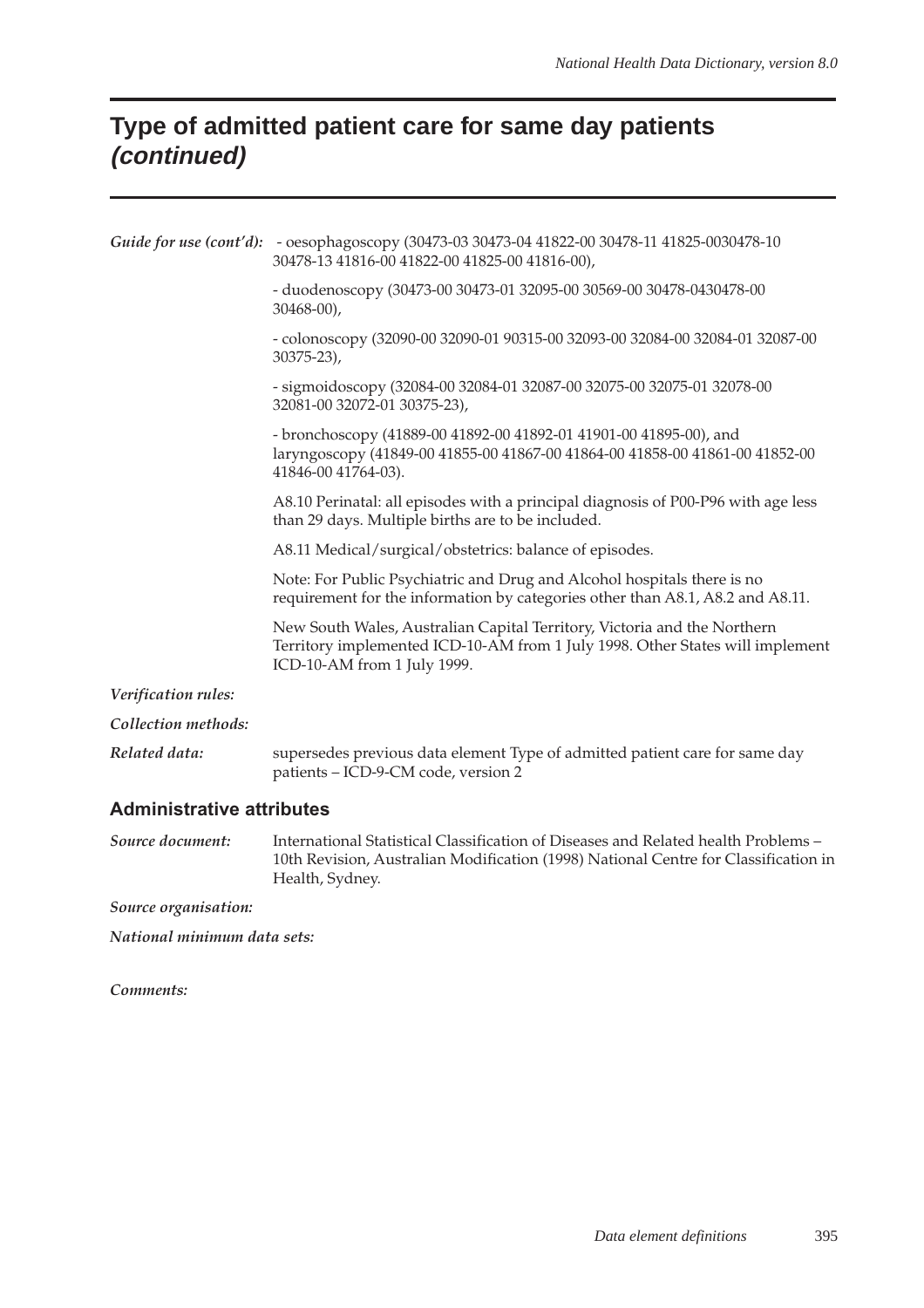# **Type of admitted patient care for short stay patients**

| Admin. status:                          | <b>CURRENT</b>          | 1/07/98                                                                                                                                                                                                                                                                                                                                                                                                                           |                        |               |
|-----------------------------------------|-------------------------|-----------------------------------------------------------------------------------------------------------------------------------------------------------------------------------------------------------------------------------------------------------------------------------------------------------------------------------------------------------------------------------------------------------------------------------|------------------------|---------------|
| Identifying and definitional attributes |                         |                                                                                                                                                                                                                                                                                                                                                                                                                                   |                        |               |
| Knowledgebase ID:                       | 000389                  |                                                                                                                                                                                                                                                                                                                                                                                                                                   | <i>Version number:</i> | $\mathcal{B}$ |
| Data element type:                      | DERIVED DATA ELEMENT    |                                                                                                                                                                                                                                                                                                                                                                                                                                   |                        |               |
| Definition:                             |                         | The number of admitted patients separated following a length of stay of less than<br>35 days totalled for specified programs within an institution.                                                                                                                                                                                                                                                                               |                        |               |
| Context:                                | for each establishment. | Institutional health care: this variable is required to describe adequately which<br>broad programs of health care are provided in the establishment. Although this<br>classificatory variable can be derived from the person-level data, a detailed<br>description of the desired categories has been included in the National Health<br>Data Dictionary to facilitate the routine production of a set of descriptive statistics |                        |               |

#### **Relational and representational attributes**

| Datatype:           | Numeric                                                                                                                                                                                  |                                                                               |        | Representational form: | <b>QUANTITATIVE VALUE</b>                                                                                            |  |  |
|---------------------|------------------------------------------------------------------------------------------------------------------------------------------------------------------------------------------|-------------------------------------------------------------------------------|--------|------------------------|----------------------------------------------------------------------------------------------------------------------|--|--|
| Field size:         | Min. 1                                                                                                                                                                                   |                                                                               | Max. 7 |                        | Representational layout: NNNNNNN                                                                                     |  |  |
| Data domain:        |                                                                                                                                                                                          |                                                                               |        |                        | Count the number of separations for each of the following categories:                                                |  |  |
| Guide for use:      | A8.1 Mental health: all episodes with principal diagnosis of F00-F09, F20-F54,<br>F56-F69 and F80-F99.                                                                                   |                                                                               |        |                        |                                                                                                                      |  |  |
|                     | F <sub>55</sub> .                                                                                                                                                                        | A8.2 Alcohol and drug: all episodes with a principal diagnosis of F10-F19 and |        |                        |                                                                                                                      |  |  |
|                     | A8.11 Medical/surgical/obstetrics: balance of episodes.                                                                                                                                  |                                                                               |        |                        |                                                                                                                      |  |  |
|                     | New South Wales, Australian Capital Territory, Victoria and the Northern<br>Territory implemented ICD-10-AM from 1 July 1998. Other States will implement<br>ICD-10-AM from 1 July 1999. |                                                                               |        |                        |                                                                                                                      |  |  |
| Verification rules: |                                                                                                                                                                                          |                                                                               |        |                        |                                                                                                                      |  |  |
| Collection methods: | hospitals only.                                                                                                                                                                          |                                                                               |        |                        | This data element is collected for public psychiatric and alcohol and drug                                           |  |  |
| Related data:       |                                                                                                                                                                                          |                                                                               |        |                        | supersedes previous data element Type of admitted patient care for short stay<br>patients - ICD-9-CM code, version 2 |  |  |
|                     |                                                                                                                                                                                          |                                                                               |        |                        |                                                                                                                      |  |  |

#### **Administrative attributes**

*Source document:* International Statistical Classification of Diseases and Related health Problems – 10th Revision, Australian Modification (1998) National Centre for Classification in Health, Sydney.

*Source organisation:*

*National minimum data sets:*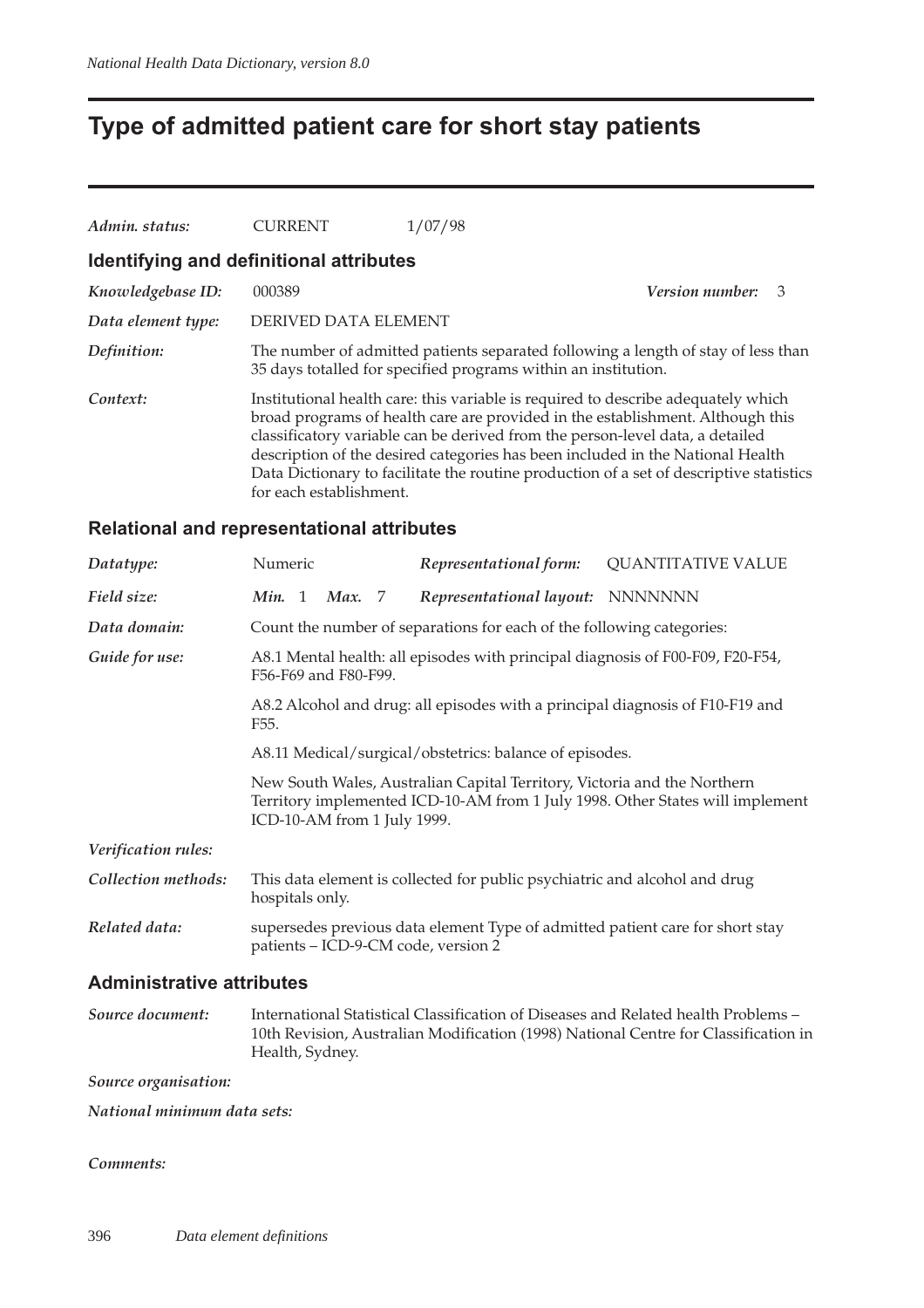### **Type of non-admitted patient care**

| Admin. status:                                    | <b>CURRENT</b>                                                   | 1/07/94                                                                                                                                                                                          |                           |  |  |  |  |  |
|---------------------------------------------------|------------------------------------------------------------------|--------------------------------------------------------------------------------------------------------------------------------------------------------------------------------------------------|---------------------------|--|--|--|--|--|
| Identifying and definitional attributes           |                                                                  |                                                                                                                                                                                                  |                           |  |  |  |  |  |
| Knowledgebase ID:                                 | 000231                                                           |                                                                                                                                                                                                  | Version number:<br>-1     |  |  |  |  |  |
| Data element type:                                |                                                                  | DERIVED DATA ELEMENT                                                                                                                                                                             |                           |  |  |  |  |  |
| Definition:                                       |                                                                  | This data element concept identifies types of services provided to non-admitted<br>patients in different institutional ways in different systems. It is not a summary<br>casemix classification. |                           |  |  |  |  |  |
| Context:                                          |                                                                  | Required to describe the broad types of services provided to non-admitted<br>patients, community patients and outreach clients.                                                                  |                           |  |  |  |  |  |
| <b>Relational and representational attributes</b> |                                                                  |                                                                                                                                                                                                  |                           |  |  |  |  |  |
| Datatype:                                         | Numeric                                                          | Representational form:                                                                                                                                                                           | <b>QUANTITATIVE VALUE</b> |  |  |  |  |  |
| Field size:                                       | Min. 1<br>Max.<br>- 7                                            | Representational layout: NNNNNNN                                                                                                                                                                 |                           |  |  |  |  |  |
| Data domain:                                      |                                                                  | Count number of non-admitted patient occasions of service.                                                                                                                                       |                           |  |  |  |  |  |
| Guide for use:                                    | Categories are as follows (definitions of each are given below): |                                                                                                                                                                                                  |                           |  |  |  |  |  |
|                                                   | Emergency department and emergency services                      |                                                                                                                                                                                                  |                           |  |  |  |  |  |
|                                                   | A9.1 emergency services                                          |                                                                                                                                                                                                  |                           |  |  |  |  |  |
|                                                   | Outpatient services                                              |                                                                                                                                                                                                  |                           |  |  |  |  |  |
|                                                   | A9.2 dialysis                                                    |                                                                                                                                                                                                  |                           |  |  |  |  |  |
|                                                   | A9.3 pathology                                                   |                                                                                                                                                                                                  |                           |  |  |  |  |  |
|                                                   |                                                                  | A9.4 radiology and organ imaging                                                                                                                                                                 |                           |  |  |  |  |  |
|                                                   |                                                                  | A9.5 endoscopy and related procedures                                                                                                                                                            |                           |  |  |  |  |  |
|                                                   |                                                                  | A9.6 other medical/surgical/diagnostic                                                                                                                                                           |                           |  |  |  |  |  |
|                                                   | A9.7 mental health                                               |                                                                                                                                                                                                  |                           |  |  |  |  |  |
|                                                   |                                                                  | A9.8 drug and alcohol                                                                                                                                                                            |                           |  |  |  |  |  |
|                                                   | A9.9 dental                                                      |                                                                                                                                                                                                  |                           |  |  |  |  |  |
|                                                   | A9.10 pharmacy                                                   |                                                                                                                                                                                                  |                           |  |  |  |  |  |
|                                                   | A9.11 allied health services                                     |                                                                                                                                                                                                  |                           |  |  |  |  |  |
|                                                   | Other non-admitted services                                      |                                                                                                                                                                                                  |                           |  |  |  |  |  |
|                                                   | A9.12 community health services                                  |                                                                                                                                                                                                  |                           |  |  |  |  |  |
|                                                   |                                                                  | A9.13 district nursing services                                                                                                                                                                  |                           |  |  |  |  |  |
|                                                   | A9.14 other outreach services                                    |                                                                                                                                                                                                  |                           |  |  |  |  |  |
|                                                   | Definitions:                                                     |                                                                                                                                                                                                  |                           |  |  |  |  |  |
|                                                   |                                                                  |                                                                                                                                                                                                  |                           |  |  |  |  |  |

A9.1 Emergency services: Services to patients who are not admitted and who receive treatment that was either unplanned or carried out in designated emergency departments within a hospital. Unplanned patients are patients who have not been booked into the hospital before receiving treatment. In general it would be expected that most patients would receive surgical or medical treatment. However, where patients receive other types of treatment that are provided in emergency departments these are to be included. The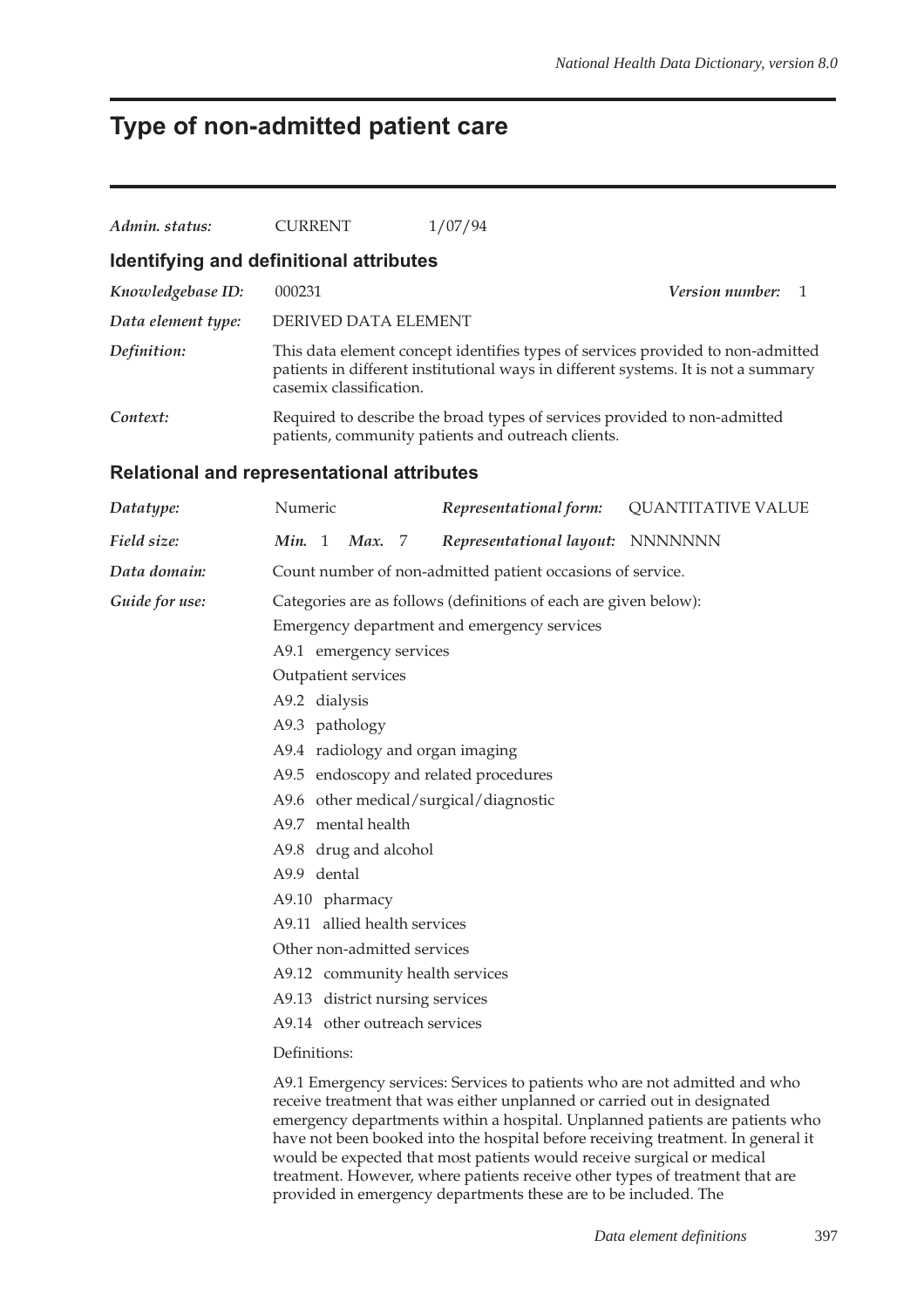### **Type of non-admitted patient care** *(continued)*

*Guide for use (cont'd):* exceptions are for dialysis and endoscopy and related procedures which have been recommended for separate counting.

> A9.2 Dialysis: This represents all non-admitted patients receiving dialysis within the establishment. Where patients receive treatment in a ward or clinic classified elsewhere (for example, an emergency department), those patients are to be counted as dialysis patients and to be excluded from the other category. All forms of dialysis which are undertaken as a treatment necessary for renal failure are to be included.

A9.3 Pathology: This includes all occasions of service to non-admitted patients from designated pathology laboratories. Occasions of service to all patients from other establishments should be counted separately.

A9.4 Radiology and organ imaging: This includes all occasions of service to nonadmitted patients undertaken in radiology (X-ray) departments as well as in specialised organ imaging clinics carrying out ultrasound, computerised tomography (CT) and magnetic resonance imaging.

A9.5 Endoscopy and related procedures: This should include all occasions of service to non-admitted patients for endoscopy including:

- cystoscopy
- gastroscopy
- oesophagoscopy
- duodenoscopy
- colonoscopy
- bronchoscopy
- laryngoscopy

Where one of these procedures is carried out in a ward or clinic classified elsewhere, for example in the emergency department, the occasion is to be included under endoscopy and related procedures, and to be excluded from the other category. Care must be taken to ensure procedures or admitted patients are excluded from this category.

A9.6 Other medical / surgical / diagnostic: Any occasion of service to a nonadmitted patient given at a designated unit primarily responsible for the provision of medical/surgical or diagnostic services which has not been covered in the above. These include ECG, obstetrics, nuclear medicine, general medicine, general surgery, fertility and so on.

A9.7 Mental health: All occasions of service to non-admitted patients attending designated psychiatric or mental health units within hospitals.

A9.8 Alcohol and drug: All occasions of service to non-admitted patients attending designated drug and alcohol units within hospitals.

A9.9 Dental: All occasions of service to non-admitted patients attending designated dental units within hospitals.

A9.10 Pharmacy: This item includes all occasions of service to non-admitted patients from pharmacy departments. Those drugs dispensed/administered in other departments such as the emergency department, or outpatient departments, are to be counted by the respective departments.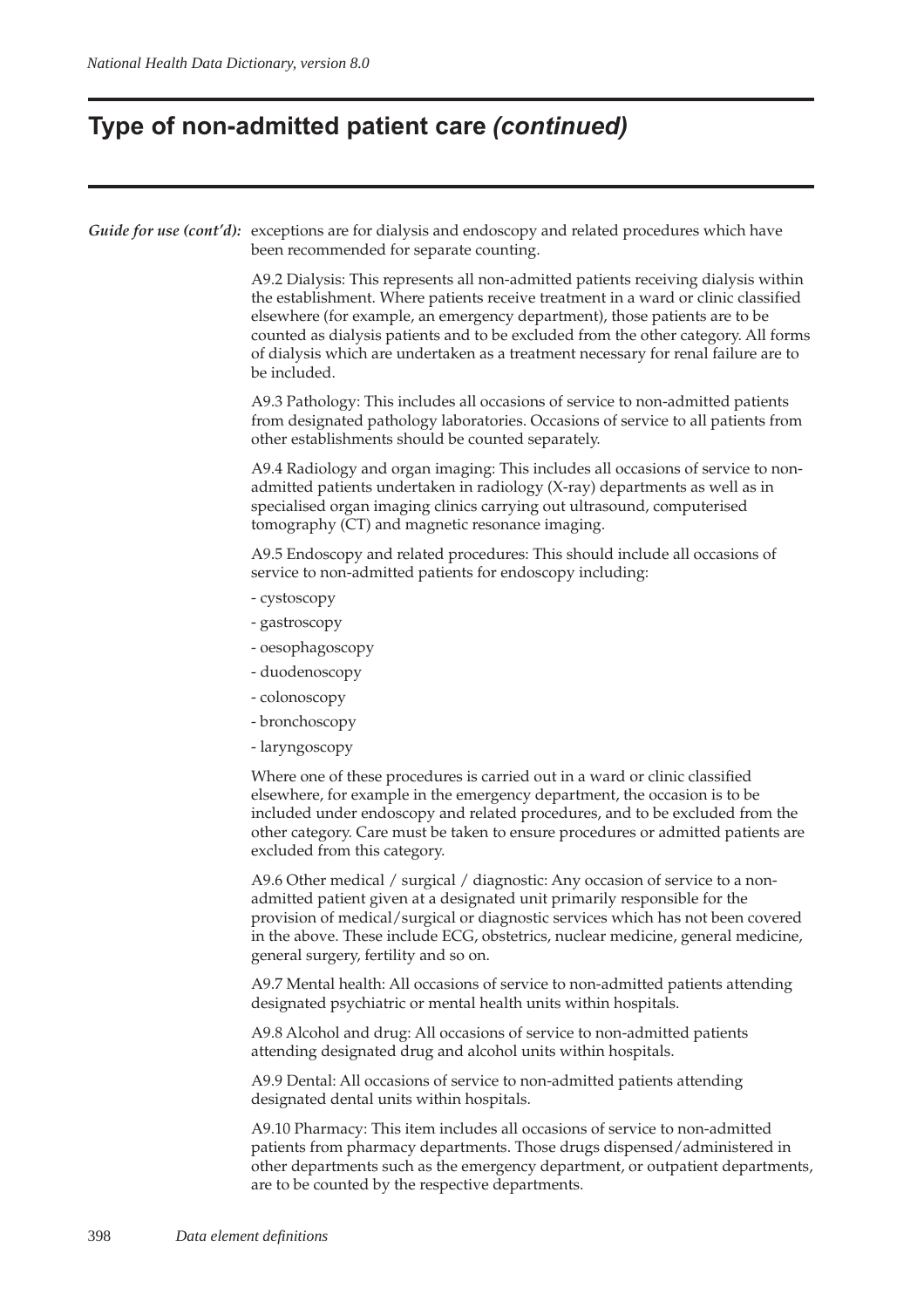# **Type of non-admitted patient care** *(continued)*

|                     | Guide for use (cont'd): A9.11 Allied health services: This includes all occasions of service to non-admitted<br>patients where services are provided at units/clinics providing treatment/<br>counselling to patients. These include units primarily concerned with<br>physiotherapy, speech therapy, family planning, dietary advice, optometry,<br>occupational therapy and so on.                                    |  |  |  |  |  |
|---------------------|-------------------------------------------------------------------------------------------------------------------------------------------------------------------------------------------------------------------------------------------------------------------------------------------------------------------------------------------------------------------------------------------------------------------------|--|--|--|--|--|
|                     | A9.12 Community health services: Occasions of service to non-admitted patients<br>provided by designated community health units within the establishment.<br>Community health units include:                                                                                                                                                                                                                            |  |  |  |  |  |
|                     | - baby clinics                                                                                                                                                                                                                                                                                                                                                                                                          |  |  |  |  |  |
|                     | - immunisation units                                                                                                                                                                                                                                                                                                                                                                                                    |  |  |  |  |  |
|                     | - aged care assessment teams                                                                                                                                                                                                                                                                                                                                                                                            |  |  |  |  |  |
|                     | - other                                                                                                                                                                                                                                                                                                                                                                                                                 |  |  |  |  |  |
|                     | A9.13 District nursing service: Occasions of service to non-admitted patients<br>which:                                                                                                                                                                                                                                                                                                                                 |  |  |  |  |  |
|                     | - are for medical/surgical/psychiatric care                                                                                                                                                                                                                                                                                                                                                                             |  |  |  |  |  |
|                     | - are provided by a nurse, paramedic or medical officer                                                                                                                                                                                                                                                                                                                                                                 |  |  |  |  |  |
|                     | - involve travel by the service provider*                                                                                                                                                                                                                                                                                                                                                                               |  |  |  |  |  |
|                     | - are not provided by staff from a unit classified in the community health category<br>above.                                                                                                                                                                                                                                                                                                                           |  |  |  |  |  |
|                     | A9.14 Other outreach services: Occasions of service to non-admitted patients<br>which:                                                                                                                                                                                                                                                                                                                                  |  |  |  |  |  |
|                     | - involve travel by the service provider*                                                                                                                                                                                                                                                                                                                                                                               |  |  |  |  |  |
|                     | - are not classified in allied health or community health services above                                                                                                                                                                                                                                                                                                                                                |  |  |  |  |  |
|                     | *Travel does not include movement within an establishment, movement between<br>sites in a multi-campus establishment or between establishments. Such cases<br>should be classified under the appropriate non-admitted patient category.                                                                                                                                                                                 |  |  |  |  |  |
|                     | It is intended that these activities should represent non-medical/surgical/<br>psychiatric services. Activities such as home cleaning, meals on wheels, home<br>maintenance and so on should be included.                                                                                                                                                                                                               |  |  |  |  |  |
|                     | A patient who first contacts the hospital and receives non-admitted care, for<br>example through emergency departments, and is subsequently admitted, should<br>have both components of care enumerated separately. Where possible, non-<br>admitted occasions of service that are provided to patients who are subsequently<br>admitted, should be identified as a subset of the total occasions of service.           |  |  |  |  |  |
| Verification rules: |                                                                                                                                                                                                                                                                                                                                                                                                                         |  |  |  |  |  |
| Collection methods: | The list of categories was to be developed using typical functional units or cost<br>centres within existing institutions. These would include designated wards or<br>departments and specialised clinics. Although the current statistical/financial<br>returns submitted to the various health authorities by their hospitals do not<br>provide a minimum subset, an effort has been made to define the categories in |  |  |  |  |  |

respect to those areas commonly collected. Many functional units provide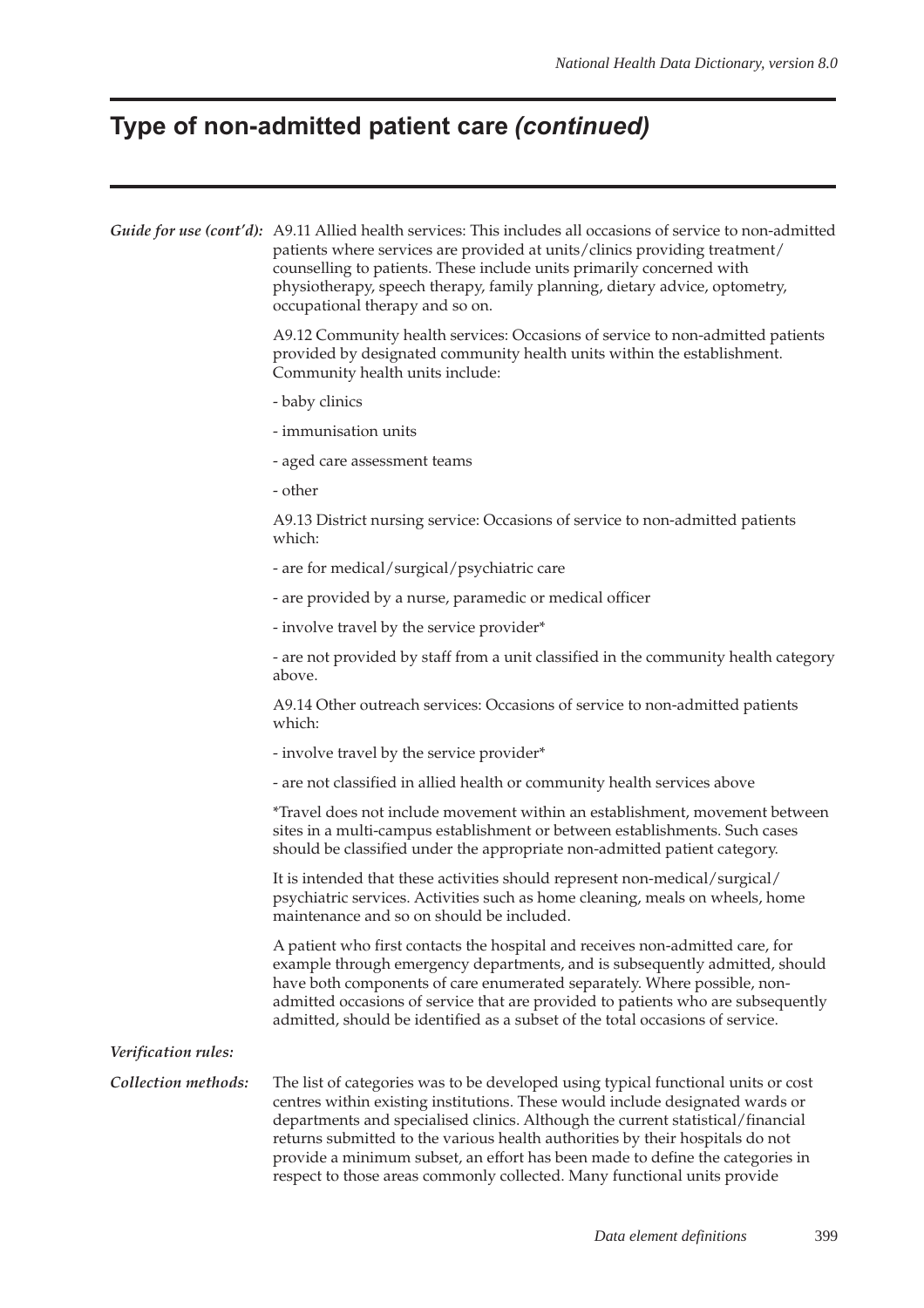### **Type of non-admitted patient care** *(continued)*

| Collection methods                              | services to both admitted patients and non-admitted patients, for example                             |
|-------------------------------------------------|-------------------------------------------------------------------------------------------------------|
| (cont'd):                                       | pathology. Only occasions of service for non-admitted patients should be<br>included in this section. |
| $T_{1}$ , $T_{2}$ , $T_{3}$ , $T_{4}$ , $T_{5}$ |                                                                                                       |

*Related data:*

#### **Administrative attributes**

*Source document:*

*Source organisation:* National minimum data set working parties

care providers travel to the patients.

#### *National minimum data sets:*

Institutional health care from 1/07/89 to

*Comments:* Outreach/community care is care delivered by hospital employees to the patient in the home, place of work or other non-hospital site. The distinction between non-admitted patient care and outreach care is that for non-admitted patient care the patients travel to the health care providers while for outreach care the health

> This distinction creates difficulties for community health centres. These centres are to be included in the national minimum data set where they are funded as sections within establishments that fall within the scope of the National Health Data Dictionary.

For example, baby clinics, immunisation groups or aged care assessment teams, which are funded through acute hospitals, may provide care to some clients within the hospital grounds or externally. It is intended that all community health activity be measured under community health regardless of where the services are provided.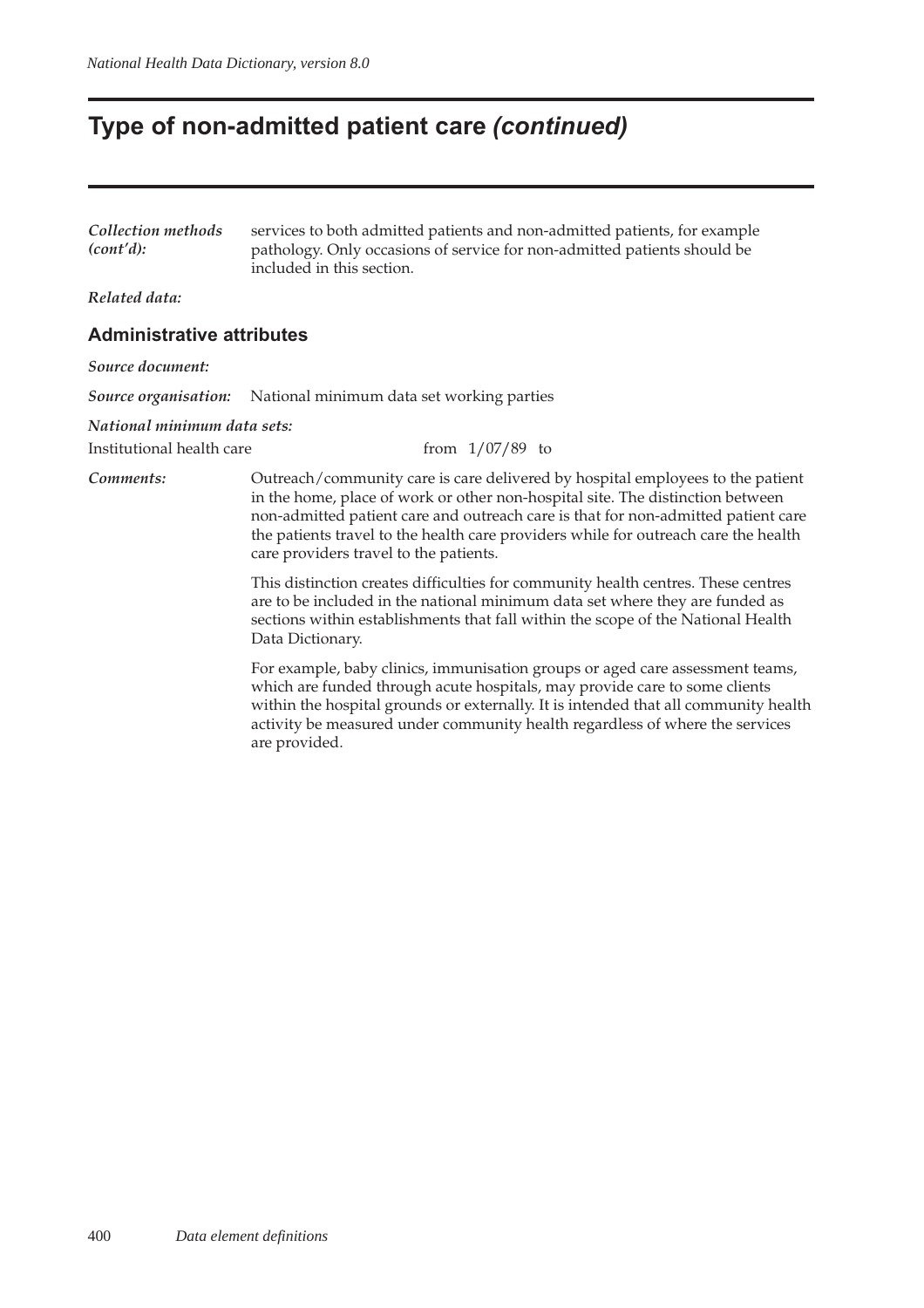### **Type of non-admitted patient care (nursing homes and hostels)**

| Admin, status:                          | <b>CURRENT</b>                                                                                                                                                                                                              | 1/07/89                                                                                                                                                     |  |  |
|-----------------------------------------|-----------------------------------------------------------------------------------------------------------------------------------------------------------------------------------------------------------------------------|-------------------------------------------------------------------------------------------------------------------------------------------------------------|--|--|
| Identifying and definitional attributes |                                                                                                                                                                                                                             |                                                                                                                                                             |  |  |
| Knowledgebase ID:                       | 000234                                                                                                                                                                                                                      | Version number: 1                                                                                                                                           |  |  |
| Data element type:                      | DATA ELEMENT                                                                                                                                                                                                                |                                                                                                                                                             |  |  |
| Definition:                             | Outpatients are patients who receive non-admitted care. Non-admitted care is<br>care provided to a patient who is not formally admitted but receives direct care<br>from a designated clinic within the nursing home/hostel |                                                                                                                                                             |  |  |
|                                         | site.                                                                                                                                                                                                                       | For outreach/community patients, care is delivered by nursing home/hostel<br>employees to the patient in the home, place of work or other non-establishment |  |  |
| Context:                                |                                                                                                                                                                                                                             | Required to adequately describe the services provided to non-admitted patients.                                                                             |  |  |

#### **Relational and representational attributes**

| Datatype:                        | Numeric           |  |        |  | Representational form:                                | <b>CODE</b> |
|----------------------------------|-------------------|--|--------|--|-------------------------------------------------------|-------------|
| Field size:                      | Min. 1            |  | Max. 3 |  | Representational layout: NNN                          |             |
| Data domain:                     | A <sub>11.1</sub> |  |        |  | Occasions of service to outpatients                   |             |
| A <sub>11.2</sub>                |                   |  |        |  | Occasions of service to outreach / community patients |             |
| Guide for use:                   |                   |  |        |  |                                                       |             |
| Verification rules:              |                   |  |        |  |                                                       |             |
| Collection methods:              |                   |  |        |  |                                                       |             |
| Related data:                    |                   |  |        |  |                                                       |             |
| <b>Administrative attributes</b> |                   |  |        |  |                                                       |             |

*Source document:*

*Source organisation:* National minimum data set working parties

*National minimum data sets:*

*Comments:* Apart from acute hospitals, establishments generally provide a much more limited range of services for non-admitted patients and outreach/community patients/clients. Therefore disaggregation by type of episode is not as necessary as in acute hospitals.

This data element will be reviewed during 1999.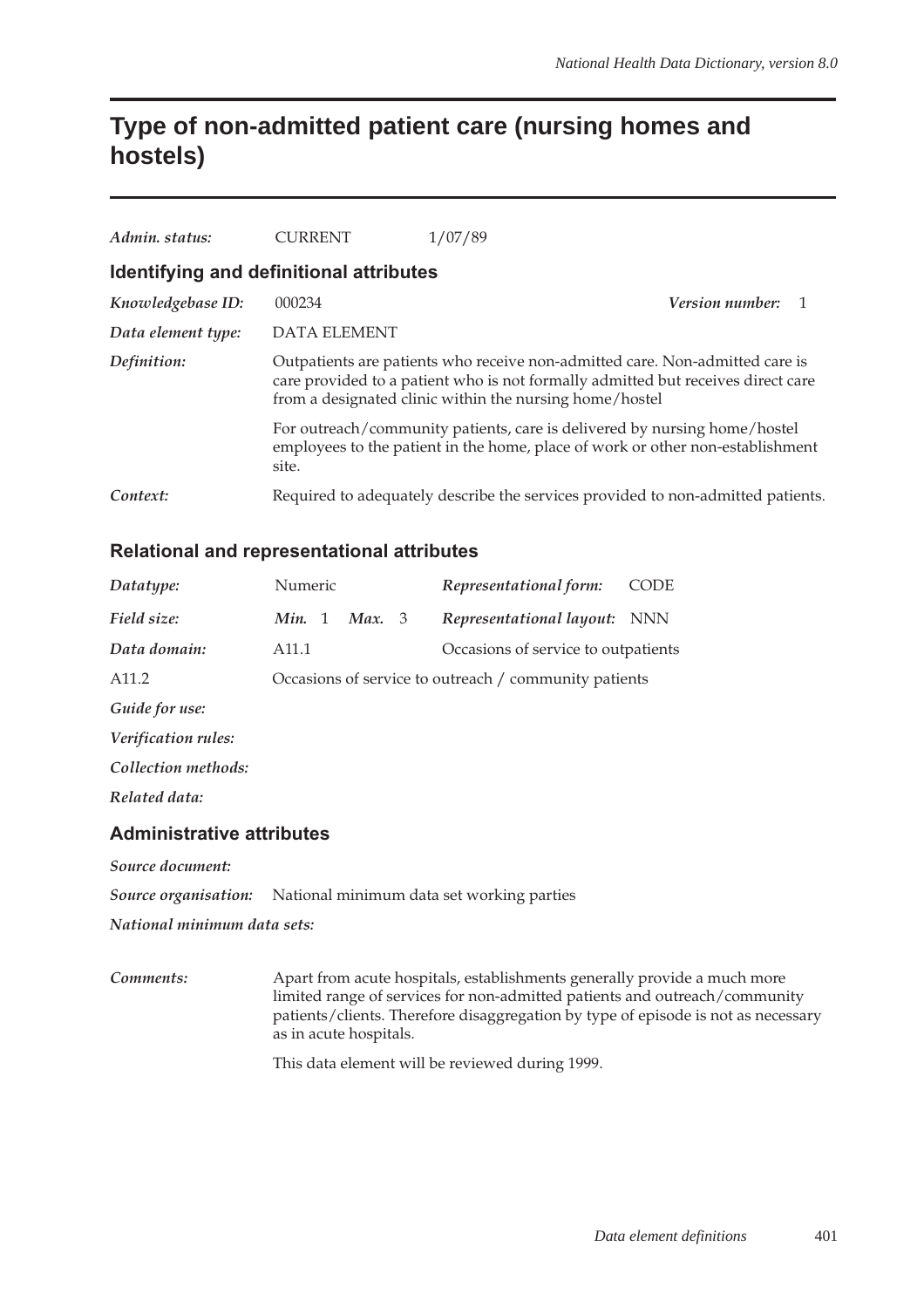## **Type of non-admitted patient care (public psychiatric, alcohol and drug)**

| Admin. status:                                    | <b>CURRENT</b>                                                                                                                                                                                                                                                                                                                                                                                                                                                                                                                                                                                                                                                                              | 1/07/89                                                                                                                                                                 |  |  |  |
|---------------------------------------------------|---------------------------------------------------------------------------------------------------------------------------------------------------------------------------------------------------------------------------------------------------------------------------------------------------------------------------------------------------------------------------------------------------------------------------------------------------------------------------------------------------------------------------------------------------------------------------------------------------------------------------------------------------------------------------------------------|-------------------------------------------------------------------------------------------------------------------------------------------------------------------------|--|--|--|
| Identifying and definitional attributes           |                                                                                                                                                                                                                                                                                                                                                                                                                                                                                                                                                                                                                                                                                             |                                                                                                                                                                         |  |  |  |
| Knowledgebase ID:                                 | 000233                                                                                                                                                                                                                                                                                                                                                                                                                                                                                                                                                                                                                                                                                      | <i>Version number:</i><br>$\mathbf{1}$                                                                                                                                  |  |  |  |
| Data element type:                                | DERIVED DATA ELEMENT                                                                                                                                                                                                                                                                                                                                                                                                                                                                                                                                                                                                                                                                        |                                                                                                                                                                         |  |  |  |
| Definition:                                       | Emergency and outpatients are patients who receive non-admitted care. Non-<br>admitted care is care provided to a patient who receives direct care within the<br>emergency department or other designated clinics within the hospital and who is<br>not formally admitted at the time when the care is provided. A patient who first<br>contacts the hospital and receives non-admitted care, for example through the<br>emergency department, and is subsequently admitted should have both<br>components of care enumerated separately.<br>For outreach/community patients, care delivered by hospital employees to the<br>patient in the home, place of work or other non-hospital site. |                                                                                                                                                                         |  |  |  |
|                                                   |                                                                                                                                                                                                                                                                                                                                                                                                                                                                                                                                                                                                                                                                                             |                                                                                                                                                                         |  |  |  |
|                                                   | as occasions of service to an individual.                                                                                                                                                                                                                                                                                                                                                                                                                                                                                                                                                                                                                                                   | A group is defined as two or more patients receiving a service together, where all<br>individuals are not members of the same family. Family services are to be treated |  |  |  |
| Context:                                          |                                                                                                                                                                                                                                                                                                                                                                                                                                                                                                                                                                                                                                                                                             | Required to adequately describe the services provided to non-admitted patients<br>in public psychiatric hospitals and alcohol and drug hospitals.                       |  |  |  |
| <b>Delational and representational attributes</b> |                                                                                                                                                                                                                                                                                                                                                                                                                                                                                                                                                                                                                                                                                             |                                                                                                                                                                         |  |  |  |

#### **Relational and representational attributes**

| Datatype:                                                                                                                                                    | Numeric                                                                                                                                                                                                                                                                                                   |                                               |                     | Representational form: | <b>QUANTITATIVE VALUE</b>                                   |  |  |  |
|--------------------------------------------------------------------------------------------------------------------------------------------------------------|-----------------------------------------------------------------------------------------------------------------------------------------------------------------------------------------------------------------------------------------------------------------------------------------------------------|-----------------------------------------------|---------------------|------------------------|-------------------------------------------------------------|--|--|--|
| Field size:                                                                                                                                                  | Min. 1                                                                                                                                                                                                                                                                                                    |                                               | Max. 7              |                        | Representational layout: NNNNNNN                            |  |  |  |
| Data domain:                                                                                                                                                 |                                                                                                                                                                                                                                                                                                           |                                               |                     |                        | Count occasions of service for the following categories:    |  |  |  |
| Guide for use:                                                                                                                                               |                                                                                                                                                                                                                                                                                                           | Emergency and outpatient occasions of service |                     |                        |                                                             |  |  |  |
|                                                                                                                                                              | 1                                                                                                                                                                                                                                                                                                         |                                               | Individual patients |                        |                                                             |  |  |  |
|                                                                                                                                                              | 2                                                                                                                                                                                                                                                                                                         |                                               | Groups              |                        |                                                             |  |  |  |
|                                                                                                                                                              |                                                                                                                                                                                                                                                                                                           |                                               |                     |                        | Outreach / community occasions of service                   |  |  |  |
|                                                                                                                                                              | 3                                                                                                                                                                                                                                                                                                         |                                               | Individual patients |                        |                                                             |  |  |  |
|                                                                                                                                                              | 4                                                                                                                                                                                                                                                                                                         |                                               | Groups              |                        |                                                             |  |  |  |
| Verification rules:                                                                                                                                          |                                                                                                                                                                                                                                                                                                           |                                               |                     |                        |                                                             |  |  |  |
| Collection methods:                                                                                                                                          | The working party discussed the need to distinguish different types of psychiatric<br>outpatient services in psychiatric hospitals. South Australia outlined its categories<br>of psychiatric outpatients:                                                                                                |                                               |                     |                        |                                                             |  |  |  |
|                                                                                                                                                              |                                                                                                                                                                                                                                                                                                           |                                               |                     |                        | - day patients (not admitted but are day program patients); |  |  |  |
|                                                                                                                                                              | - outpatients (typically 20 minutes consultation); community/outreach (outreach<br>services provided by staff off the hospital site, including community health<br>service provided off-site and domiciliary care); and casualty patients (designated<br>casualty area, mirroring usual hospital set up). |                                               |                     |                        |                                                             |  |  |  |
| These categories also applied to mental health clinics in South Australia. The<br>working party agreed that the South Australian categories were useful, but |                                                                                                                                                                                                                                                                                                           |                                               |                     |                        |                                                             |  |  |  |
| $\Delta$<br>$D_{\text{max}}$ of $\ldots$ and $J_{\text{max}}$                                                                                                |                                                                                                                                                                                                                                                                                                           |                                               |                     |                        |                                                             |  |  |  |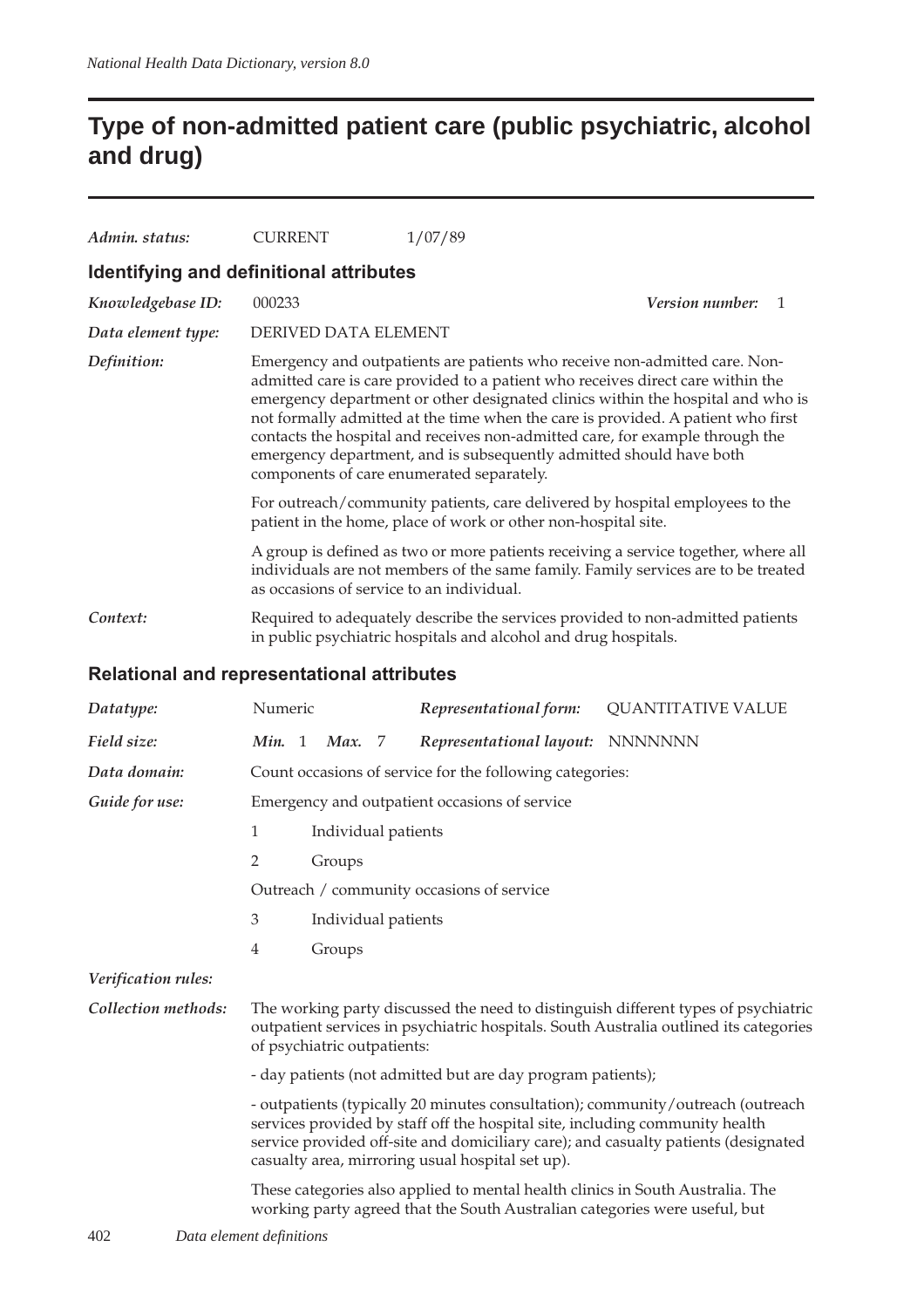# **Type of non-admitted patient care (public psychiatric, alcohol and drug) (continued)**

| Collection methods<br>(cont'd): | that outpatient and casualty categories should be collapsed as there was a<br>boundary problem between these two categories.                                                                                                                                                                                                                     |
|---------------------------------|--------------------------------------------------------------------------------------------------------------------------------------------------------------------------------------------------------------------------------------------------------------------------------------------------------------------------------------------------|
|                                 | The working party initially recommended the following categories for activity<br>data for outpatient services at establishment level:                                                                                                                                                                                                            |
|                                 | - day program patients                                                                                                                                                                                                                                                                                                                           |
|                                 | - emergency and other outpatients                                                                                                                                                                                                                                                                                                                |
|                                 | - outreach/community                                                                                                                                                                                                                                                                                                                             |
|                                 | The first two of the above categories cover all outpatients treated on the hospital<br>site, the latter covers outreach services provided by the staff off the hospital site. It<br>includes community health services provided by hospital staff off-site.                                                                                      |
|                                 | The working party then discussed the unit of counting for activity data. The<br>Psychiatric Working Party reviewed the recommendation of the In-patient/Non-<br>in-patient Working Party that occasions of service should be the appropriate unit<br>of counting. The following points were raised:                                              |
|                                 | - The method of counting the number of group sessions in a psychiatric setting<br>was difficult because a day patient is always a group patient. Also, groups would<br>have a mixture of in-patients and outpatients.                                                                                                                            |
|                                 | - Counting occasions of service for a day patient was difficult because a patient<br>could have up to eight treatment encounters in one day.                                                                                                                                                                                                     |
|                                 | - From a client perspective, groups should be ignored and information should be<br>collected on every individual.                                                                                                                                                                                                                                |
|                                 | - Queensland counted the number of days on which contact is made, irrespective<br>of intensity of service.                                                                                                                                                                                                                                       |
|                                 | - It was suggested that occasions of service (or individuals) be counted but that<br>the information should be divided into one-on-one sessions or group sessions, for<br>resource implications.                                                                                                                                                 |
|                                 | - Some members thought that, in terms of resources, groups of staff and type of<br>provider were more important than number of clients.                                                                                                                                                                                                          |
|                                 | - Victoria proposed a bare bones approach, and recommended that only occasions<br>of service be counted. All the other points raised were important dimensions, but<br>Victoria felt that to do justice to them, it would be necessary to include<br>community services, phone consultations and so on, which was not feasible at<br>this stage. |
|                                 | - The Psychiatric Working Party foreshadowed the need to categorise outpatients<br>further into child, adult and other. It was generally agreed that while this aspect<br>would be worthwhile flagging in a policy statement, it was not necessary to<br>consider it at this stage.                                                              |
|                                 | - The Psychiatric Working Party also agreed that occasions of service was the<br>preferred counting unit for non-admitted patient activity data. It was noted that<br>the acute sector had opted for this unit.                                                                                                                                  |
|                                 | - The Psychiatric Working Party recommended that a family was to be counted as<br>one occasion of service (individual session) not as a group, and that a family                                                                                                                                                                                 |
|                                 |                                                                                                                                                                                                                                                                                                                                                  |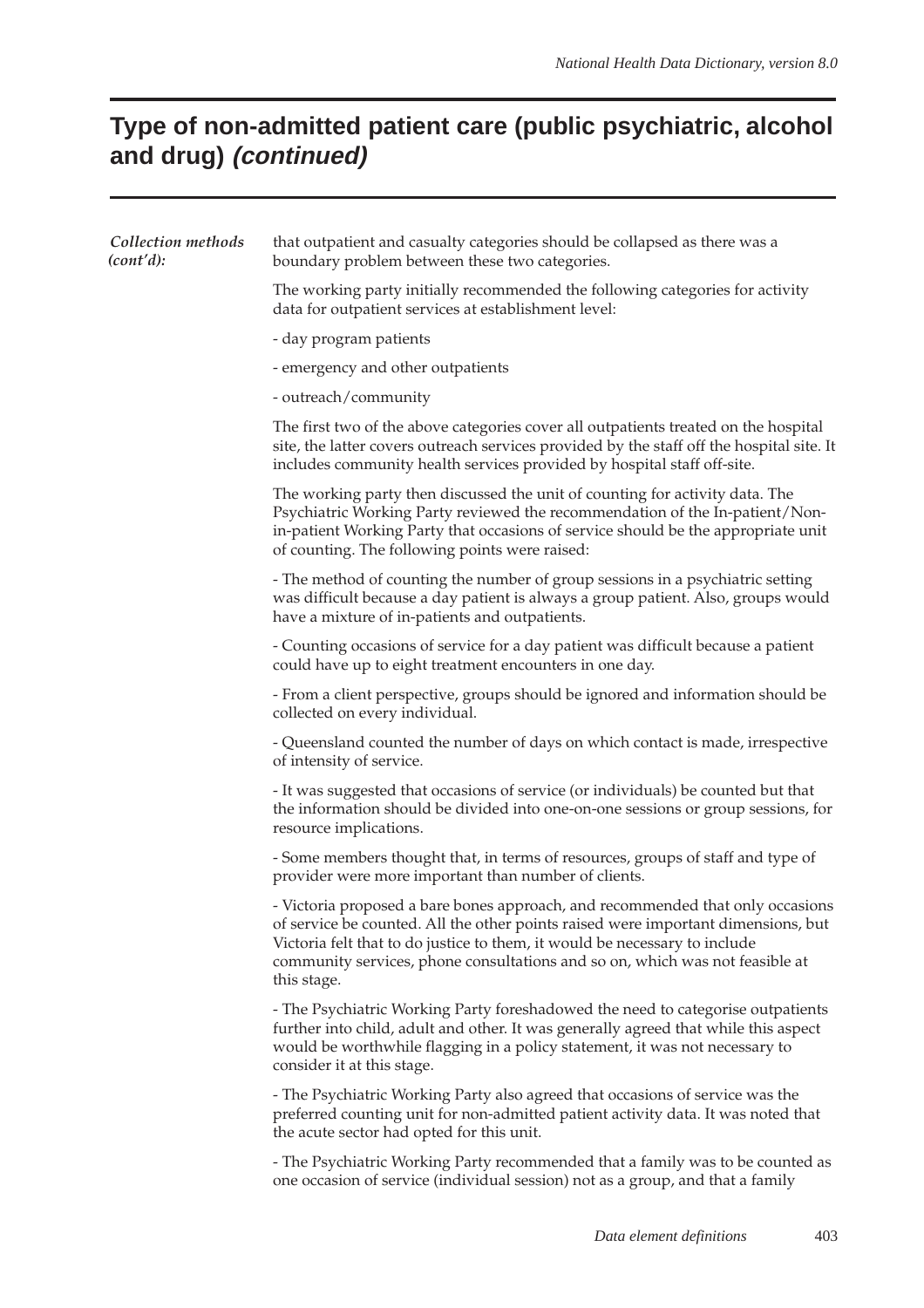### **Type of non-admitted patient care (public psychiatric, alcohol and drug) (continued)**

| Collection methods<br>(cont'd):  | unit was to be determined as a group of people which identified themselves as<br>such.                                                                                                                                                                                                                   |  |  |  |  |  |
|----------------------------------|----------------------------------------------------------------------------------------------------------------------------------------------------------------------------------------------------------------------------------------------------------------------------------------------------------|--|--|--|--|--|
|                                  | The Psychiatric Working Party agreed that the unit of counting of services should<br>be as follows:                                                                                                                                                                                                      |  |  |  |  |  |
|                                  | - day program attendances                                                                                                                                                                                                                                                                                |  |  |  |  |  |
|                                  | - other outpatient occasions of service                                                                                                                                                                                                                                                                  |  |  |  |  |  |
|                                  | - outreach occasions of service.                                                                                                                                                                                                                                                                         |  |  |  |  |  |
|                                  | Day program patients should be counted as number of attendances to a day<br>program (patient days). Day program patient occasions of service with other staff<br>should be counted separately as other outpatient occasions of service.                                                                  |  |  |  |  |  |
| Related data:                    |                                                                                                                                                                                                                                                                                                          |  |  |  |  |  |
| <b>Administrative attributes</b> |                                                                                                                                                                                                                                                                                                          |  |  |  |  |  |
| Source document:                 |                                                                                                                                                                                                                                                                                                          |  |  |  |  |  |
| Source organisation:             | National minimum data set working parties                                                                                                                                                                                                                                                                |  |  |  |  |  |
| National minimum data sets:      |                                                                                                                                                                                                                                                                                                          |  |  |  |  |  |
| Institutional health care        | from $1/07/89$ to                                                                                                                                                                                                                                                                                        |  |  |  |  |  |
| Comments:                        | In general, establishments other than acute hospitals provide a much more<br>limited range of services for non-admitted patients and outreach/community<br>patients/clients. Therefore, disaggregation by type of non-admitted patient care is<br>notrelevant to psychiatric and alcohol/drug hospitals. |  |  |  |  |  |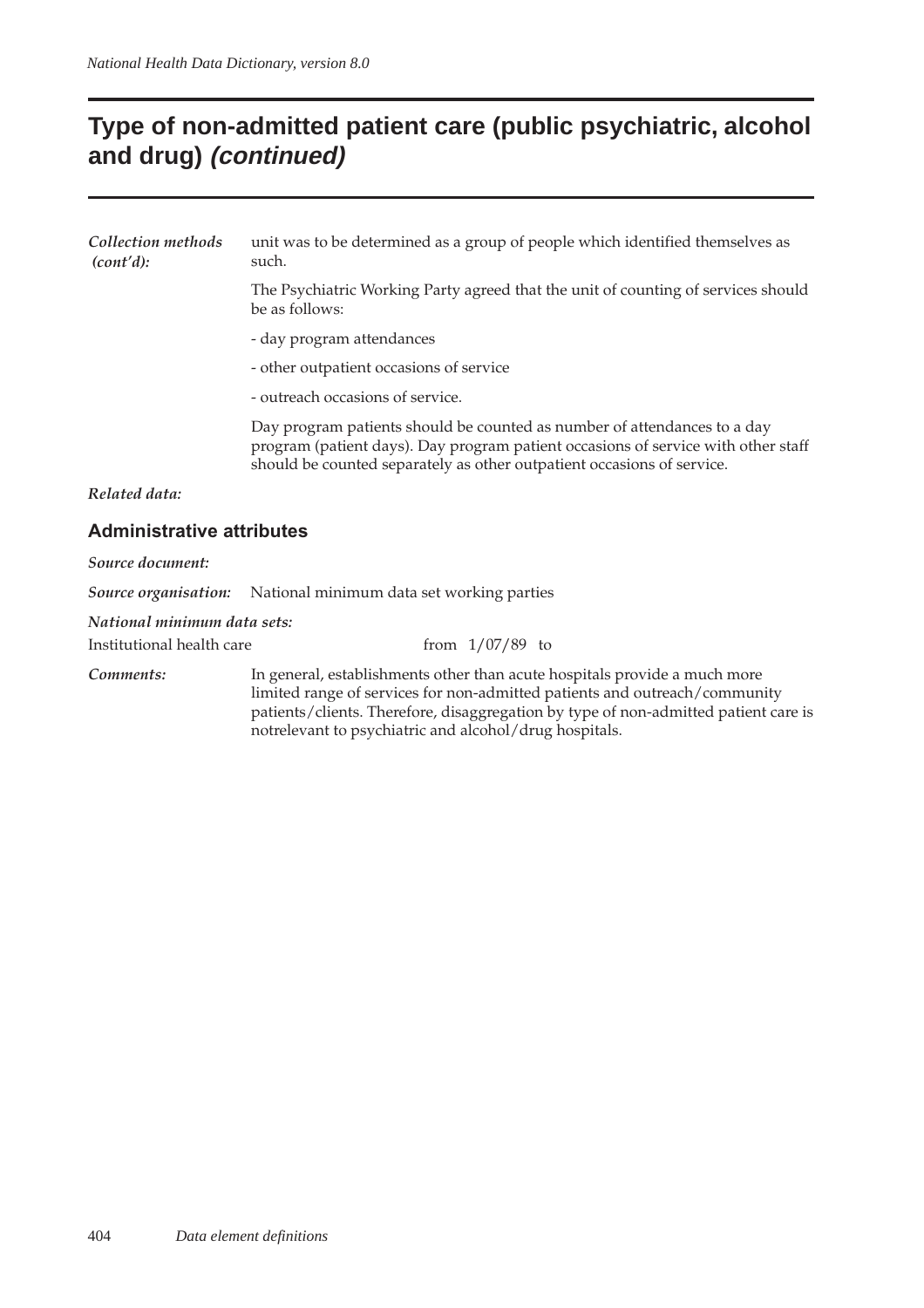# **Patients in residence at year end**

| Admin. status:                                    | <b>CURRENT</b>                         | 1/07/89                                                                                                                                                                                                                                                                                                                                            |  |  |  |
|---------------------------------------------------|----------------------------------------|----------------------------------------------------------------------------------------------------------------------------------------------------------------------------------------------------------------------------------------------------------------------------------------------------------------------------------------------------|--|--|--|
| Identifying and definitional attributes           |                                        |                                                                                                                                                                                                                                                                                                                                                    |  |  |  |
| Knowledgebase ID:                                 | 000208                                 | <b>Version number:</b>                                                                                                                                                                                                                                                                                                                             |  |  |  |
| Data element type:                                | DERIVED DATA ELEMENT                   |                                                                                                                                                                                                                                                                                                                                                    |  |  |  |
| Definition:                                       | at midnight, to be done on 30 June.    | A headcount of all formally admitted patients/clients in residence in long-stay<br>facilities (public psychiatric hospitals, alcohol and drug hospitals, nursing homes)                                                                                                                                                                            |  |  |  |
| Context:                                          | the levels of services being provided. | The number of separations and bed days for individual long-stay establishments<br>is often a poor indication of the services provided. This is because of the relatively<br>small number of separations in a given institution. Experience has shown that the<br>number of patients/clients in residence can often give a more reliable picture of |  |  |  |
| <b>Relational and representational attributes</b> |                                        |                                                                                                                                                                                                                                                                                                                                                    |  |  |  |

| Datatype:           | Numeric                                                                                                                                                                                                                                                                                                                                                              |  |                               |  | Representational form:                                                         | <b>QUANTITATIVE VALUE</b>                                                                                                                                                                                                                          |
|---------------------|----------------------------------------------------------------------------------------------------------------------------------------------------------------------------------------------------------------------------------------------------------------------------------------------------------------------------------------------------------------------|--|-------------------------------|--|--------------------------------------------------------------------------------|----------------------------------------------------------------------------------------------------------------------------------------------------------------------------------------------------------------------------------------------------|
| Field size:         | Min. 1                                                                                                                                                                                                                                                                                                                                                               |  | Max. 4                        |  | Representational layout:                                                       | <b>NNNN</b>                                                                                                                                                                                                                                        |
| Data domain:        |                                                                                                                                                                                                                                                                                                                                                                      |  |                               |  | Number of admitted patients / clients in residence                             |                                                                                                                                                                                                                                                    |
| Guide for use:      |                                                                                                                                                                                                                                                                                                                                                                      |  |                               |  |                                                                                |                                                                                                                                                                                                                                                    |
| Verification rules: |                                                                                                                                                                                                                                                                                                                                                                      |  |                               |  |                                                                                |                                                                                                                                                                                                                                                    |
| Collection methods: | For public psychiatric hospitals and alcohol and drug hospitals, all States have<br>either an annual census or admission tracking that would enable a statistical<br>census. The Commonwealth Department of Health and Family Service is able to<br>carry out a statistical census from its nursing homes databases. No system is<br>presently in place for hostels. |  |                               |  |                                                                                |                                                                                                                                                                                                                                                    |
|                     | A headcount snapshot could be achieved either by census or by the admission/<br>discharge derivation approach.                                                                                                                                                                                                                                                       |  |                               |  |                                                                                |                                                                                                                                                                                                                                                    |
|                     | There are difficulties with the snapshot in view of both seasonal and day of the<br>week fluctuations. Most of the traffic occurs in a small number of beds.                                                                                                                                                                                                         |  |                               |  |                                                                                |                                                                                                                                                                                                                                                    |
|                     |                                                                                                                                                                                                                                                                                                                                                                      |  | time series in its own right. |  | 1 January. The end of the normal financial year is probably more sensible (the | Any headcount should avoid the problems associated with using 31 December or<br>Wednesday before the end of the financial year was suggested, but probably not<br>necessary). This should be qualified by indicating that the data does not form a |
| Related data:       |                                                                                                                                                                                                                                                                                                                                                                      |  |                               |  |                                                                                |                                                                                                                                                                                                                                                    |
|                     |                                                                                                                                                                                                                                                                                                                                                                      |  |                               |  |                                                                                |                                                                                                                                                                                                                                                    |

#### **Administrative attributes**

*Source document:*

*Source organisation:* Morbidity Working Party

*National minimum data sets:*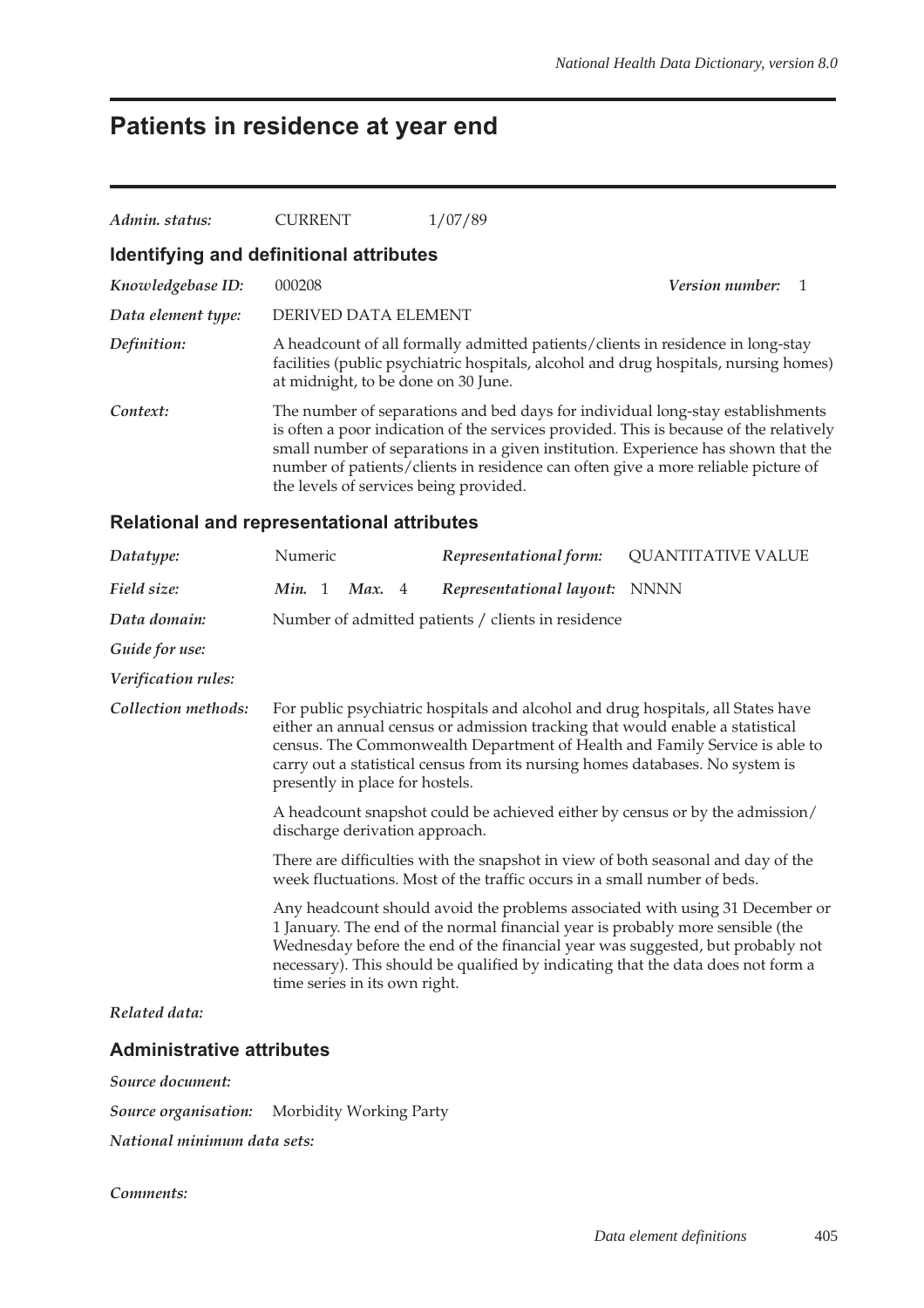### **Separations**

| Admin. status:                                    | <b>CURRENT</b>                                                             | 1/07/94                                                                                                                                                        |                           |  |  |  |  |  |
|---------------------------------------------------|----------------------------------------------------------------------------|----------------------------------------------------------------------------------------------------------------------------------------------------------------|---------------------------|--|--|--|--|--|
| Identifying and definitional attributes           |                                                                            |                                                                                                                                                                |                           |  |  |  |  |  |
| Knowledgebase ID:                                 | 000205<br>Version number:<br>2                                             |                                                                                                                                                                |                           |  |  |  |  |  |
| Data element type:                                |                                                                            | DERIVED DATA ELEMENT                                                                                                                                           |                           |  |  |  |  |  |
| Definition:                                       |                                                                            | The total number of separations occurring during the reference period. This<br>includes both formal and statistical separations.                               |                           |  |  |  |  |  |
| Context:                                          |                                                                            | Admitted patient care: needed as the basic count of the number of separations<br>from care for an establishment.                                               |                           |  |  |  |  |  |
| <b>Relational and representational attributes</b> |                                                                            |                                                                                                                                                                |                           |  |  |  |  |  |
| Datatype:                                         | Numeric                                                                    | Representational form:                                                                                                                                         | <b>QUANTITATIVE VALUE</b> |  |  |  |  |  |
| Field size:                                       | Min. 1<br>Max. $6$                                                         | Representational layout:                                                                                                                                       | <b>NNNNNN</b>             |  |  |  |  |  |
| Data domain:                                      |                                                                            | A number, representing the number of completed episodes of care                                                                                                |                           |  |  |  |  |  |
| Guide for use:                                    | The sum of the number of separations where the Discharge date has a value: |                                                                                                                                                                |                           |  |  |  |  |  |
|                                                   | >= the beginning of the reference period (typically a financial year); and |                                                                                                                                                                |                           |  |  |  |  |  |
|                                                   |                                                                            | <= the end of the reference period.                                                                                                                            |                           |  |  |  |  |  |
|                                                   | This sum may be calculated at:                                             |                                                                                                                                                                |                           |  |  |  |  |  |
|                                                   | - individual establishment level; or                                       |                                                                                                                                                                |                           |  |  |  |  |  |
|                                                   |                                                                            | - system (ie. State/Territory) level ie. the sum of the number of establishments.                                                                              |                           |  |  |  |  |  |
| Verification rules:                               |                                                                            |                                                                                                                                                                |                           |  |  |  |  |  |
| Collection methods:                               |                                                                            | For the national minimum data set – institutional health care the reference period<br>for data collection is a financial year ie. 1 July to 30 June inclusive. |                           |  |  |  |  |  |
| Related data:                                     | relates to the data element concept Separation, version 1                  |                                                                                                                                                                |                           |  |  |  |  |  |

supersedes previous derived data element Separations, version 1

is derived from Separation date, version 5

#### **Administrative attributes**

*Source document:*

*Source organisation:* National Health Data Committee

*National minimum data sets:*

| Institutional health care    | from $1/07/89$ to |  |
|------------------------------|-------------------|--|
| Community mental health care | from $1/07/98$ to |  |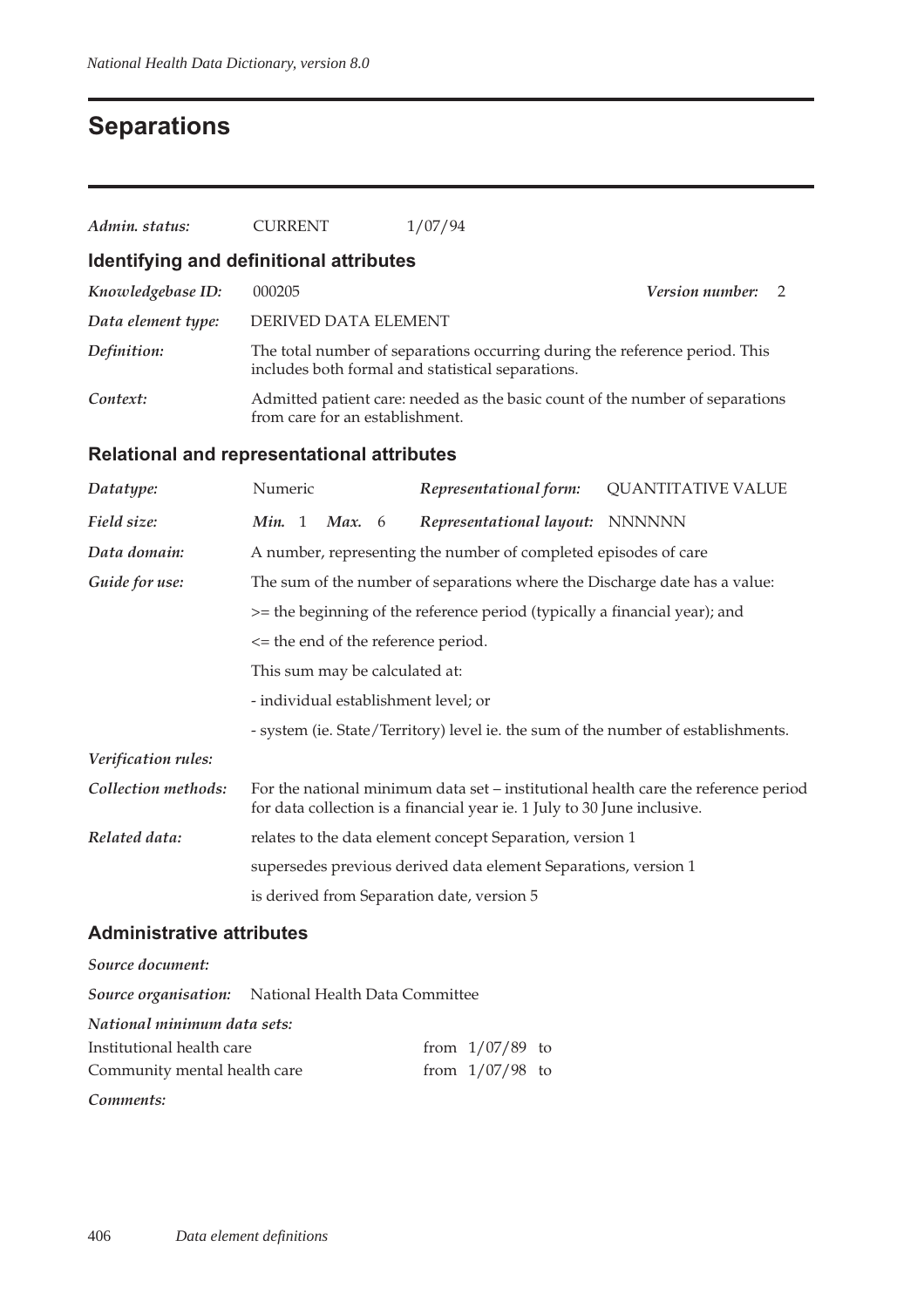### **Emergency Department waiting time to admission**

| Admin, status:                                    | <b>CURRENT</b>                                                                                                                                                                                                                                                                                                                     | 1/07/98                  |                             |  |  |  |  |
|---------------------------------------------------|------------------------------------------------------------------------------------------------------------------------------------------------------------------------------------------------------------------------------------------------------------------------------------------------------------------------------------|--------------------------|-----------------------------|--|--|--|--|
| Identifying and definitional attributes           |                                                                                                                                                                                                                                                                                                                                    |                          |                             |  |  |  |  |
| Knowledgebase ID:                                 | 000397                                                                                                                                                                                                                                                                                                                             |                          | <i>Version number:</i><br>1 |  |  |  |  |
| Data element type:                                |                                                                                                                                                                                                                                                                                                                                    | DERIVED DATA ELEMENT     |                             |  |  |  |  |
| Definition:                                       | The time elapsed for each patient from presentation to the Emergency<br>Department to admission to hospital.                                                                                                                                                                                                                       |                          |                             |  |  |  |  |
| Context:                                          | Emergency care: this is a critical waiting times data item. This item is used to<br>examine the length of waiting time, for performance indicators and<br>benchmarking. Information based on this data item will have many uses<br>including to assist in the planning and management of hospitals and in health<br>care research. |                          |                             |  |  |  |  |
| <b>Relational and representational attributes</b> |                                                                                                                                                                                                                                                                                                                                    |                          |                             |  |  |  |  |
| Datatype:                                         | Numeric                                                                                                                                                                                                                                                                                                                            | Representational form:   | <b>QUANTITATIVE VALUE</b>   |  |  |  |  |
| Field size:                                       | <i>Min.</i> 4 <i>Max.</i> 4                                                                                                                                                                                                                                                                                                        | Representational layout: | <b>HHMM</b>                 |  |  |  |  |

| Data domain:   | Count in numbers of hours and minutes                       |
|----------------|-------------------------------------------------------------|
| Guide for use: | Calculated from admission date and time minus date and time |

patient presents for those Emergency Department patients who are admitted.

*Verification rules:*

| Collection methods: | To be collected on patients presenting to Emergency Department for unplanned |
|---------------------|------------------------------------------------------------------------------|
|                     | care in public hospitals with Emergency Department and private hospitals     |
|                     | providing contracted services for the public sector.                         |

- *Related data:* is calculated using Admission date, version 4
	- relates to the data element concept Patient presentation at Emergency Department, version 1
		- is calculated using Date patient presents, version 1
		- is calculated using Time patient presents, version 1
		- is calculated using Admission time, version 1
		- is calculated using Departure status, version 1

#### **Administrative attributes**

*Source document:*

*Source organisation:* National Health Data Committee

*National minimum data sets:*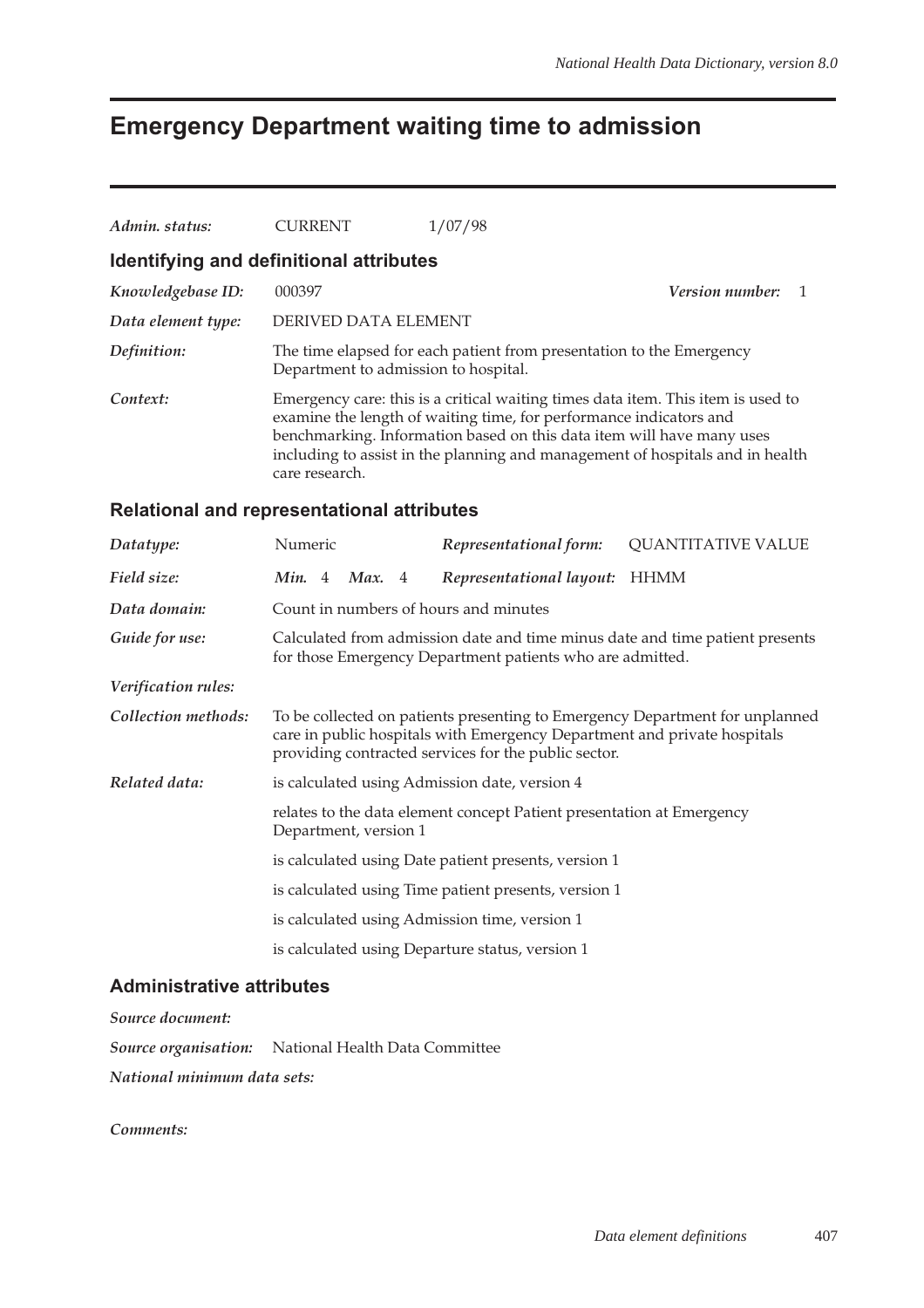### **Emergency Department waiting time to service delivery**

| Admin. status:     | <b>CURRENT</b>                          | 1/07/98                                                                                                                                                                                                                                                                                                                                                                      |  |
|--------------------|-----------------------------------------|------------------------------------------------------------------------------------------------------------------------------------------------------------------------------------------------------------------------------------------------------------------------------------------------------------------------------------------------------------------------------|--|
|                    | Identifying and definitional attributes |                                                                                                                                                                                                                                                                                                                                                                              |  |
| Knowledgebase ID:  | 000347                                  | <i>Version number:</i>                                                                                                                                                                                                                                                                                                                                                       |  |
| Data element type: | DERIVED DATA ELEMENT                    |                                                                                                                                                                                                                                                                                                                                                                              |  |
| Definition:        |                                         | The time elapsed for each patient from presentation to the Emergency<br>Department to commencement of service by a treating medical officer or nurse.                                                                                                                                                                                                                        |  |
| Context:           |                                         | Emergency care: this is a critical waiting times data item. This item is used to<br>examine the length of waiting time, for performance indicators and<br>benchmarking. Information based on this data item will have many uses<br>including to assist management of Emergency Departments, the planning and<br>management of hospitals and in health care related research. |  |

#### **Relational and representational attributes**

| Datatype:           | Numeric                                                                                                                                                                                                                 |  |          |  | Representational form:                                                                                                           | <b>QUANTITATIVE VALUE</b>                                                    |
|---------------------|-------------------------------------------------------------------------------------------------------------------------------------------------------------------------------------------------------------------------|--|----------|--|----------------------------------------------------------------------------------------------------------------------------------|------------------------------------------------------------------------------|
| Field size:         | Min. 4                                                                                                                                                                                                                  |  | Max. $4$ |  | Representational layout:                                                                                                         | <b>HHMM</b>                                                                  |
| Data domain:        |                                                                                                                                                                                                                         |  |          |  | Count in numbers of hours and minutes                                                                                            |                                                                              |
| Guide for use:      | Calculated from date and time of service event minus date and time patient<br>presents. Although triage category 1 is measured in seconds, it is recognised that<br>the data will not be collected with this precision. |  |          |  |                                                                                                                                  |                                                                              |
| Verification rules: |                                                                                                                                                                                                                         |  |          |  |                                                                                                                                  |                                                                              |
| Collection methods: |                                                                                                                                                                                                                         |  |          |  | care in public hospitals with Emergency Department and private hospitals<br>providing contracted services for the public sector. | To be collected on patients presenting to Emergency Department for unplanned |
| Related data:       |                                                                                                                                                                                                                         |  |          |  | is used in the calculation of Triage category (trial), version 1                                                                 |                                                                              |
|                     |                                                                                                                                                                                                                         |  |          |  | is calculated using Date patient presents, version 1                                                                             |                                                                              |
|                     |                                                                                                                                                                                                                         |  |          |  | is calculated using Time patient presents, version 1                                                                             |                                                                              |
|                     |                                                                                                                                                                                                                         |  |          |  | is calculated using Date of service event, version 1                                                                             |                                                                              |
|                     |                                                                                                                                                                                                                         |  |          |  | is calculated using Time of service event, version 1                                                                             |                                                                              |

#### **Administrative attributes**

408 *Data element definitions Source document: Source organisation:* National Health Data Committee *National minimum data sets:* Emergency Department waiting times from 1/07/99 to *Comments:* It is recognised that at times of extreme urgency or multiple synchronous presentations, or if no medical officer is on duty in the Emergency Department, this service may be provided by a nurse. This data element supports the provision of unit record and/or summary level data by State and Territory health authorities as part of the Emergency Department waiting times National Minimum Data Set.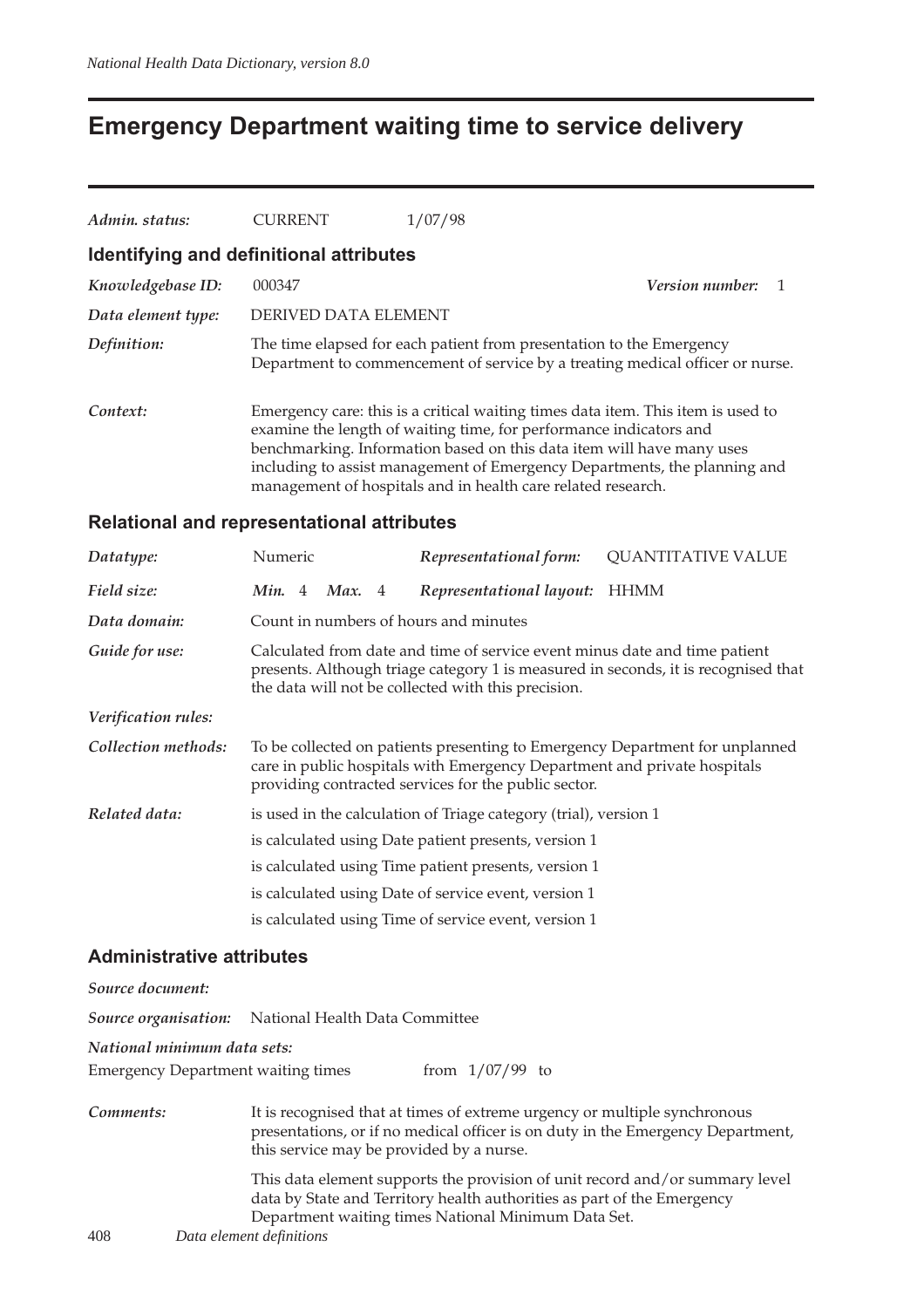## **Occasions of service**

| Admin. status:     | CURRENT                                                                                                                                                                                                                                                                                                                                                 | 1/07/89                |                           |  |  |
|--------------------|---------------------------------------------------------------------------------------------------------------------------------------------------------------------------------------------------------------------------------------------------------------------------------------------------------------------------------------------------------|------------------------|---------------------------|--|--|
|                    | Identifying and definitional attributes                                                                                                                                                                                                                                                                                                                 |                        |                           |  |  |
| Knowledgebase ID:  | 000209                                                                                                                                                                                                                                                                                                                                                  |                        | <b>Version number:</b> 1  |  |  |
| Data element type: | DERIVED DATA ELEMENT                                                                                                                                                                                                                                                                                                                                    |                        |                           |  |  |
| Definition:        | The number of occasions of examination, consultation, treatment or other service<br>provided to a patient in each functional unit of a health service establishment.<br>Each diagnostic test or simultaneous set of related diagnostic tests for the one<br>patient referred to a hospital pathology department consists of one occasion of<br>service. |                        |                           |  |  |
| Context:           | Institutional health care: occasions of service are required as a measure of non-<br>admitted patient service provision.                                                                                                                                                                                                                                |                        |                           |  |  |
|                    | <b>Relational and representational attributes</b>                                                                                                                                                                                                                                                                                                       |                        |                           |  |  |
| Datatype:          | Numeric                                                                                                                                                                                                                                                                                                                                                 | Representational form: | <b>QUANTITATIVE VALUE</b> |  |  |

| $D$ ululype.        | TVUIITELIU                                                                                                                                                                                                                                                                                                                                                                                                                                                                                                                                                                                                                                                                                                                                                                                                                                                                                                                                                                                                                            |  |               |  |                                  | $\mathcal{L}$ |
|---------------------|---------------------------------------------------------------------------------------------------------------------------------------------------------------------------------------------------------------------------------------------------------------------------------------------------------------------------------------------------------------------------------------------------------------------------------------------------------------------------------------------------------------------------------------------------------------------------------------------------------------------------------------------------------------------------------------------------------------------------------------------------------------------------------------------------------------------------------------------------------------------------------------------------------------------------------------------------------------------------------------------------------------------------------------|--|---------------|--|----------------------------------|---------------|
| Field size:         | Min. 1                                                                                                                                                                                                                                                                                                                                                                                                                                                                                                                                                                                                                                                                                                                                                                                                                                                                                                                                                                                                                                |  | <b>Max.</b> 7 |  | Representational layout: NNNNNNN |               |
| Data domain:        | Number of occasions of service                                                                                                                                                                                                                                                                                                                                                                                                                                                                                                                                                                                                                                                                                                                                                                                                                                                                                                                                                                                                        |  |               |  |                                  |               |
| Guide for use:      |                                                                                                                                                                                                                                                                                                                                                                                                                                                                                                                                                                                                                                                                                                                                                                                                                                                                                                                                                                                                                                       |  |               |  |                                  |               |
| Verification rules: |                                                                                                                                                                                                                                                                                                                                                                                                                                                                                                                                                                                                                                                                                                                                                                                                                                                                                                                                                                                                                                       |  |               |  |                                  |               |
| Collection methods: | The proposed definition does not distinguish case complexity for non-admitted<br>patients. For example, an occasion of service could vary in complexity from a<br>simple urine glucose test to a complete biochemical analysis of all body fluids.<br>Ideally, average case complexity values would be available for the various<br>categories of non-admitted patients in the same way that average Diagnosis<br>Related Group weighted separations are becoming available for acute admitted<br>patients. However, such measures would require the development of patient<br>record databases for non-admitted patients. This does not imply an inadequacy in<br>definition. For admitted patients the concept of a separation is widely accepted.<br>Separations can vary between admission for overnight observation to open heart<br>surgery. The issue of case complexity for both admitted and non-admitted<br>patients is a separate issue and beyond the scope of the proposed summary<br>establishment-level activity data. |  |               |  |                                  |               |
| Related data:       |                                                                                                                                                                                                                                                                                                                                                                                                                                                                                                                                                                                                                                                                                                                                                                                                                                                                                                                                                                                                                                       |  |               |  |                                  |               |
|                     |                                                                                                                                                                                                                                                                                                                                                                                                                                                                                                                                                                                                                                                                                                                                                                                                                                                                                                                                                                                                                                       |  |               |  |                                  |               |

#### **Administrative attributes**

| Source document:            |                                                                                                                                                                                                                                 |  |  |  |  |  |
|-----------------------------|---------------------------------------------------------------------------------------------------------------------------------------------------------------------------------------------------------------------------------|--|--|--|--|--|
|                             | <b>Source organisation:</b> National minimum data set working parties                                                                                                                                                           |  |  |  |  |  |
| National minimum data sets: |                                                                                                                                                                                                                                 |  |  |  |  |  |
| Institutional health care   | from $1/07/89$ to                                                                                                                                                                                                               |  |  |  |  |  |
| Comments:                   | Some overlap with the data elements Number of service contact dates, Service<br>contact date and Service contact (concept) is acknowledged by the National<br>Health Data Committee and is subject to further work during 1999. |  |  |  |  |  |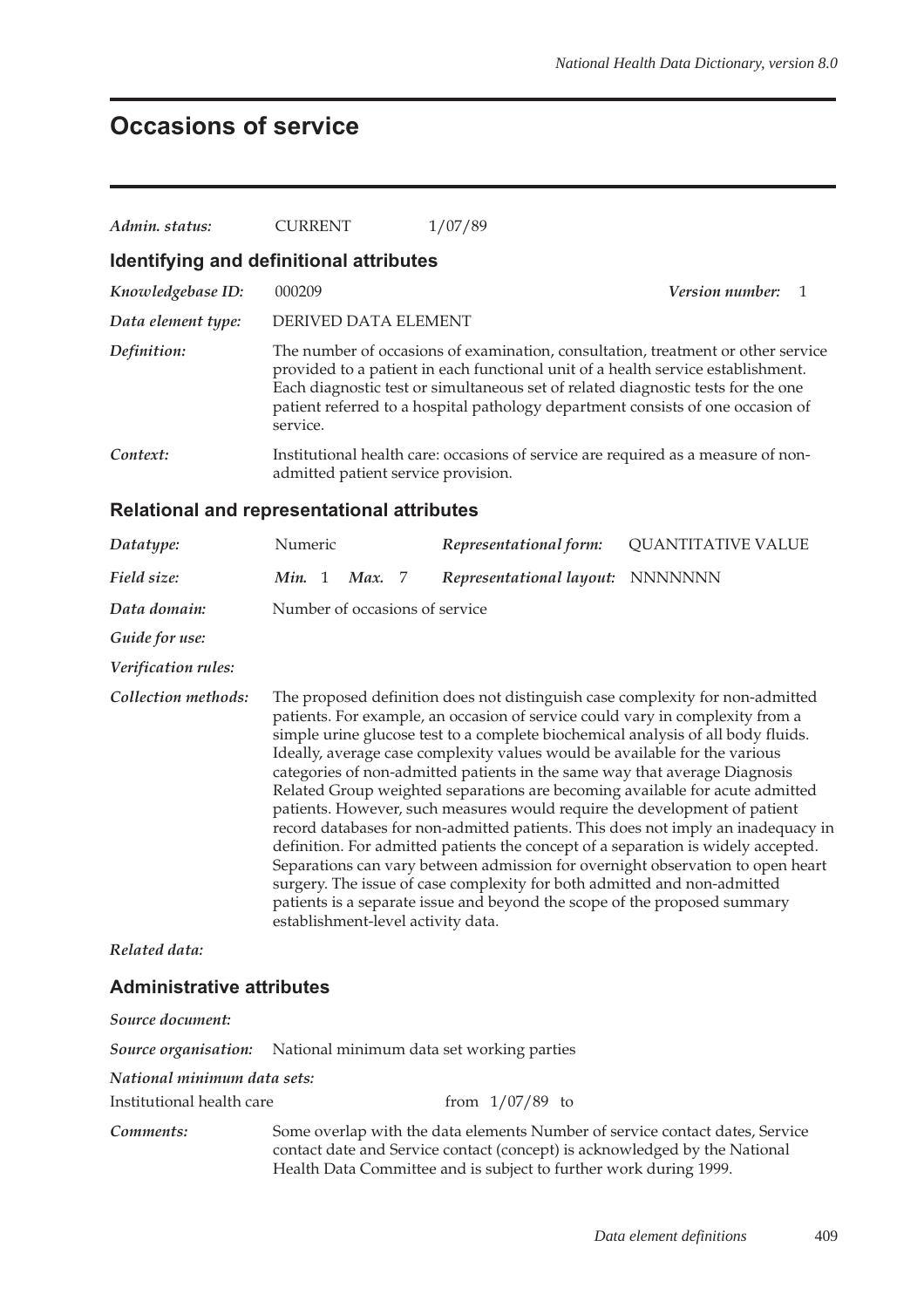### **Length of stay**

| Admin. status:                                                                                                                                                                                                   | <b>CURRENT</b>                                                                                                                                                                                                                                                                                          |        |  | 1/07/97                  |                              |  |
|------------------------------------------------------------------------------------------------------------------------------------------------------------------------------------------------------------------|---------------------------------------------------------------------------------------------------------------------------------------------------------------------------------------------------------------------------------------------------------------------------------------------------------|--------|--|--------------------------|------------------------------|--|
|                                                                                                                                                                                                                  | Identifying and definitional attributes                                                                                                                                                                                                                                                                 |        |  |                          |                              |  |
| Knowledgebase ID:                                                                                                                                                                                                | 000119                                                                                                                                                                                                                                                                                                  |        |  |                          | <i>Version number:</i><br>-1 |  |
| Data element type:                                                                                                                                                                                               | DERIVED DATA ELEMENT                                                                                                                                                                                                                                                                                    |        |  |                          |                              |  |
| Definition:                                                                                                                                                                                                      | Hospital                                                                                                                                                                                                                                                                                                |        |  |                          |                              |  |
|                                                                                                                                                                                                                  | The length of stay of a patient is calculated by subtracting the date the patient is<br>admitted from the date of separation. All leave days, including the day the patient<br>went on leave, are excluded from the calculation. A same-day patient should be<br>allocated a length of stay of one day. |        |  |                          |                              |  |
|                                                                                                                                                                                                                  | Length of stay – antenatal                                                                                                                                                                                                                                                                              |        |  |                          |                              |  |
|                                                                                                                                                                                                                  | To calculate antenatal length of stay, subtract the date the mother is admitted from<br>the date of delivery. All leave days, including the day the mother went on leave,<br>are excluded from the calculation.<br>Length of stay - postnatal                                                           |        |  |                          |                              |  |
|                                                                                                                                                                                                                  |                                                                                                                                                                                                                                                                                                         |        |  |                          |                              |  |
| To calculate postnatal length of stay, subtract the date the mother is separated<br>from the date of delivery. All leave days, including the day the mother went on<br>leave, are excluded from the calculation. |                                                                                                                                                                                                                                                                                                         |        |  |                          |                              |  |
| Context:                                                                                                                                                                                                         | Institutional health care                                                                                                                                                                                                                                                                               |        |  |                          |                              |  |
| <b>Relational and representational attributes</b>                                                                                                                                                                |                                                                                                                                                                                                                                                                                                         |        |  |                          |                              |  |
| Datatype:                                                                                                                                                                                                        | Numeric                                                                                                                                                                                                                                                                                                 |        |  | Representational form:   | <b>QUANTITATIVE VALUE</b>    |  |
| Field size:                                                                                                                                                                                                      | Min. 1                                                                                                                                                                                                                                                                                                  | Max. 3 |  | Representational layout: | <b>NNN</b>                   |  |

**Administrative attributes**

*Guide for use:*

*Verification rules: Collection methods:*

*Source document: Source organisation:* National Health Data Committee

*Related data:* is calculated using Admission date, version 4

*Data domain:* Count number of days

*National minimum data sets:*

410 *Data element definitions Comments:* This data element was previously included in the Terminology section of the dictionary. While a similar concept of duration of service applies in other institutional care settings, and similar measurement principles apply, different terminology is used in those other settings to describe the duration of care.

is derived from Number of leave periods, version 3

is calculated using Separation date, version 5